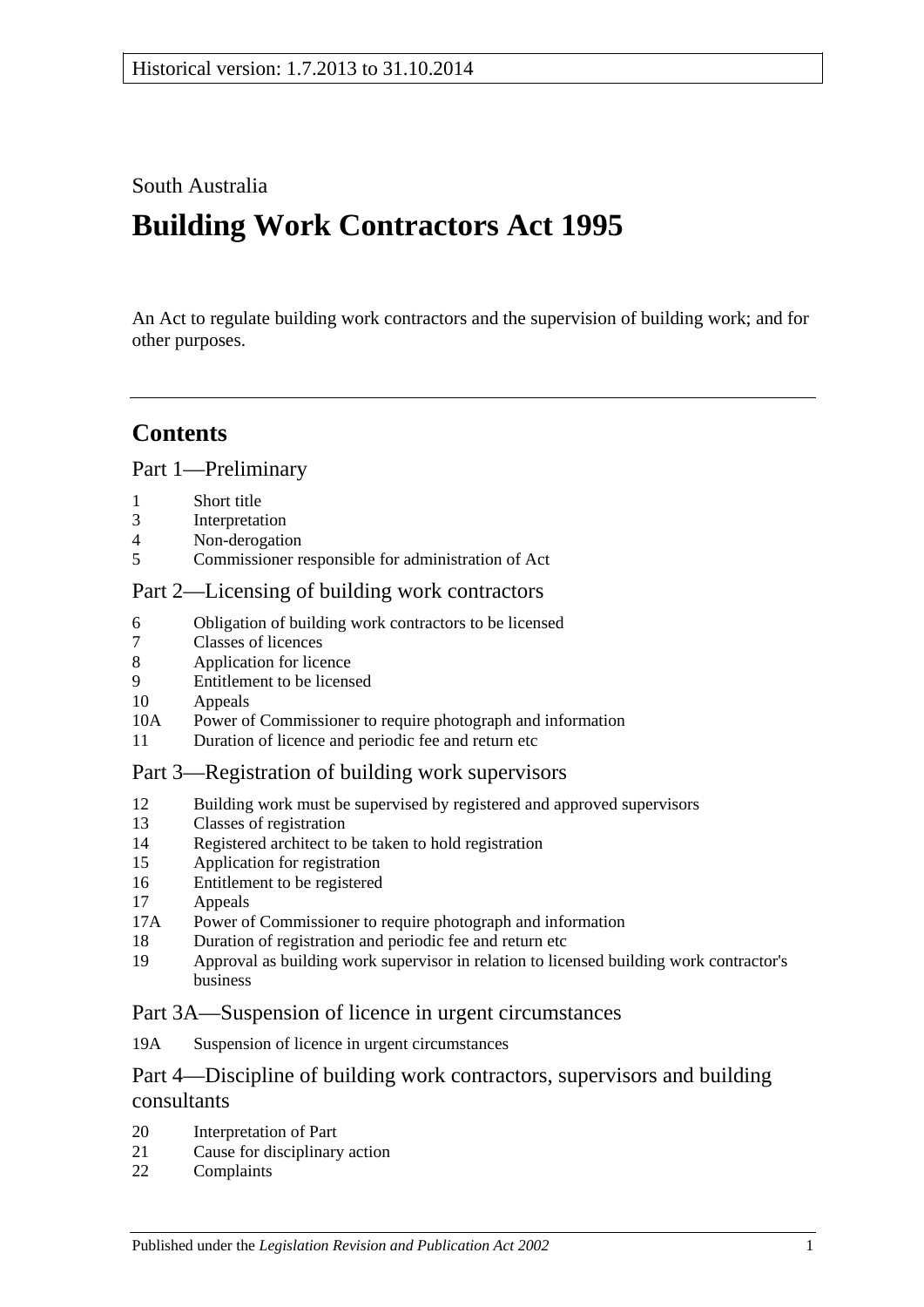- [Hearing by District Court](#page-16-1)
- [Participation of assessors in disciplinary proceedings](#page-16-2)
- [Disciplinary action](#page-16-3)
- [Contravention of orders](#page-17-0)

#### [Part 5—Provisions with respect to domestic building work](#page-17-1)

[Division 1—Requirements in relation to certain domestic building work contracts](#page-17-2)

- [Application of Division](#page-17-3)
- [Formal requirements in relation to domestic building work contracts](#page-18-0)
- [Price and domestic building work contracts](#page-18-1)
- [Payments under or in relation to domestic building work contracts](#page-20-0)
- [Exhibition houses](#page-21-0)
- [Division 2—Statutory warranties](#page-21-1)
- [Statutory warranties](#page-21-2)

[Division 3—Building indemnity insurance](#page-22-0)

- [Application of Division](#page-22-1)
- [Requirements of insurance](#page-23-0)
- [Nature of the policy](#page-23-1)

[Division 4—Right to terminate certain domestic building work contracts](#page-23-2)

[Right to terminate certain domestic building work contracts](#page-23-3)

[Division 5—Powers of court in relation to domestic building work](#page-24-0)

- [Powers of court in relation to domestic building work](#page-24-1)
- [Division 6—Harsh and unconscionable terms](#page-25-0)
- [Harsh and unconscionable terms](#page-25-1)

[Division 7—Participation of assessors in proceedings](#page-26-0)

[Participation of assessors in proceedings](#page-26-1)

#### [Division 8—Magistrates Court and substantial monetary claims](#page-26-2)

[Magistrates Court and substantial monetary claims](#page-26-3)

#### [Part 7—Miscellaneous](#page-27-0)

- [No exclusion etc of rights, conditions or warranties](#page-27-1)
- [Delegations](#page-27-2)
- [Agreement with professional organisation](#page-27-3)
- [Exemptions](#page-28-0)
- [Registers](#page-28-1)
- [Commissioner and proceedings before District Court](#page-29-0)
- [False or misleading information](#page-29-1)
- [Name in which building work contractor may carry on business](#page-29-2)<br>50 Publication of advertisements
- [Publication of advertisements](#page-29-3)
- [Licensed building work contractor to have sign showing name etc on each building site](#page-30-0)
- [Statutory declaration](#page-30-1)
- [Investigations](#page-30-2)
- [General defence](#page-30-3)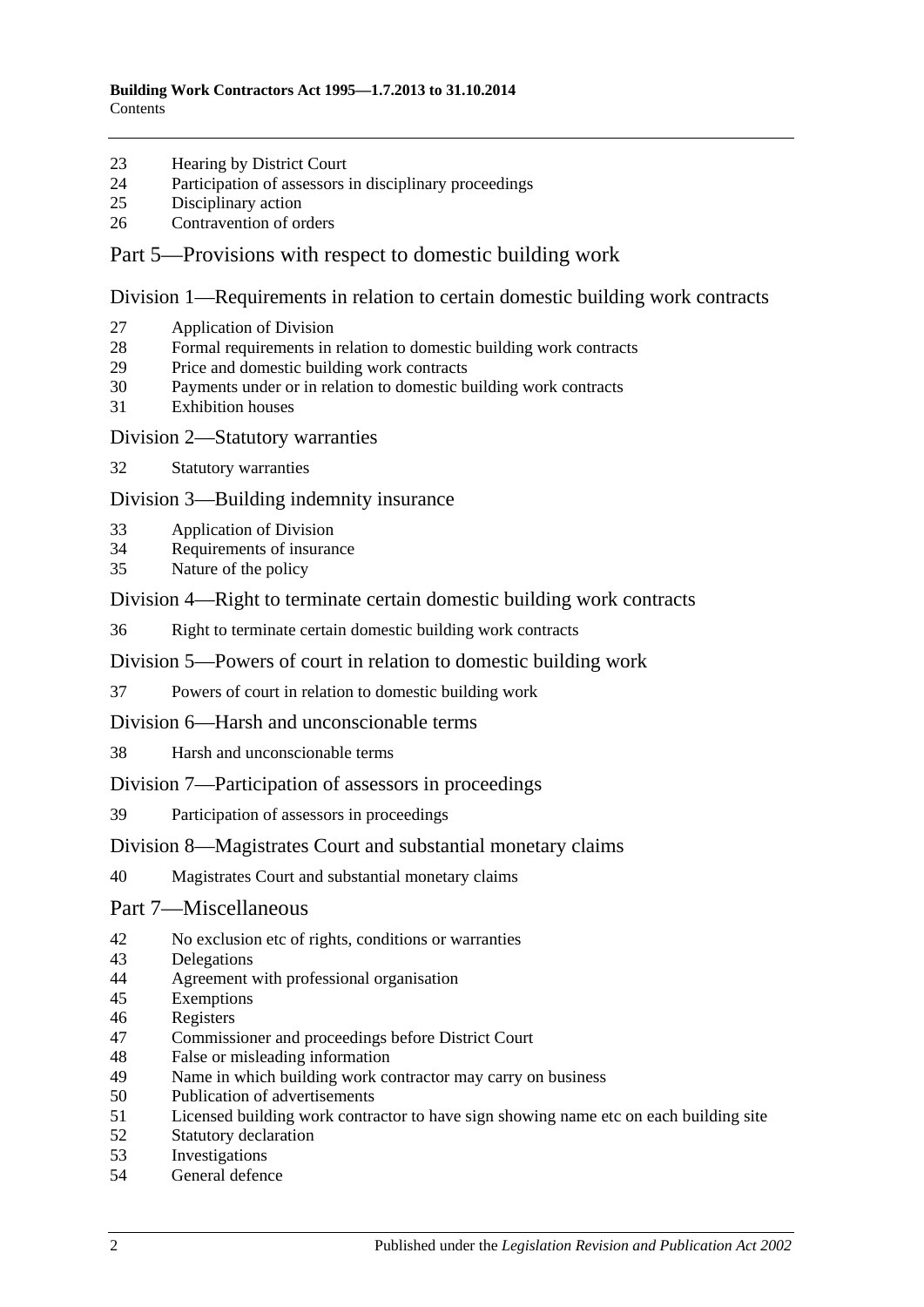- 55 [Liability for act or default of officer, employee or agent](#page-30-4)
- 57 [Continuing offence](#page-31-0)
- 58 [Prosecutions](#page-31-1)
- 59 [Evidence](#page-31-2)
- 60 [Service of documents](#page-32-0)
- 61 [Annual report](#page-32-1)
- 62 [Regulations](#page-32-2)

[Schedule 1—Appointment and selection of assessors for District Court](#page-33-0)  [proceedings under Part 4](#page-33-0)

[Schedule 2—Appointment and selection of assessors for Magistrates Court or](#page-34-0)  [District Court proceedings under Part](#page-34-0) 5

[Schedule 3—Transitional provisions](#page-34-1)

2 [Transitional](#page-34-2)

[Legislative history](#page-36-0)

### <span id="page-2-0"></span>**The Parliament of South Australia enacts as follows:**

## **Part 1—Preliminary**

#### <span id="page-2-1"></span>**1—Short title**

This Act may be cited as the *Building Work Contractors Act 1995*.

#### <span id="page-2-2"></span>**3—Interpretation**

(1) In this Act, unless the contrary intention appears—

*building work contractor* means—

- (a) a person who carries on the business of performing building work for others; or
- (b) a person who carries on the business of performing building work with a view to the sale or letting (whether by lease, licence or other agreement) of land or buildings improved as a result of the building work;

**building** includes a structure and part of a building or structure;

*building owner*, in relation to a domestic building work contract, means the person for whom domestic building work is or is to be performed under the contract;

#### <span id="page-2-3"></span>*building work* means—

- (a) the whole or part of the work of constructing, erecting, underpinning, altering, repairing, improving, adding to or demolishing a building; or
- (b) the whole or part of the work of excavating or filling a site for work referred to in [paragraph](#page-2-3) (a); or
- (c) work of a class prescribed by regulation;

*Commissioner* means the Commissioner for Consumer Affairs;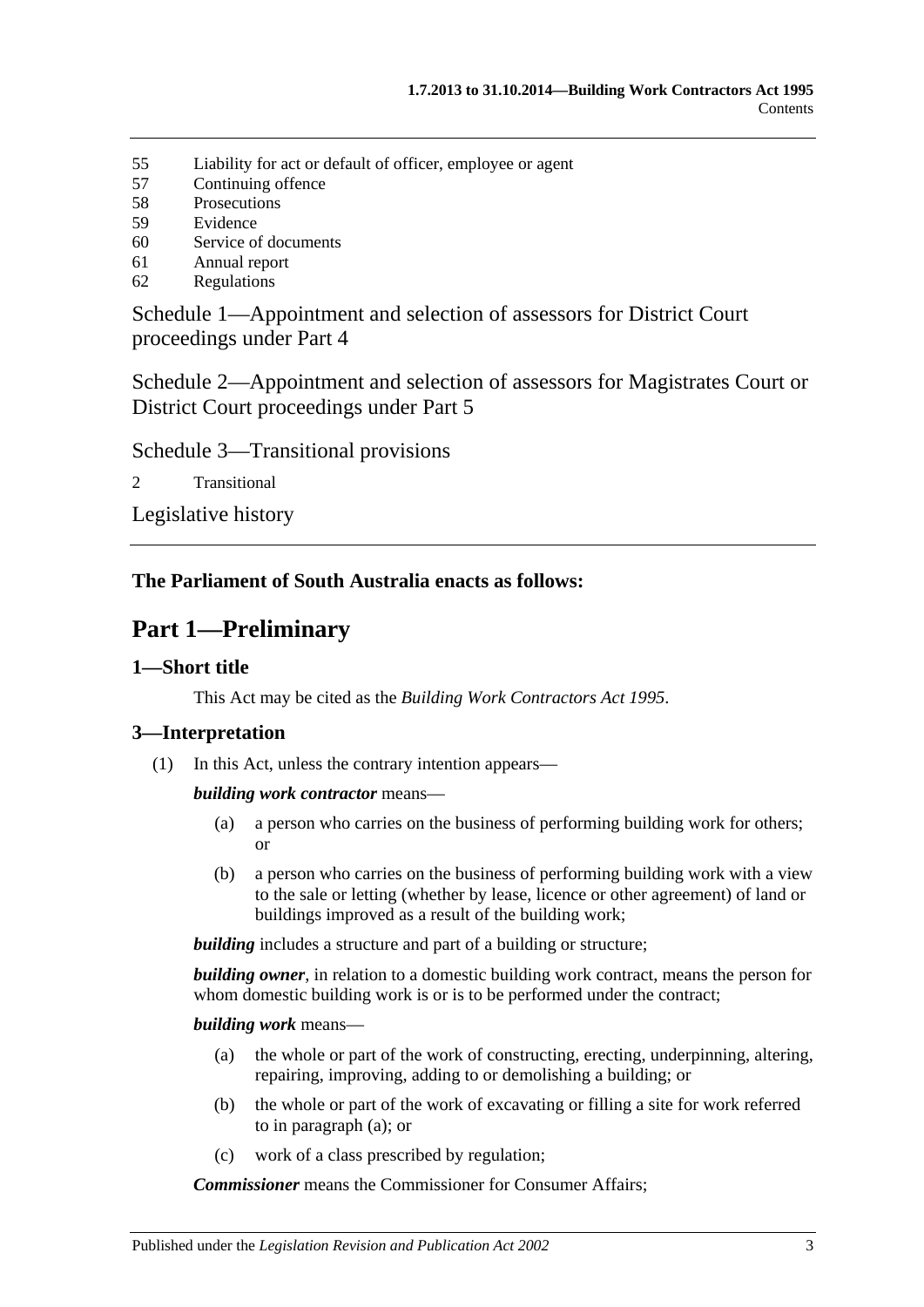*director* of a body corporate includes—

- (a) a person occupying or acting in the position of director or member of the governing body of the body corporate, by whatever name called and whether or not validly appointed to occupy or duly authorised to act in the position; and
- (b) any person in accordance with whose directions or instructions the directors or members of the governing body of the body corporate are accustomed to act;

*District Court* means the Administrative and Disciplinary Division of the District Court;

<span id="page-3-0"></span>*domestic building work* means—

- (a) the whole or part of the work of constructing, erecting, underpinning, altering, repairing, improving, adding to or demolishing a house; or
- (b) the whole or part of the work of excavating or filling a site for work referred to in [paragraph](#page-3-0) (a); or
- (c) work of a class prescribed by regulation;

*domestic building work contract* means a contract between a building work contractor and another person for the performance by the contractor of domestic building work (including any variation of such a contract), but does not include a subcontract for the performance of domestic building work;

*GST* means the tax payable under the GST law;

*GST law* means—

- (a) *A New Tax System (Goods and Services Tax) Act 1999* (Cwth); and
- (b) the related legislation of the Commonwealth dealing with the imposition of a tax on the supply of goods and services;

*house* means a building intended for occupation as a place of residence but does not include a building of a class prescribed by regulation;

*licence* means a licence under [Part 2;](#page-4-2) and *licensed* has a corresponding meaning;

*licence number*, in relation to a licensed building work contractor, means the number assigned to the person's licence by the Commissioner;

*Magistrates Court* means the Civil (Consumer and Business) Division of the Magistrates Court;

*material*, in relation to building work, includes goods to be supplied and fitted or installed in the course of the building work;

*minor domestic building work* means—

(a) domestic building work performed or to be performed under a domestic building work contract at a cost to the building owner that is less than the sum prescribed by regulation; or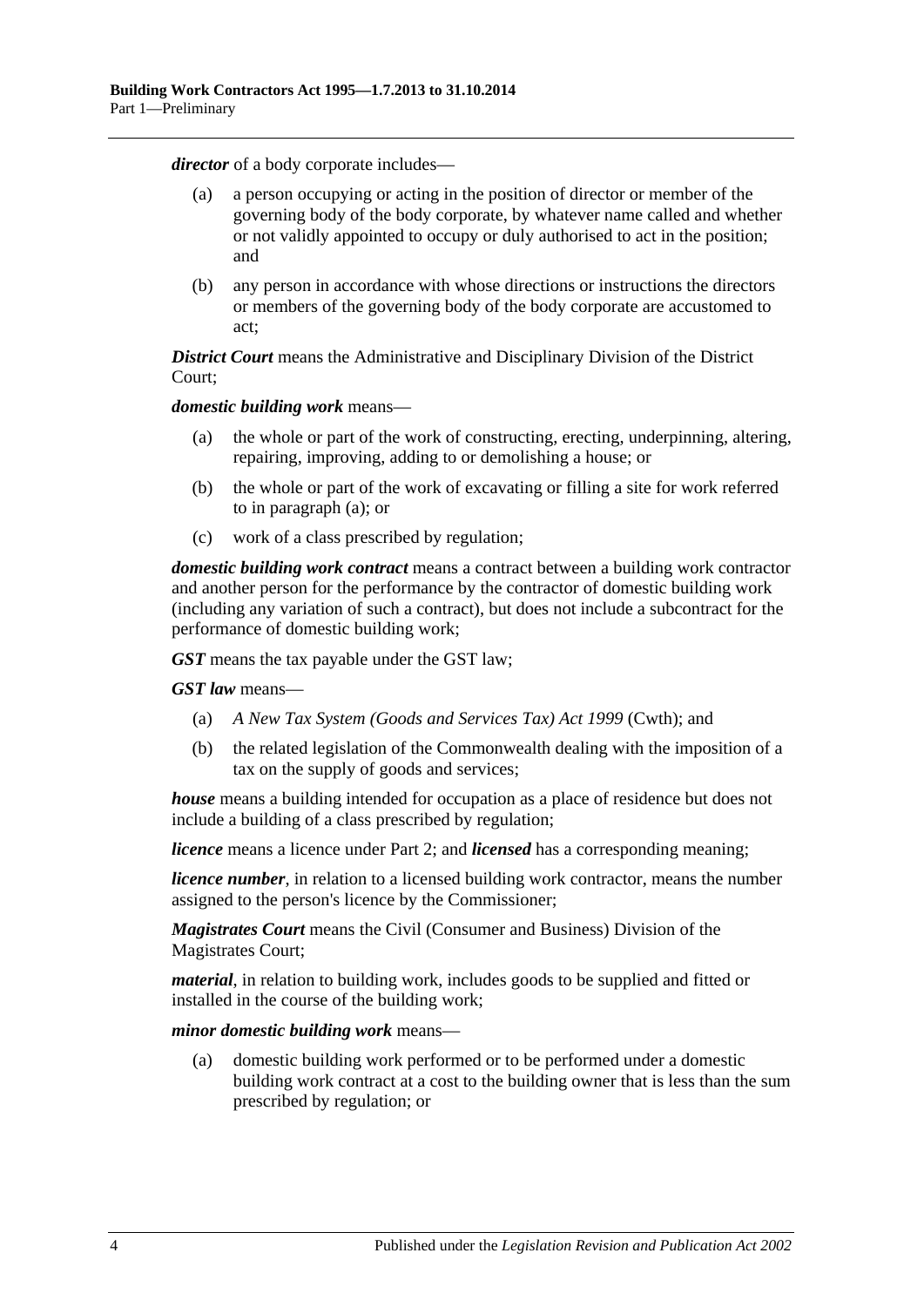(b) domestic building work performed or to be performed by a building work contractor on the contractor's own behalf where the cost of the work would, if it were performed under contract, be less than the sum prescribed by regulation;

*perform*, in relation to building work, includes—

- (a) cause building work to be performed; or
- (b) organise or arrange for the performance of building work;

*registration* means registration under [Part 3;](#page-9-0) and *registered* has a corresponding meaning;

*repealed Act* means the *[Builders Licensing Act](http://www.legislation.sa.gov.au/index.aspx?action=legref&type=act&legtitle=Builders%20Licensing%20Act%201986) 1986* repealed by [Schedule 3;](#page-34-1)

*statutory warranty* means a warranty arising under [Division 2](#page-21-1) of [Part 5;](#page-17-1)

*subcontract* for the performance of domestic building work means a contract for the performance of domestic building work for a building work contractor who is in turn obliged to perform the work under another contract.

(2) For the purposes of [Part 5,](#page-17-1) if a building work contractor and a person make an arrangement under which domestic building work at a site is to be performed in stages by the contractor under separate contracts, the contracts to which the arrangement relates will be taken to be a single domestic building work contract.

#### <span id="page-4-0"></span>**4—Non-derogation**

The provisions of this Act are in addition to and do not derogate from the provisions of any other Act.

#### <span id="page-4-1"></span>**5—Commissioner responsible for administration of Act**

The Commissioner is responsible, subject to the control and directions of the Minister, for the administration of this Act.

## <span id="page-4-2"></span>**Part 2—Licensing of building work contractors**

#### <span id="page-4-3"></span>**6—Obligation of building work contractors to be licensed**

- (1) A person must not—
	- (a) carry on business as a building work contractor except as authorised by a licence under this Part; or
	- (b) advertise or otherwise hold himself or herself out as being entitled to carry on business as a building work contractor unless authorised to carry on business as such a contractor by a licence under this Part.

Maximum penalty: \$20 000.

- (2) A person required by this Act to be licensed as a building work contractor is not entitled to any fee, other consideration or compensation under or in relation to a contract with another on whose behalf the person performed work as a building work contractor unless—
	- (a) the person was authorised to perform the work under a licence; or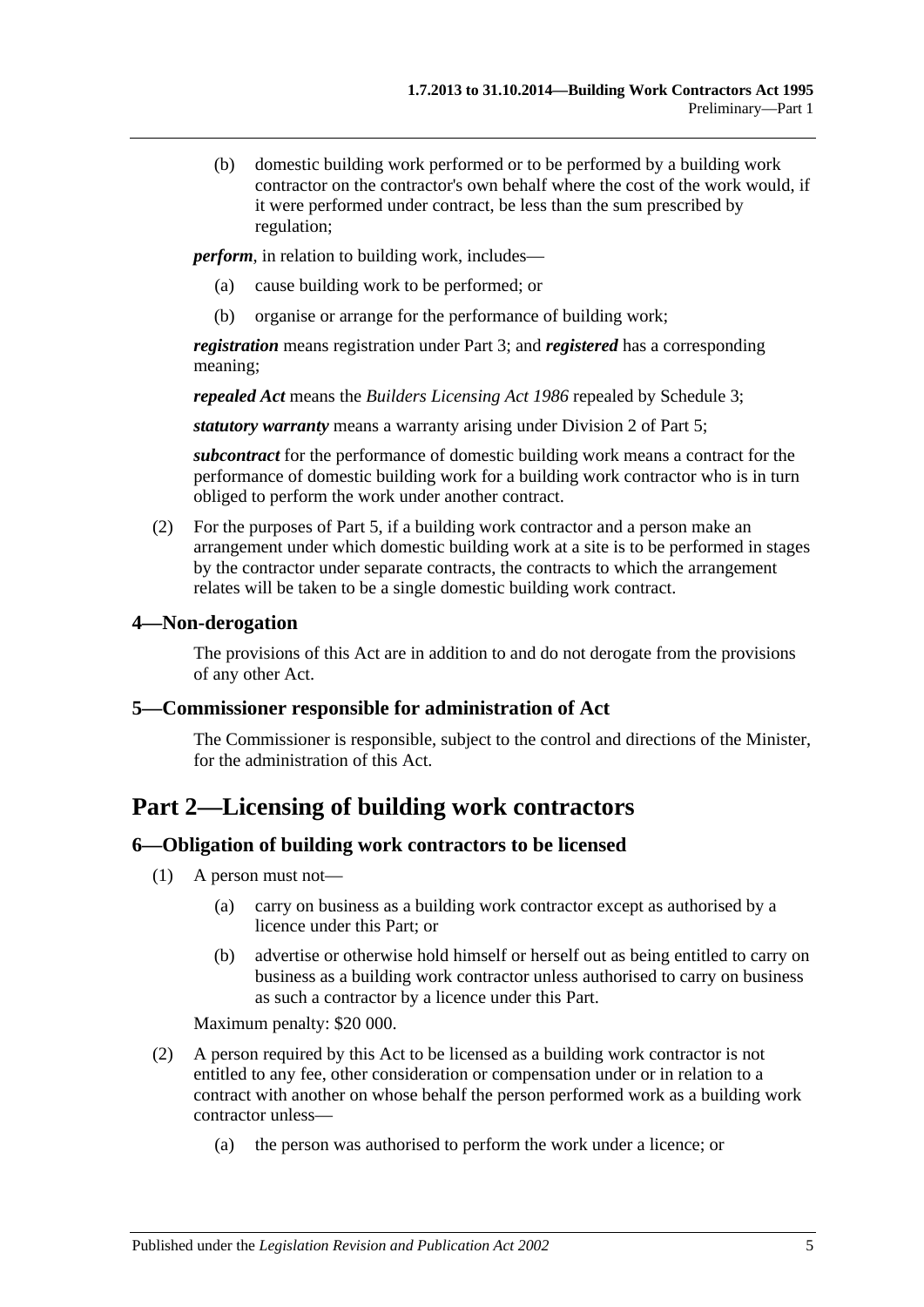(b) a court hearing proceedings for recovery of the fee, other consideration or compensation is satisfied that the person's failure to be so authorised resulted from inadvertence only.

### <span id="page-5-0"></span>**7—Classes of licences**

- (1) There are the following classes of licences for the purposes of this Act:
	- (a) building work contractors licence—a licence authorising a person to carry on business as a building work contractor;
	- (b) building work contractors licence with conditions—a licence authorising a person to carry on business as a building work contractor subject to conditions limiting the work that may be performed under the authority of the licence.
- (2) Conditions limiting the work that may be performed under the authority of a licence—
	- (a) may be imposed by the Commissioner on the grant of the licence; and
	- (b) may be varied or revoked by the Commissioner at any time on application by the licensed building work contractor.

### <span id="page-5-1"></span>**8—Application for licence**

- (1) An application for a licence must—
	- (a) be made to the Commissioner in the manner and form approved by the Commissioner; and
	- (b) be accompanied by the fee fixed by regulation.
- (2) An applicant for a licence must provide the Commissioner with such evidence as the Commissioner thinks appropriate as to the identity, age and address of the applicant and any other information required by the Commissioner for the purposes of determining the application.
- (3) A licence granted to a natural person will include a photograph of the holder of the licence; consequently, an applicant for a licence who is a natural person may be required by the Commissioner—
	- (a) to attend at a specified place for the purpose of having the applicant's photograph taken; or
	- (b) to supply the Commissioner with one or more photographs of the applicant as specified by the Commissioner.
- (4) If an applicant for a licence has previously failed to pay a fee or penalty that became payable under this Act, the Commissioner may require the applicant to pay the whole or a specified part of the fee or penalty.
- <span id="page-5-2"></span>(5) The Commissioner may, by notice in writing, require an applicant for a licence, within a time fixed by the notice (which may not be less than 28 days after service of the notice), to comply with any requirement under this section to the Commissioner's satisfaction.
- (6) If the applicant fails to comply with the notice under [subsection](#page-5-2) (5), the Commissioner may, without further notice, refuse the application but keep the fee that accompanied the application.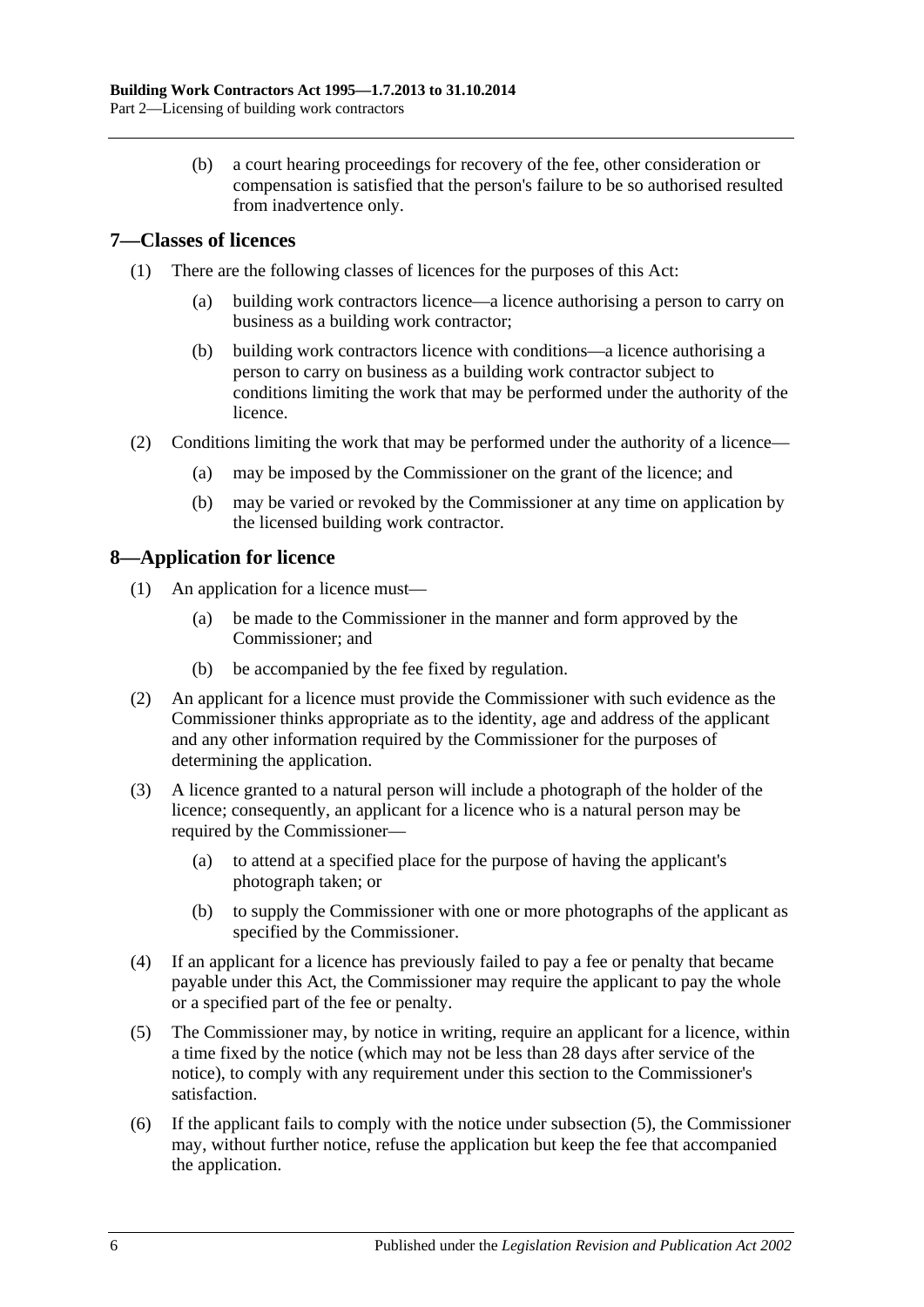#### <span id="page-6-0"></span>**9—Entitlement to be licensed**

- (1) A natural person is entitled to be granted a licence if the person—
	- $(a)$  has—
		- (i) the qualifications and experience required by regulation for the kind of work authorised by the licence; or
		- (ii) subject to the regulations, qualifications and experience that the Commissioner considers appropriate having regard to the kind of work authorised by the licence; and
	- (b) is not suspended or disqualified from practising or carrying on an occupation, trade or business under a law of this State, the Commonwealth, another State or a Territory of the Commonwealth; and
	- (c) is not, and has not been, during the period of 10 years preceding the application for the licence, an insolvent under administration within the meaning of the *Corporations Act 2001* of the Commonwealth or subject to a composition or deed or scheme of arrangement with or for the benefit of creditors; and
	- (d) has not been, during the period of 10 years preceding the application for the licence, a director of a body corporate wound up for the benefit of creditors—
		- (i) when the body corporate was being so wound up; or
		- (ii) within the period of 12 months preceding the commencement of the winding up; and
	- (e) has sufficient business knowledge and experience and financial resources for the purpose of properly carrying on the business authorised by the licence; and
	- (f) is a fit and proper person to be the holder of a licence.
- (2) A body corporate is entitled to be granted a licence if—
	- (a) the body corporate—
		- (i) is not suspended or disqualified from practising or carrying on an occupation, trade or business under a law of this State, the Commonwealth, another State or a Territory of the Commonwealth; and
		- (ii) is not being wound up and is not under official management or in receivership; and
	- (b) no director of the body corporate—
		- (i) is suspended or disqualified from practising or carrying on an occupation, trade or business under a law of this State, the Commonwealth, another State or a Territory of the Commonwealth; or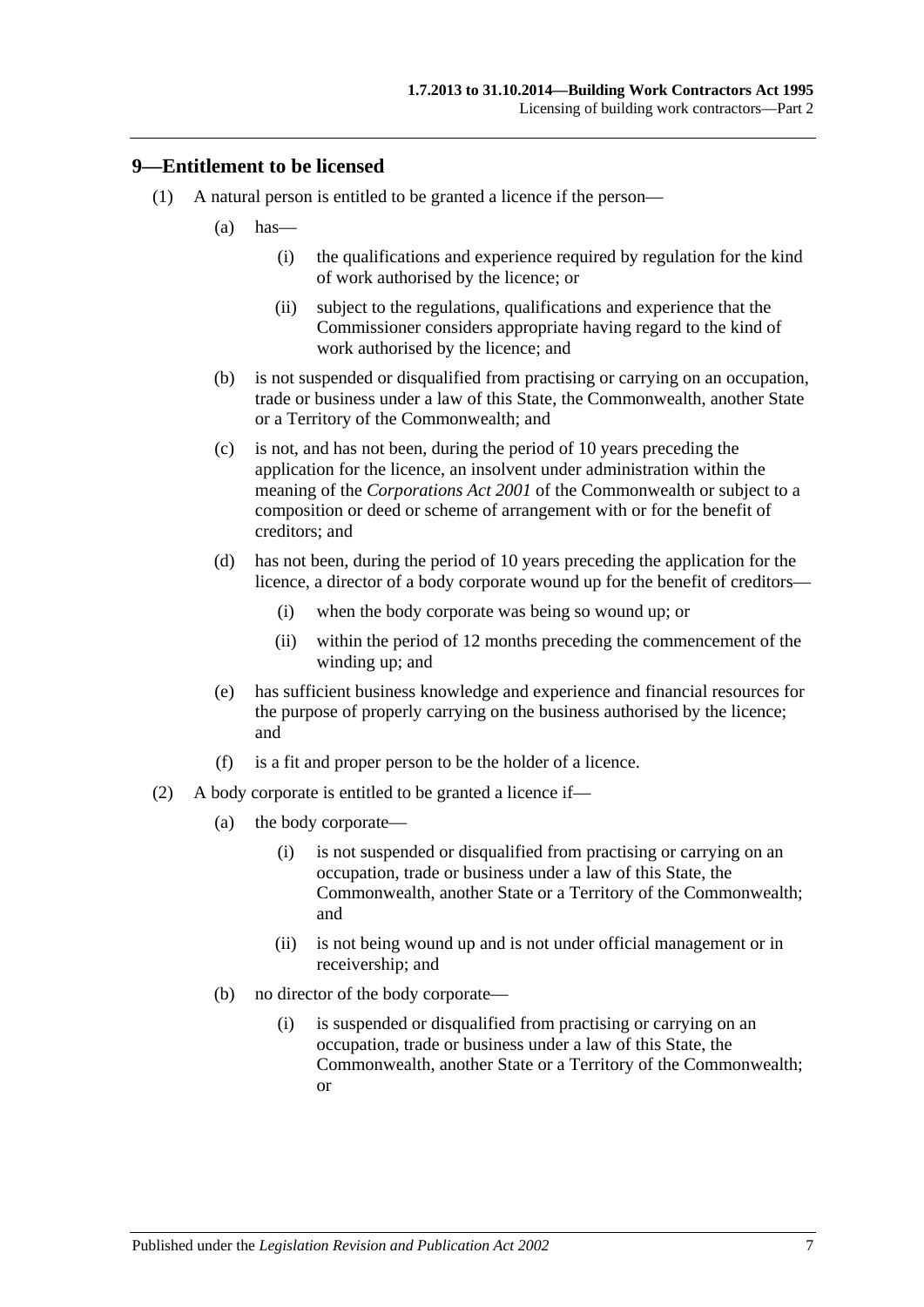- (ii) is, or has been, during the period of 10 years preceding the application for the licence, an insolvent under administration within the meaning of the *Corporations Act 2001* of the Commonwealth or subject to a composition or deed or scheme of arrangement with or for the benefit of creditors; or
- (iii) has been, during the period of 10 years preceding the application for the licence, a director of a body corporate wound up for the benefit of creditors—
	- (A) when the body corporate was being so wound up; or
	- (B) within the period of 12 months preceding the commencement of the winding up; and
- (c) the directors of the body corporate together have sufficient business knowledge and experience for the purpose of properly directing the business authorised by the licence; and
- (d) the body corporate has sufficient financial resources for the purpose of properly carrying on the business authorised by the licence; and
- (e) each director of the body corporate is a fit and proper person to be the director of a body corporate that is the holder of a licence.
- (3) If, on an application for a licence, the Commissioner—
	- (a) is not satisfied that the applicant meets requirements as to qualifications, business knowledge, experience or financial resources; but
	- (b) is satisfied that the applicant proposes to carry on business as a building work contractor in partnership with a person who does meet those requirements,

the Commissioner may, subject to the other provisions of this section, grant a licence to the applicant subject to the condition that the applicant not carry on business under the licence except in partnership with that person or some other person approved by the Commissioner.

#### <span id="page-7-0"></span>**10—Appeals**

- (1) An applicant for a licence may appeal to the District Court against a decision of the Commissioner refusing the application.
- (2) Subject to [subsection](#page-7-1) (4), an appeal must be instituted within one month of the making of the decision appealed against.
- (3) The Commissioner must, if so required by the applicant, state in writing the reasons for the Commissioner's decision to refuse the application.
- <span id="page-7-1"></span>(4) If the reasons of the Commissioner are not given in writing at the time of making the decision and the applicant (within one month of the making of the decision) requires the Commissioner to state the reasons in writing, the time for instituting an appeal runs from the time at which the applicant receives the written statement of those reasons.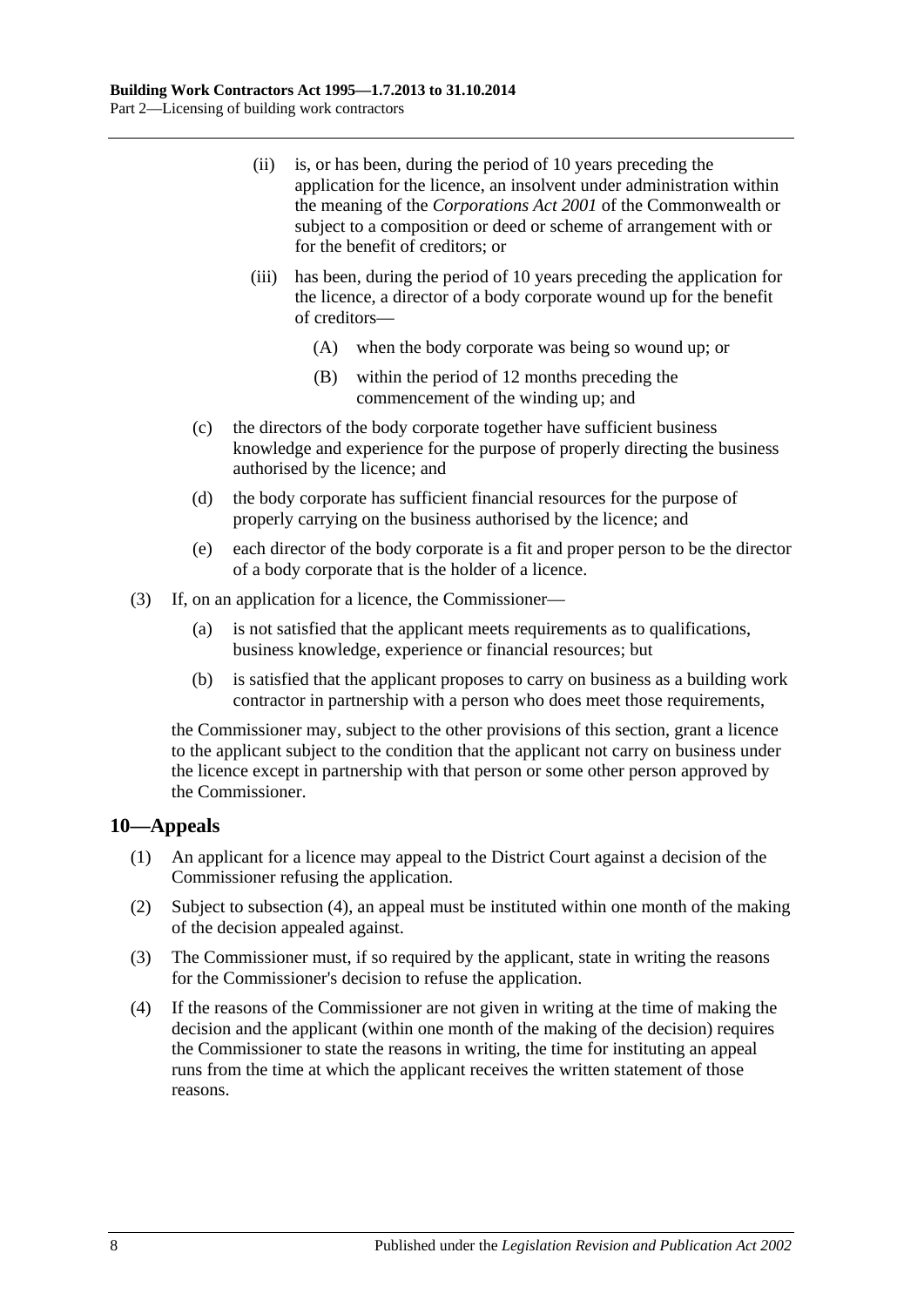#### <span id="page-8-0"></span>**10A—Power of Commissioner to require photograph and information**

The Commissioner may, by notice in writing, require a licensed building work contractor, within a time fixed by the notice (which may not be less than 28 days after service of the notice)—

- (a) at least once in every 10 years—
	- (i) to attend at a specified place for the purpose of having the contractor's photograph taken; or
	- (ii) to supply the Commissioner with one or more photographs of the contractor as specified by the Commissioner; and
- (b) not more than once in each year—to provide the Commissioner with such evidence as the Commissioner thinks appropriate as to the identity, age and address of the contractor and information about any other specified matters.

#### <span id="page-8-1"></span>**11—Duration of licence and periodic fee and return etc**

- (1) A licence remains in force (except for any period for which it is suspended) until—
	- (a) the licence is surrendered or cancelled; or
	- (b) the licensed building work contractor dies or, in the case of a licensed body corporate, is dissolved.
- <span id="page-8-2"></span>(2) A licensed building work contractor must, at intervals fixed by regulation—
	- (a) pay to the Commissioner the fee fixed by regulation; and
	- (b) lodge with the Commissioner a return in the manner and form required by the Commissioner.
- (3) If a licensed building work contractor fails to pay the fee or lodge the return in accordance with [subsection](#page-8-2) (2), or to comply with a notice under [section](#page-8-0) 10A, the Commissioner may, by notice in writing, require the contractor to make good the default and, in addition, to pay to the Commissioner the amount fixed by regulation as a penalty for default.
- (4) If the licensed building work contractor fails to comply with the notice within 28 days after service of the notice, the contractor's licence is cancelled.
- (5) The Commissioner must notify the building work contractor in writing of the cancellation of the contractor's licence.
- (6) A licensed building work contractor may surrender the licence.
- (7) In this section—

*licensed building work contractor* includes a licensed building work contractor whose licence has been suspended.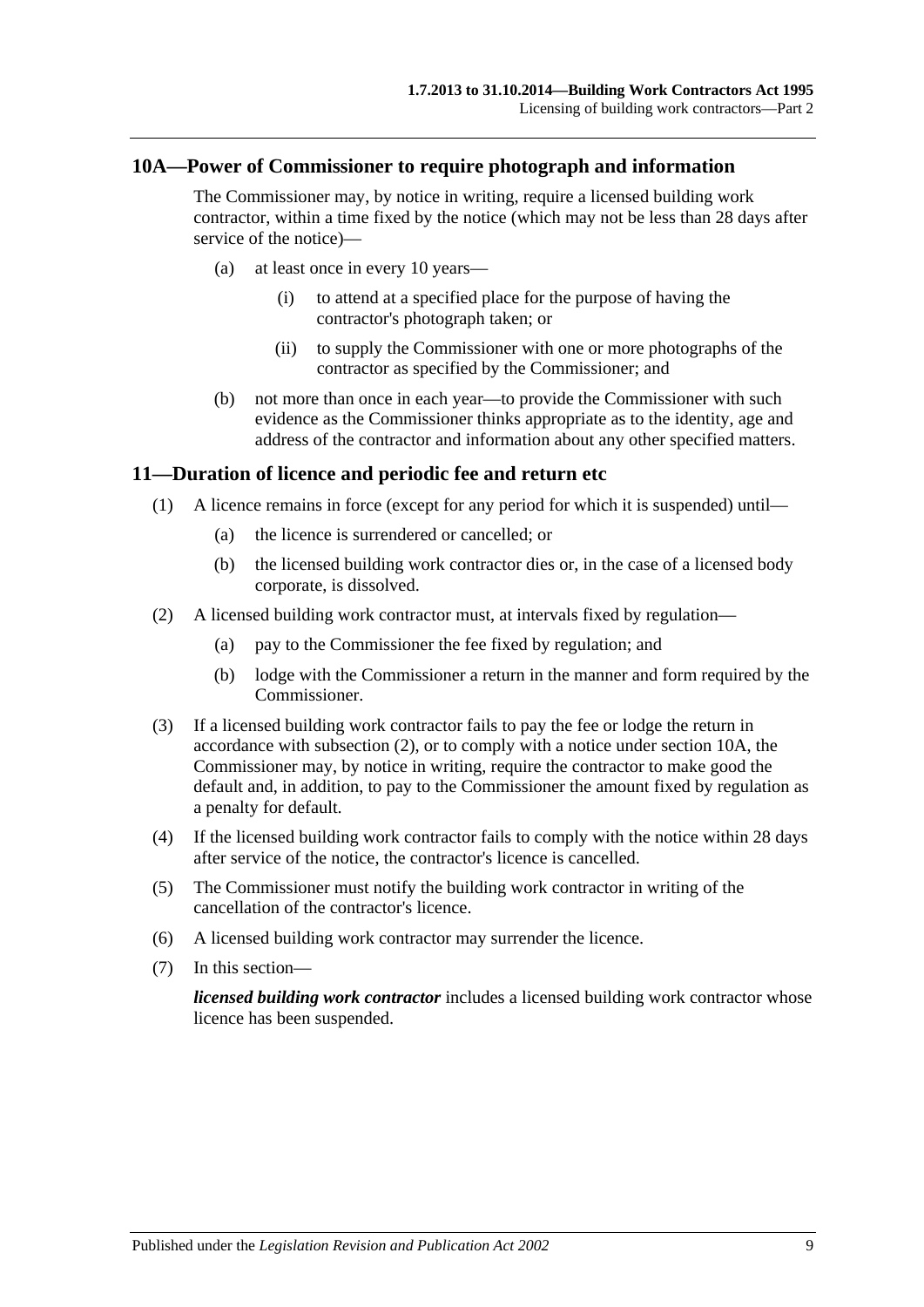## <span id="page-9-0"></span>**Part 3—Registration of building work supervisors**

### <span id="page-9-4"></span><span id="page-9-1"></span>**12—Building work must be supervised by registered and approved supervisors**

- <span id="page-9-3"></span>(1) A licensed building work contractor must ensure—
	- (a) that there is a registered building work supervisor approved by the Commissioner under this Act as a building work supervisor in relation to the contractor's business at all times during the currency of the licence; and
	- (b) that building work of any kind performed under the authority of the licence is properly supervised by a registered building work supervisor—
		- (i) who is so approved in relation to the contractor's business; and
		- (ii) whose registration authorises the supervision of building work of that kind.
- (2) [Subsection](#page-9-3) (1)(b) does not apply in relation to building work that is properly supervised by a registered architect.
- (3) If for a period exceeding 28 days—
	- (a) there is not a registered building work supervisor approved in relation to a licensed building work contractor's business as required by [subsection](#page-9-4) (1); or
	- (b) building work performed under the authority of a licence is not supervised as required by that subsection,

the licence is suspended until the contractor complies with the requirements of [subsection](#page-9-4)  $(1)$ .

- (4) The Commissioner may, on application by a licensed building work contractor, exempt the contractor from compliance with [subsection](#page-9-4) (1) for a period and subject to conditions determined by the Commissioner if the Commissioner is satisfied that the contractor has made suitable arrangements for all building work performed under the authority of the licence to be properly supervised by a person who is, in the opinion of the Commissioner, competent to perform that function.
- (5) The Commissioner may, of the Commissioner's own initiative or on application by a licensed building work contractor, if satisfied that there is proper cause to do so—
	- (a) vary the period of an exemption under this section; or
	- (b) vary or revoke the conditions of the exemption or impose a further condition; or
	- (c) revoke the exemption.

#### <span id="page-9-2"></span>**13—Classes of registration**

- (1) There are the following classes of registration for the purposes of this Act:
	- (a) building work supervisors registration—registration authorising a person to supervise building work of any kind;
	- (b) building work supervisors registration with conditions—registration as a building work supervisor subject to conditions limiting the work that may be supervised under the authority of the registration.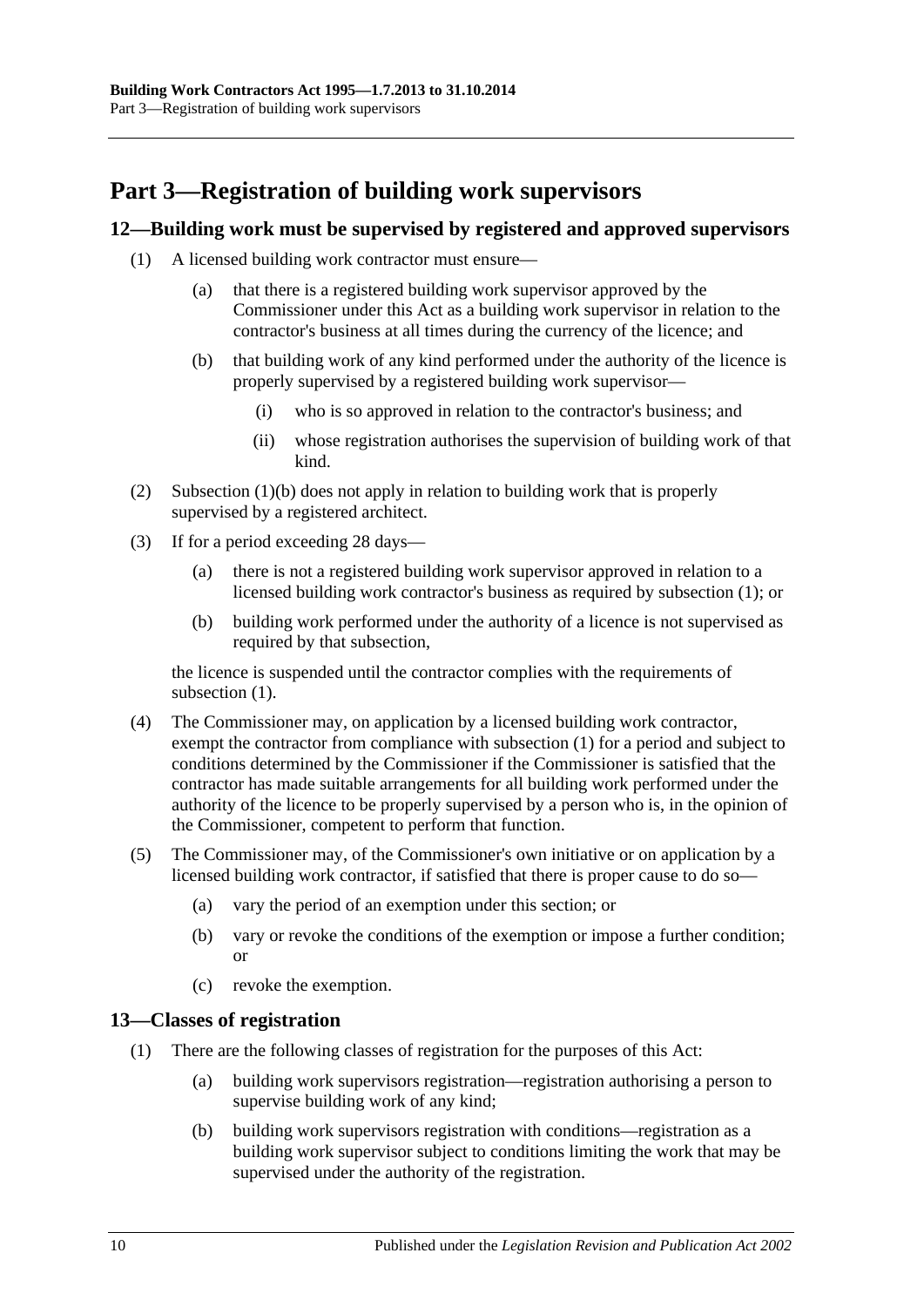- (2) Conditions limiting the work that may be supervised under the authority of registration—
	- (a) may be imposed by the Commissioner on the grant of the registration; and
	- (b) may be varied or revoked by the Commissioner at any time on application by the registered building work supervisor.

#### <span id="page-10-0"></span>**14—Registered architect to be taken to hold registration**

For the purposes of this Part, a registered architect is to be taken to hold building work supervisors registration.

#### <span id="page-10-1"></span>**15—Application for registration**

- (1) An application for registration must—
	- (a) be made to the Commissioner in the manner and form approved by the Commissioner; and
	- (b) except where the applicant is a licensed building work contractor—be accompanied by the fee fixed by regulation.
- (2) An applicant for registration must provide the Commissioner with such evidence as the Commissioner thinks appropriate as to the identity, age and address of the applicant and any other information required by the Commissioner for the purposes of determining the application.
- (3) A certificate of registration will include a photograph of the registered building work supervisor; consequently, an applicant for registration may be required by the Commissioner—
	- (a) to attend at a specified place for the purpose of having the applicant's photograph taken; or
	- (b) to supply the Commissioner with one or more photographs of the applicant as specified by the Commissioner.
- (4) If an applicant for registration has previously failed to pay a fee or penalty that became payable under this Act, the Commissioner may require the applicant to pay the whole or a specified part of the fee or penalty.
- <span id="page-10-3"></span>(5) The Commissioner may, by notice in writing, require an applicant for registration, within a time fixed by the notice (which may not be less than 28 days after service of the notice), to comply with any requirement under this section to the Commissioner's satisfaction.
- (6) If the applicant fails to comply with the notice under [subsection](#page-10-3) (5), the Commissioner may, without further notice, refuse the application but keep the fee that accompanied the application.

#### <span id="page-10-2"></span>**16—Entitlement to be registered**

A natural person is entitled to be registered if the person has—

(a) the qualifications and experience required by regulation for the kind of work that the person would be authorised to supervise by the registration; or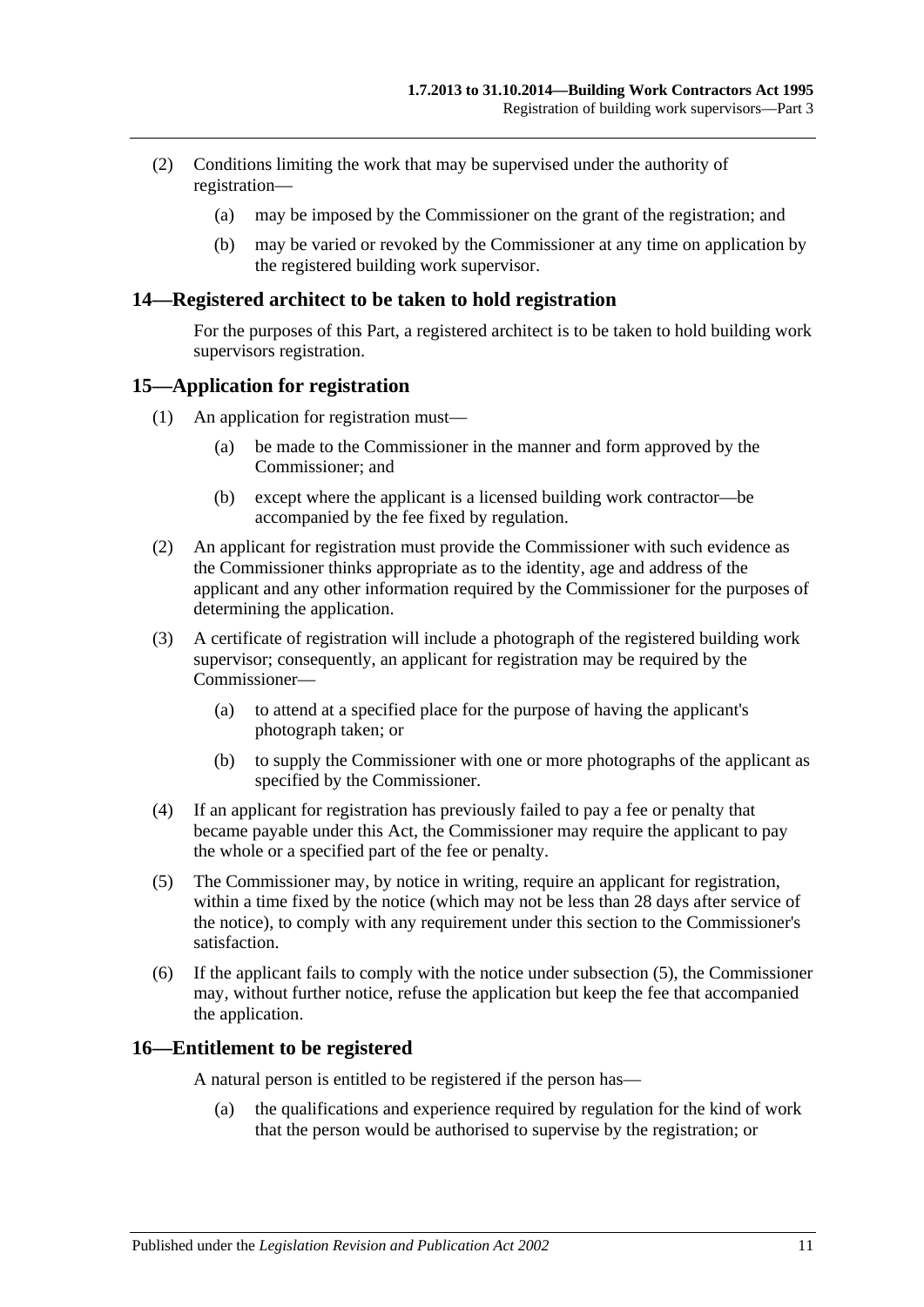(b) subject to the regulations, qualifications and experience that the Commissioner considers appropriate having regard to the kind of work that the person would be authorised to supervise by the registration.

### <span id="page-11-0"></span>**17—Appeals**

- (1) An applicant for registration may appeal to the District Court against a decision of the Commissioner refusing the application.
- (2) Subject to [subsection](#page-11-3) (4), an appeal must be instituted within one month of the making of the decision appealed against.
- (3) The Commissioner must, if so required by the applicant, state in writing the reasons for the Commissioner's decision to refuse the application.
- <span id="page-11-3"></span>(4) If the reasons of the Commissioner are not given in writing at the time of making the decision and the applicant (within one month of the making of the decision) requires the Commissioner to state the reasons in writing, the time for instituting an appeal runs from the time at which the applicant receives the written statement of those reasons.

#### <span id="page-11-1"></span>**17A—Power of Commissioner to require photograph and information**

The Commissioner may, by notice in writing, require a registered building work supervisor, within a time fixed by the notice (which may not be less than 28 days after service of the notice)—

- (a) at least once in every 10 years—
	- (i) to attend at a specified place for the purpose of having the building work supervisor's photograph taken; or
	- (ii) to supply the Commissioner with one or more photographs of the building work supervisor as specified by the Commissioner; and
- (b) not more than once in each year—to provide the Commissioner with such evidence as the Commissioner thinks appropriate as to the identity, age and address of the building work supervisor and information about any other specified matters.

#### <span id="page-11-2"></span>**18—Duration of registration and periodic fee and return etc**

- (1) Registration remains in force (except for any period for which it is suspended) until—
	- (a) the registration is surrendered or cancelled; or
	- (b) the registered building work supervisor dies.
- <span id="page-11-4"></span>(2) A registered building work supervisor must, at intervals fixed by regulation—
	- (a) pay to the Commissioner the fee fixed by regulation; and
	- (b) lodge with the Commissioner a return in the manner and form required by the Commissioner.
- (3) If a registered building work supervisor fails to pay the fee or lodge the return in accordance with [subsection](#page-11-4) (2), or to comply with a notice under [section](#page-11-1) 17A, the Commissioner may, by notice in writing, require the supervisor to make good the default and, in addition, to pay to the Commissioner the amount fixed by regulation as a penalty for default.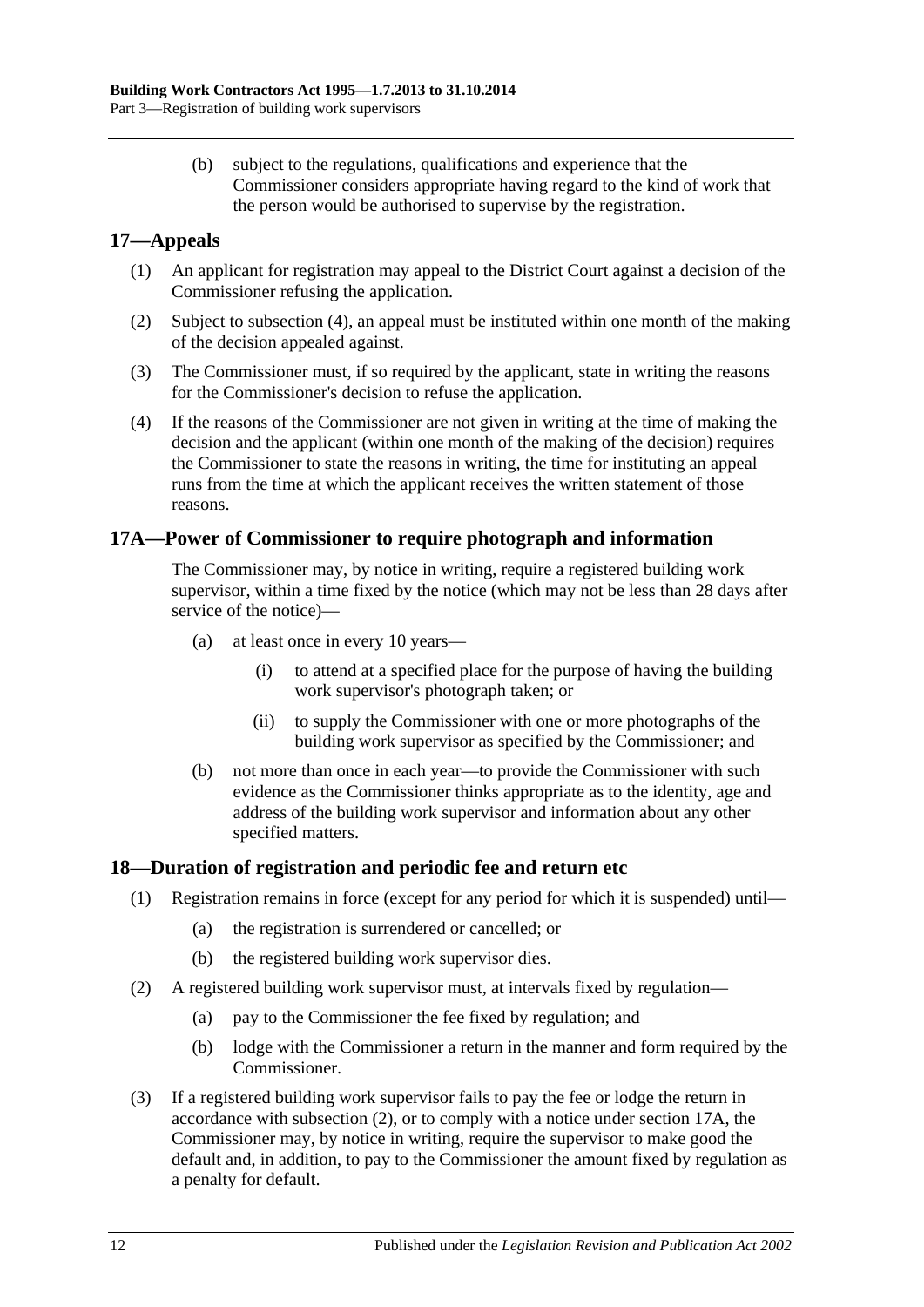- (4) If the registered building work supervisor fails to comply with the notice within 28 days after service of the notice, his or her registration is cancelled.
- (5) The Commissioner must notify the building work supervisor in writing of the cancellation of his or her registration.
- (6) A registered building work supervisor may surrender his or her registration.
- (7) In this section—

*registered building work supervisor* includes a registered building work supervisor whose registration has been suspended.

#### <span id="page-12-0"></span>**19—Approval as building work supervisor in relation to licensed building work contractor's business**

- (1) Subject to this section, the Commissioner may, on application by a licensed building work contractor, approve a person as a building work supervisor in relation to the contractor's business.
- (2) If a licensed building work contractor is a registered building work supervisor authorised to supervise building work of a kind not more limited than that which the contractor is authorised to perform under the licence, the contractor is to be taken to have been approved by the Commissioner under this section as a building work supervisor in relation to the contractor's business.
- (3) An application for approval must—
	- (a) be made to the Commissioner in the manner and form approved by the Commissioner; and
	- (b) be accompanied by the fee fixed by regulation.
- (4) A person is not eligible to be approved as a building work supervisor in relation to a licensed building work contractor's business unless—
	- (a) the person is a registered building work supervisor; and
	- (b) the person is—
		- (i) if the building work contractor is a body corporate—a director of the body corporate; or
		- (ii) in any case—employed by the building work contractor under a contract of service.
- (5) The Commissioner may refuse an application for approval of a person as a building work supervisor in relation to a licensed building work contractor's business—
	- (a) if the person is not eligible to be so approved; or
	- (b) if the person is already approved as a building work supervisor in relation to the business of a person other than the contractor.
- $(6)$  If—
	- (a) a director of a body corporate that is a licensed building work contractor is approved as a building work supervisor in relation to the body's business; and
	- (b) that person ceases to be a director of the body,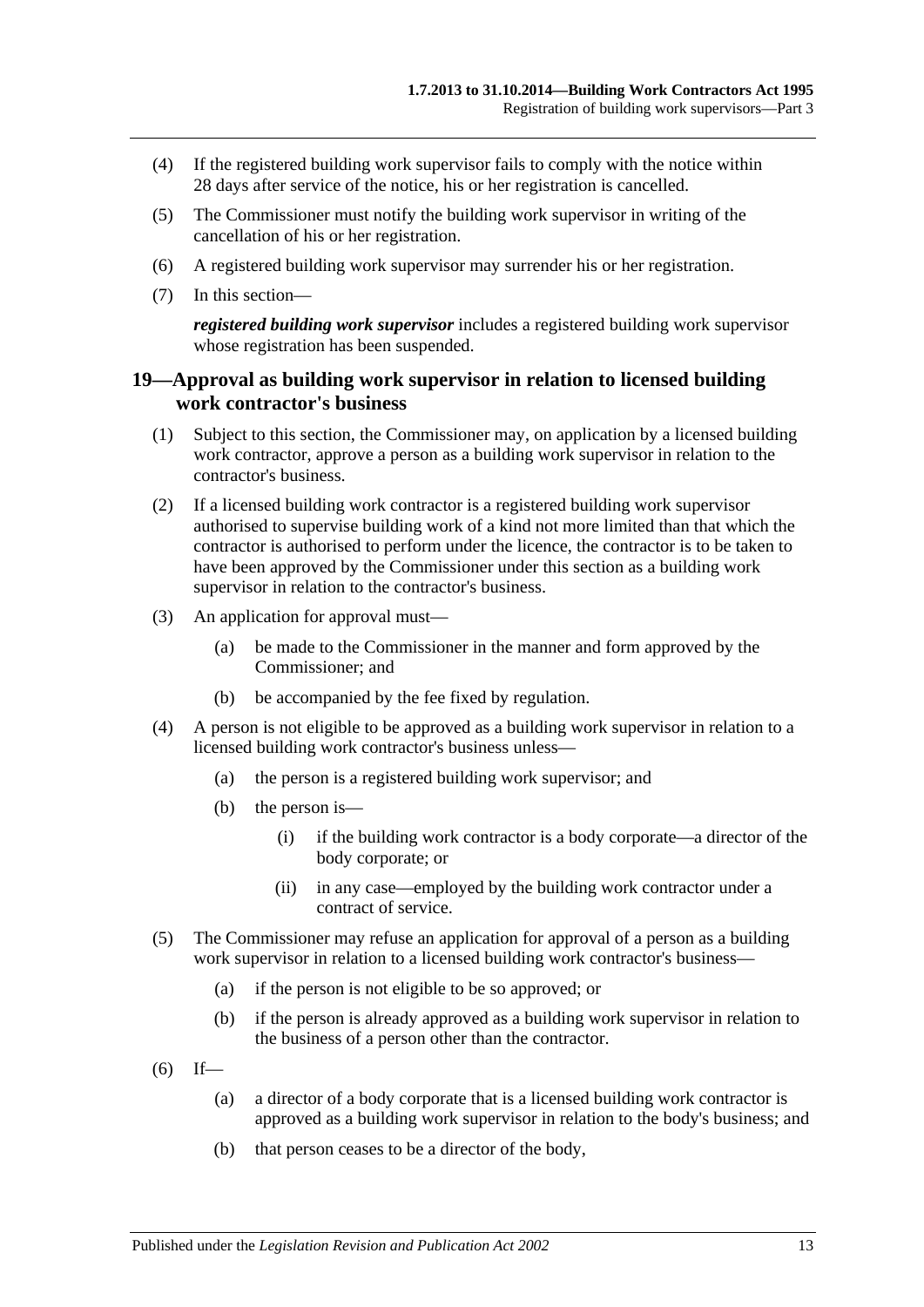the body must ensure that, within 14 days after the person ceases to be a director, the Commissioner is notified in writing of that fact.

Maximum penalty: \$2 500.

Expiation fee: \$80.

 $(7)$  If—

- (a) a licensed building work contractor carries on business in partnership with other persons licensed under this Act; and
- (b) the composition of the partnership changes or the partnership is dissolved,

the contractor must ensure that, within 14 days after the change in composition of the partnership or dissolution of the partnership, the Commissioner is notified in writing of that fact.

Maximum penalty: \$2 500.

Expiation fee: \$80.

 $(8)$  If—

- (a) a person approved as a building work supervisor in relation to a licensed building work contractor's business has been employed by the contractor for the purpose of performing that function; and
- (b) the person ceases to be so employed by the contractor,

the contractor must ensure that, within 14 days after the cessation of that employment, the Commissioner is notified in writing of that fact.

Maximum penalty: \$2 500.

Expiation fee: \$80.

(9) If the Commissioner is satisfied that a person approved as a building work supervisor in relation to a licensed building work contractor's business is no longer eligible to be so approved, the Commissioner must cancel the approval.

## <span id="page-13-0"></span>**Part 3A—Suspension of licence in urgent circumstances**

#### <span id="page-13-1"></span>**19A—Suspension of licence in urgent circumstances**

- (1) If the Commissioner is of the opinion that—
	- (a) there are reasonable grounds to believe that a licensed building work contractor has engaged or is engaging in conduct that constitutes grounds for disciplinary action under [Part 4;](#page-14-0) and
	- (b) it is likely that the contractor will continue to engage in that conduct; and
	- (c) there is a danger that a person or persons may suffer significant harm, or significant loss or damage, as a result of the contractor's conduct unless action is taken urgently,

the Commissioner may, by notice served on the contractor—

(d) suspend the contractor's licence for a specified period (which may not exceed 6 months); and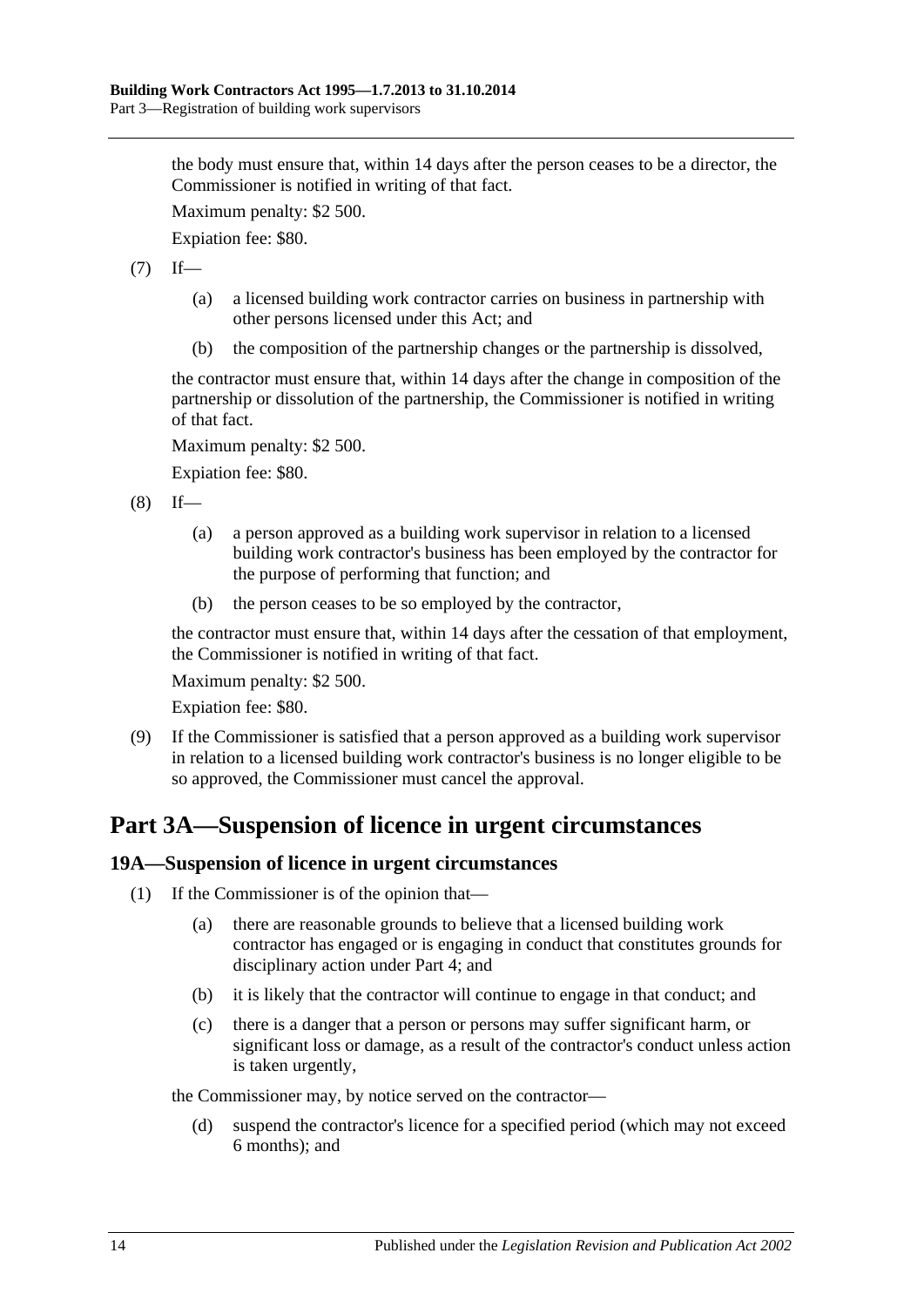- (e) direct the contractor, within 7 days of service of the notice, to surrender the suspended licence to the Commissioner.
- <span id="page-14-2"></span>(2) A licensed building work contractor who, without reasonable excuse, fails to surrender his or her licence in accordance with a direction under [subsection](#page-14-2) (1)(e) is guilty of an offence.

Maximum penalty: \$1 250.

- (3) If, during the suspension of a licence under this section, the Commissioner is satisfied that the facts and circumstances that gave rise to the suspension have so altered that the suspension should be terminated, the Commissioner must, by further notice specifying the date of termination, terminate the suspension without delay and restore the licence to the person.
- (4) A person whose licence has been suspended under this section may appeal to the District Court against the decision of the Commissioner to suspend the licence.
- (5) Subject to [subsection](#page-14-3) (7), an appeal must be instituted within 1 month of the making of the decision appealed against.
- (6) The Commissioner must, if so required by the person whose licence has been suspended, state in writing the reasons for the Commissioner's decision to suspend the licence.
- <span id="page-14-3"></span>(7) If the reasons of the Commissioner are not given in writing at the time of making the decision and the person (within 1 month of the making of the decision) requires the Commissioner to state the reasons in writing, the time for instituting an appeal runs from the time at which the person receives the written statement of those reasons.
- (8) The District Court must hear and determine an appeal under this section as expeditiously as possible.
- (9) This section applies in relation to conduct occurring before or after the commencement of this section.

## <span id="page-14-0"></span>**Part 4—Discipline of building work contractors, supervisors and building consultants**

#### <span id="page-14-1"></span>**20—Interpretation of Part**

In this Part—

*building work contractor* includes—

- (a) a former building work contractor; and
- (b) a person licensed as a building work contractor, whether or not carrying on business as a building work contractor; and
- (c) a person formerly licensed as a building work contractor under this Act or as a builder under the repealed Act;

*building consultant* means a person (other than a registered architect) who carries on the business of giving advice or furnishing reports in respect of domestic building work (whether being work already performed, work in progress or work that may be required in the future), and includes a former building consultant;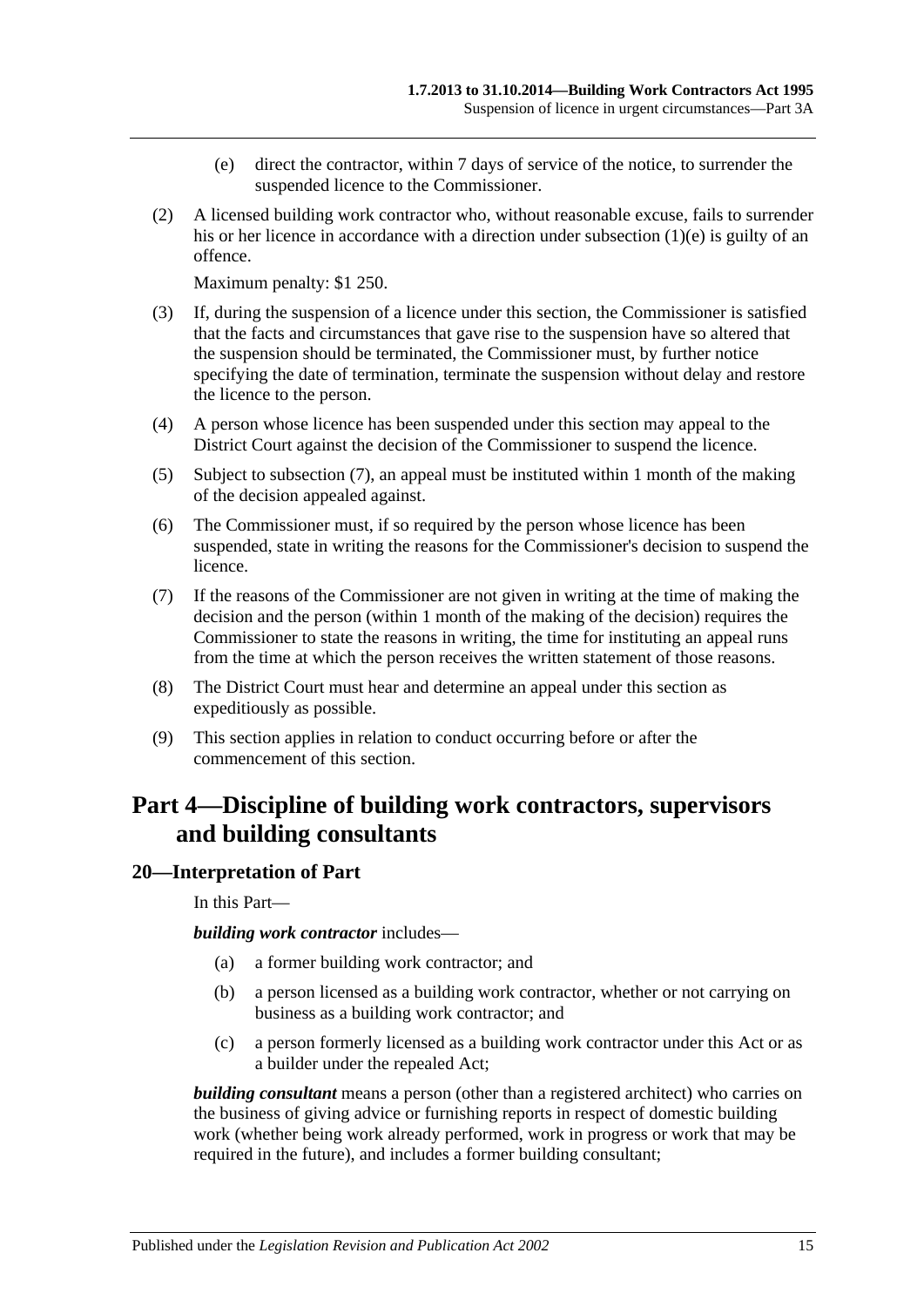Part 4—Discipline of building work contractors, supervisors and building consultants

#### *building work supervisor* includes—

- (a) a former building work supervisor; and
- (b) a person registered as a building work supervisor whether or not acting as a building work supervisor; and
- (c) a person formerly registered as a building work supervisor under this Act or the repealed Act;

*director* of a body corporate includes a former director of a body corporate.

#### <span id="page-15-0"></span>**21—Cause for disciplinary action**

- (1) There is proper cause for disciplinary action against a building work contractor if—
	- (a) licensing of the contractor was improperly obtained; or
	- (b) the contractor has acted contrary to an assurance accepted by the Commissioner under the *[Fair Trading Act](http://www.legislation.sa.gov.au/index.aspx?action=legref&type=act&legtitle=Fair%20Trading%20Act%201987) 1987*; or
	- (c) the contractor or another person has acted contrary to this Act or otherwise unlawfully, or improperly, negligently or unfairly, in the course of conducting, or being employed or otherwise engaged in, the business of the contractor; or
	- (d) the contractor has failed to comply with an order made by a court under [Part](#page-17-1) 5; or
	- (e) events have occurred such that the contractor would not be entitled to be licensed as a building work contractor if the contractor were to apply for a licence.
- (2) There is proper cause for disciplinary action against a building work supervisor if—
	- (a) registration of the supervisor was improperly obtained; or
	- (b) the supervisor has acted unlawfully, improperly, negligently or unfairly in the course of acting as a building work supervisor.
- (3) There is proper cause for disciplinary action against a building consultant if—
	- (a) the consultant has acted contrary to an assurance accepted by the Commissioner under the *[Fair Trading Act](http://www.legislation.sa.gov.au/index.aspx?action=legref&type=act&legtitle=Fair%20Trading%20Act%201987) 1987*; or
	- (b) the consultant has acted unlawfully, improperly, negligently or unfairly in the course of acting as a building consultant.
- (4) Disciplinary action may be taken against each director of a body corporate that is a building work contractor or building consultant if there is proper cause for disciplinary action against the body corporate.
- (5) Disciplinary action may not be taken against a person in relation to the act or default of another if that person could not reasonably be expected to have prevented the act or default.
- (6) This section applies in relation to conduct occurring before or after the commencement of this section.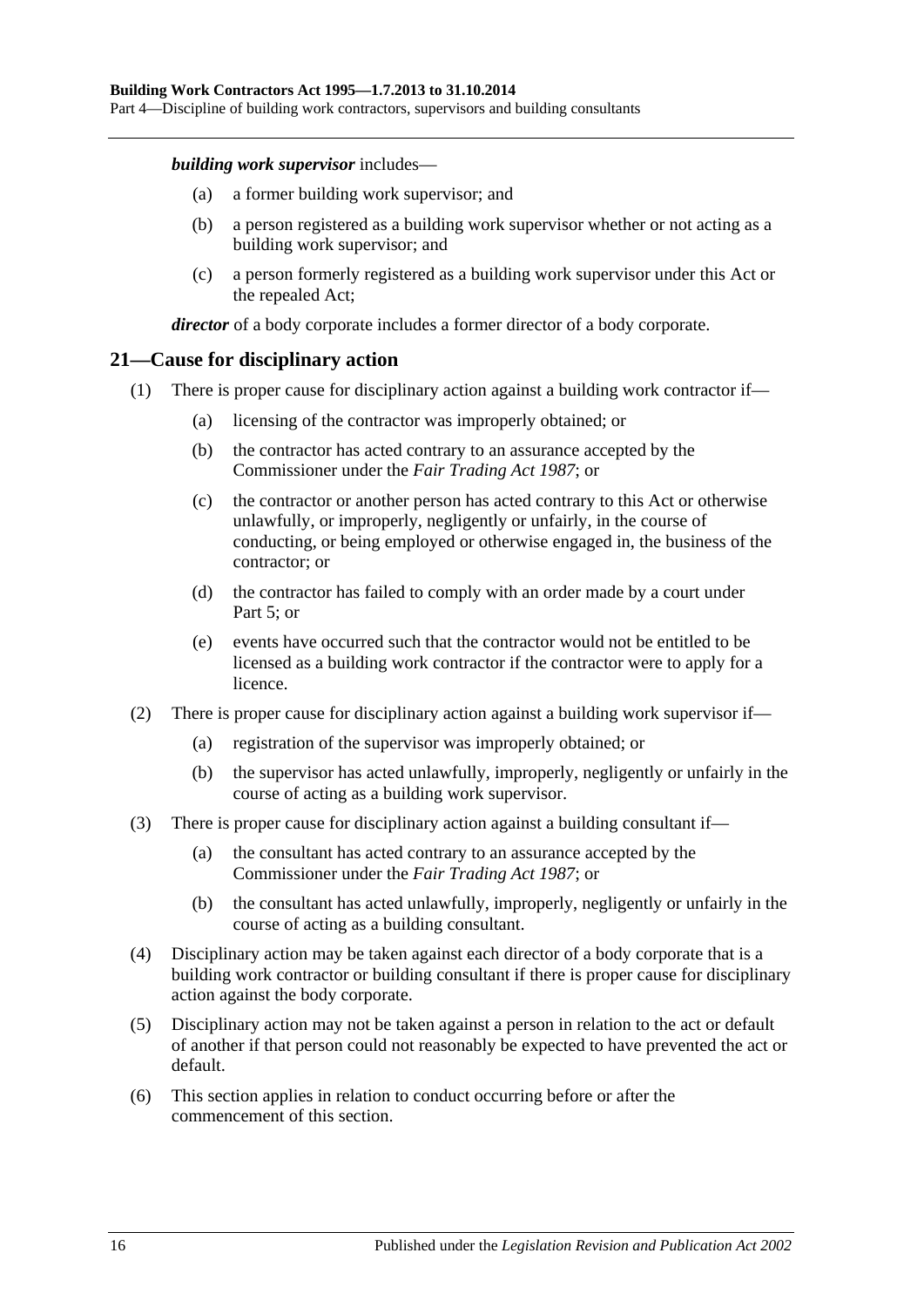### <span id="page-16-0"></span>**22—Complaints**

The Commissioner or any other person may lodge with the District Court a complaint setting out matters that are alleged to constitute grounds for disciplinary action under this Part.

### <span id="page-16-1"></span>**23—Hearing by District Court**

- (1) On the lodging of a complaint, the District Court may conduct a hearing for the purpose of determining whether the matters alleged in the complaint constitute grounds for disciplinary action under this Part.
- (2) Without limiting the usual powers of the District Court, the Court may during the hearing—
	- (a) allow an adjournment to enable the Commissioner to investigate or further investigate matters to which the complaint relates; and
	- (b) allow the modification of the complaint or additional allegations to be included in the complaint subject to any conditions as to adjournment and notice to parties and other conditions that the Court may think fit to impose.

#### <span id="page-16-2"></span>**24—Participation of assessors in disciplinary proceedings**

In any proceedings under this Part, the District Court will, if a Judge of the Court so determines, sit with assessors selected in accordance with [Schedule 1.](#page-33-0)

#### <span id="page-16-3"></span>**25—Disciplinary action**

- (1) On the hearing of a complaint, the District Court may, if it is satisfied on the balance of probabilities that there is proper cause for taking disciplinary action against the person to whom the complaint relates, by an order or orders do one or more of the following:
	- (a) reprimand the person;
	- (b) impose a fine not exceeding \$20 000 on the person;
	- (c) in the case of a person who is licensed as a building work contractor or registered as a building work supervisor—
		- (i) impose conditions or further conditions on the licence or registration;
		- (ii) suspend the licence or registration for a specified period or until the fulfilment of stipulated conditions or until further order;
		- (iii) cancel the licence or registration;
	- (d) disqualify the person from being licensed or registered under this Act;
	- (e) prohibit the person from being employed or otherwise engaged in the business of a building work contractor;
	- (f) prohibit the person from being a director of a body corporate that is a building work contractor:
	- (g) prohibit the person from carrying on business as a building consultant;
	- (h) prohibit the person from being employed or otherwise engaged in the business of a building consultant;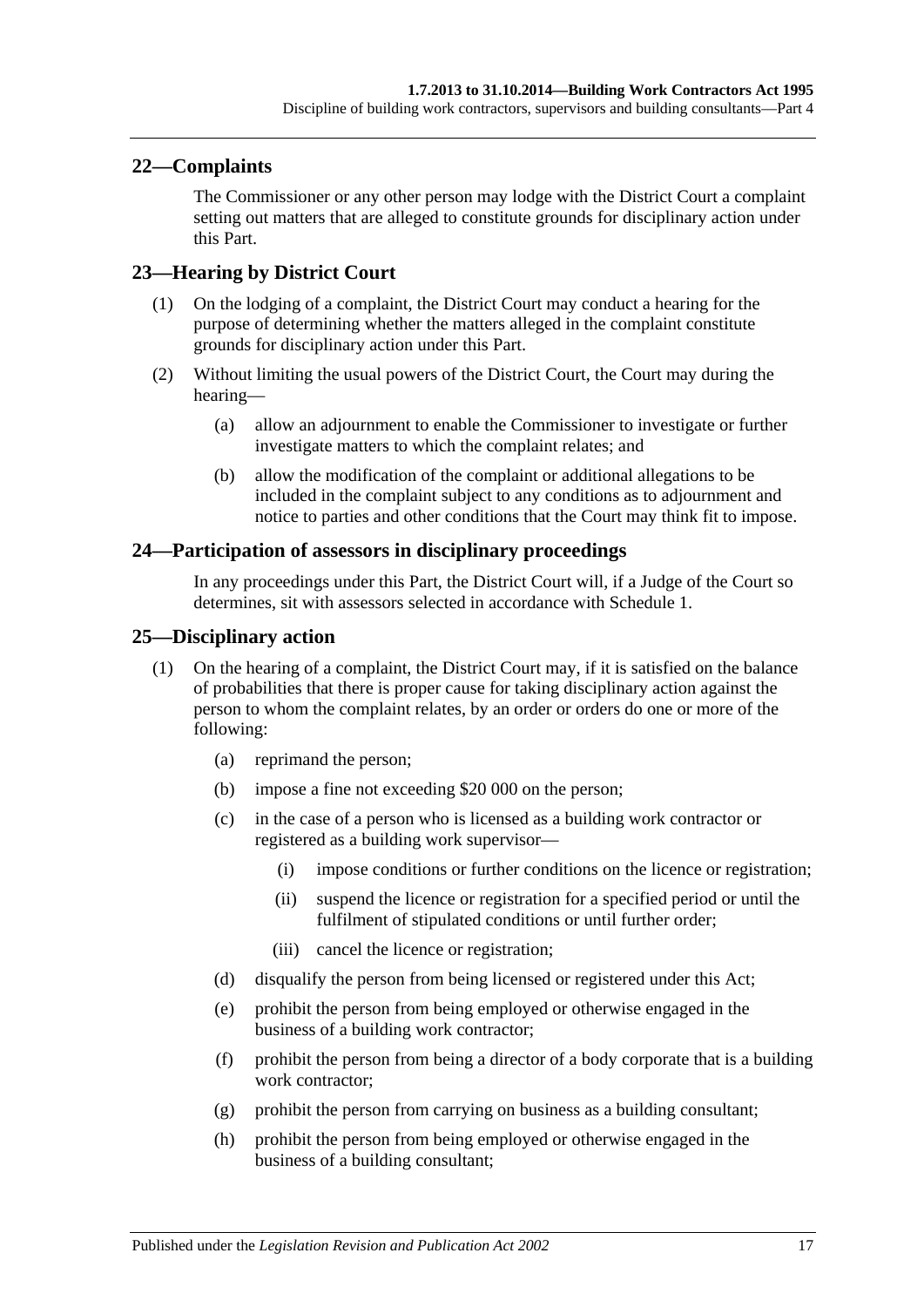Part 4—Discipline of building work contractors, supervisors and building consultants

- (i) prohibit the person from being a director of a body corporate that is a building consultant.
- (2) The District Court may—
	- (a) stipulate that a disqualification or prohibition is to apply—
		- (i) permanently; or
		- (ii) for a specified period; or
		- (iii) until the fulfilment of stipulated conditions; or
		- (iv) until further order;
	- (b) stipulate that an order relating to a person is to have effect at a specified future time.
- $(3)$  If—
	- (a) a person has been found guilty of an offence; and
	- (b) the circumstances of the offence form, in whole or in part, the subject matter of the complaint,

the person is not liable to a fine under this section in respect of conduct giving rise to the offence.

### <span id="page-17-0"></span>**26—Contravention of orders**

If a person—

- (a) is employed or otherwise engages in the business of a building work contractor or building consultant; or
- (b) becomes a director of a body corporate that is a building work contractor or building consultant; or
- (c) carries on business as a building consultant,

in contravention of an order of the District Court, that person and the building work contractor or building consultant are each guilty of an offence.

Maximum penalty: \$35 000 or imprisonment for 6 months.

## <span id="page-17-2"></span><span id="page-17-1"></span>**Part 5—Provisions with respect to domestic building work**

## **Division 1—Requirements in relation to certain domestic building work contracts**

#### <span id="page-17-3"></span>**27—Application of Division**

- (1) This Division applies to a contract entered into on or after 1 May  $1987<sup>1</sup>$ .
- (2) This Division does not apply to a contract for the performance of minor domestic building work.
- (3) The requirement that the terms of payment be included in a domestic building work contract applies only to a contract entered into on or after the commencement of this Division.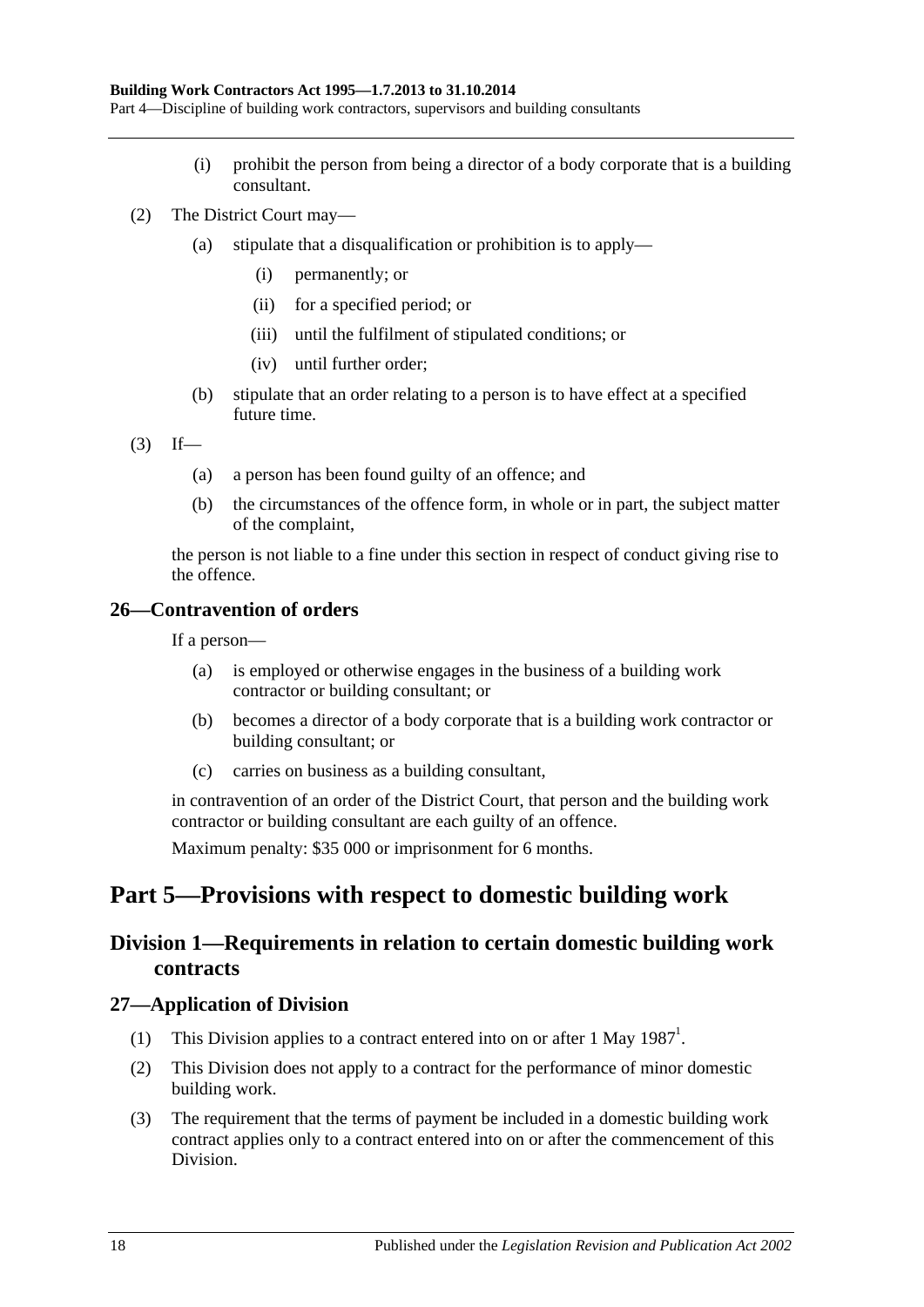#### **Note—**

1 1 May 1987 was the date of commencement of the corresponding Division of the repealed *[Builders Licensing Act](http://www.legislation.sa.gov.au/index.aspx?action=legref&type=act&legtitle=Builders%20Licensing%20Act%201986) 1986*.

#### <span id="page-18-2"></span><span id="page-18-0"></span>**28—Formal requirements in relation to domestic building work contracts**

- (1) The following requirements must be complied with in relation to a domestic building work contract:
	- (a) the contract must be in writing;
	- (b) the contract must set out in full all the contractual terms;
	- (c) the contract must set out the name in which the building work contractor carries on business under the contractor's licence, the contractor's licence number and the names and licence numbers of any other persons with whom the contractor carries on business as a building work contractor in partnership;
	- (d) the contract must comply with any requirements of the regulations as to the contents of domestic building work contracts;
	- (e) the contract must be signed by the building work contractor and the building owner personally or through an agent authorised to act on behalf of the contractor or building owner;
	- (f) the building owner must be given a copy of the signed contract as soon as reasonably practicable after it has been signed by both parties together with a notice in the prescribed form containing the prescribed information;
	- (g) the copy of the contract and the notice given to the building owner must (apart from signatures or initials) be readily legible.
- (2) If any of the requirements of [subsection](#page-18-2) (1) is not complied with, the building work contractor is guilty of an offence.

Maximum penalty: \$5 000.

#### <span id="page-18-1"></span>**29—Price and domestic building work contracts**

- (1) Subject to this Division, a domestic building work contract must stipulate a specific price for the performance of the building work specified in the contract, being a price that is fixed and not subject to change, and the terms of payment.
- (2) If a domestic building work contract stipulates that building work is to be completed within a specified period, it is lawful to include a rise-and-fall clause in the contract.
- (3) A building work contractor is not entitled to the benefit of a rise-and-fall clause in relation to any part of the building work performed after the end of the period stipulated for completion of the building work.
- (4) However, a building work contractor is entitled to the benefit of a rise-and-fall clause in respect of a part of the building work performed after the end of the period stipulated for completion of the building work if—
	- (a) the contract provides for extension of the stipulated period; and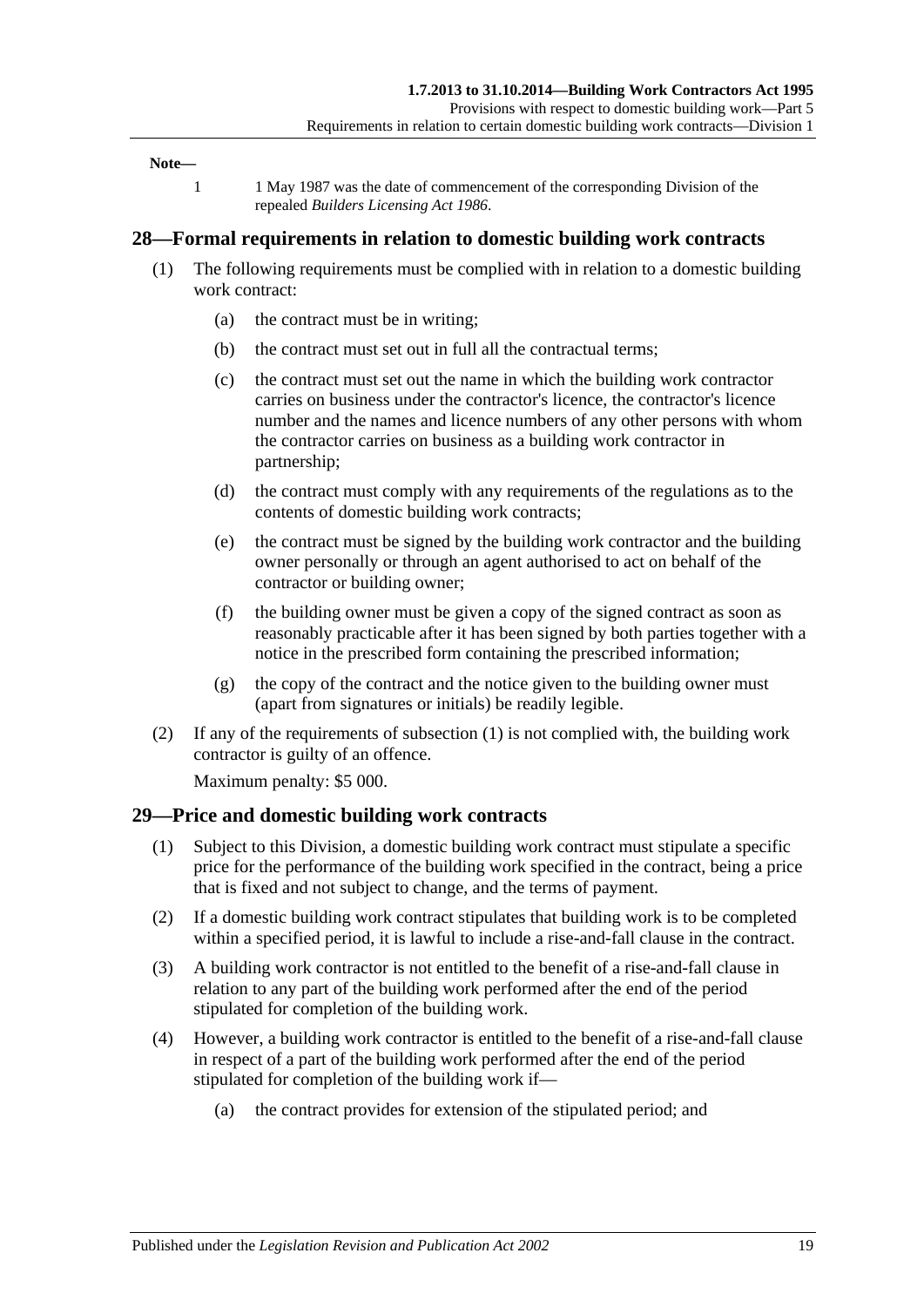- (b) the delay in completing the building work was the fault of the building owner or due to some cause beyond the control of the contractor that the contractor could not reasonably be expected to have foreseen at the time the contract was made; and
- (c) the contractor, as soon as reasonably practicable after becoming aware of the likelihood of delay in the completion of the building work, gave notice in writing to the building owner or an agent authorised to act on behalf of the building owner extending the period for completion and specifying the cause of the delay; and
- (d) the building work was completed as soon as reasonably practicable in the circumstances.
- <span id="page-19-0"></span>(5) Despite the preceding provisions of this section, it is lawful to include in a domestic building work contract a provision entitling the building work contractor to recover—
	- (a) the actual cost to be incurred—
		- (i) in acquiring materials specified in the contract;
		- (ii) in performing work specified in the contract,

together with an additional amount not exceeding 10 per cent, or such other percentage as may be prescribed, of that cost; and

- (b) other amounts, unliquidated at the time of the contract, of a kind stipulated by the regulations.
- <span id="page-19-1"></span> $(6)$  If—
	- (a) a domestic building work contract includes a rise-and-fall clause or a provision referred to in [subsection](#page-19-0) (5); and
	- (b) as a result the price specified in the contract for the building work or part of the building work or for any labour or materials may change or is an estimate only,

the contract must contain the statement "This Price May Change" or "Estimate Only" (as the case may require) set out in the contract immediately alongside or below the price to which it relates.

- (7) If more than one price of a kind referred to in [subsection](#page-19-1) (6) is specified in a domestic building work contract, the prices must be set out in a single list in the contract.
- (8) A price specified in a domestic building work contract that is an estimate only must be a fair and reasonable estimate.
- <span id="page-19-2"></span>(8a) Despite the preceding provisions of this section (but subject to any other relevant law), it is lawful to include in a domestic building work contract (other than a fixed price contract made on or after 1 July 2000) a provision (a *GST clause*) entitling the building work contractor to recover the GST paid or payable by the contractor on the supply of goods and services under the contract.
- (8b) If a domestic building work contract contains a GST clause, the contract must contain a statement in prominent type or handwriting as follows:
	- (a) if, at the date of the contract, it is possible but not likely that goods or services will be supplied under the contract after 1 July 2000—a statement to the effect that the contract price of the building work may increase to cover GST;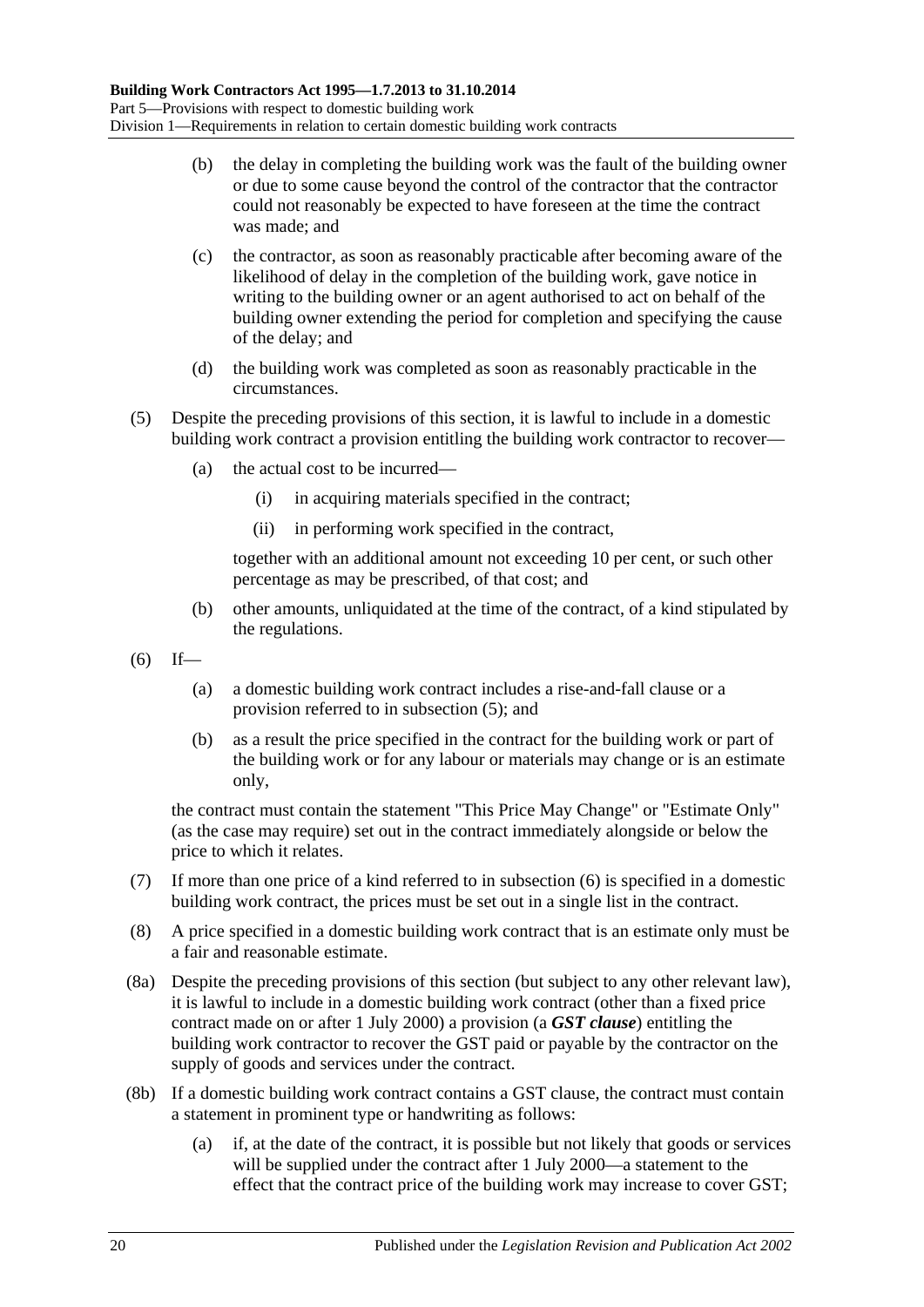- (b) if the contract is made on or after 1 July 2000 or, at the date of the contract, it is likely that goods or services will be supplied under the contract after 1 July 2000—a statement to the effect that the contract price for the building work will increase to cover GST.
- (8c) A domestic building work contract (other than a fixed price contract made on or after 1 July 2000) may contain both a cost-plus clause and a GST clause.
- (9) If any of the requirements of this section is not complied with, the building work contractor is guilty of an offence.

Maximum penalty: \$5 000.

(10) In this section—

*cost-plus clause* means a contractual provision of the kind described in [subsection](#page-19-0) (5);

*fixed price contract* means a domestic building work contract that contains neither a cost-plus clause nor a rise-and-fall clause;

*GST clause* means a contractual provision of the kind described in [subsection](#page-19-2) (8a);

*rise-and-fall clause* means a contractual provision under which a price stipulated for performance of domestic building work may change to reflect changes in the costs of labour (including related overhead expenses) and materials to be incurred by the building work contractor.

#### <span id="page-20-1"></span><span id="page-20-0"></span>**30—Payments under or in relation to domestic building work contracts**

- <span id="page-20-2"></span>(1) A person must not demand or require that a payment be made under a domestic building work contract or preliminary work contract by the person for whom work is to be performed under the contract unless—
	- (a) the payment constitutes a genuine progress payment in respect of work already performed; or
	- (ab) the person is entitled to the payment under the *[Building and Construction](http://www.legislation.sa.gov.au/index.aspx?action=legref&type=act&legtitle=Building%20and%20Construction%20Industry%20Security%20of%20Payment%20Act%202009)  [Industry Security of Payment Act](http://www.legislation.sa.gov.au/index.aspx?action=legref&type=act&legtitle=Building%20and%20Construction%20Industry%20Security%20of%20Payment%20Act%202009) 2009*; or
	- (b) the payment is of a kind authorised under the regulations.

<span id="page-20-3"></span>Maximum penalty: \$5 000.

- <span id="page-20-4"></span>(2) If it is proved, in proceedings for an offence against [subsection](#page-20-1) (1), that the defendant received a payment other than a payment referred to in [paragraph](#page-20-2) (a), [\(ab\)](#page-20-3) or [\(b\),](#page-20-4) it is to be presumed, in the absence of proof to the contrary, that the defendant demanded or required the payment.
- (3) The building owner under a domestic building work contract is not obliged to make a progress payment in respect of building work performed under the contract unless—
	- (a) the building work contractor has requested the payment by notice in writing given to the building owner or an agent authorised to act on behalf of the building owner; or
	- (b) the domestic building work contract is a contract to which the *[Building and](http://www.legislation.sa.gov.au/index.aspx?action=legref&type=act&legtitle=Building%20and%20Construction%20Industry%20Security%20of%20Payment%20Act%202009)  [Construction Industry Security of Payment Act](http://www.legislation.sa.gov.au/index.aspx?action=legref&type=act&legtitle=Building%20and%20Construction%20Industry%20Security%20of%20Payment%20Act%202009) 2009* applies (in which case the provisions of that Act relating to progress payments apply).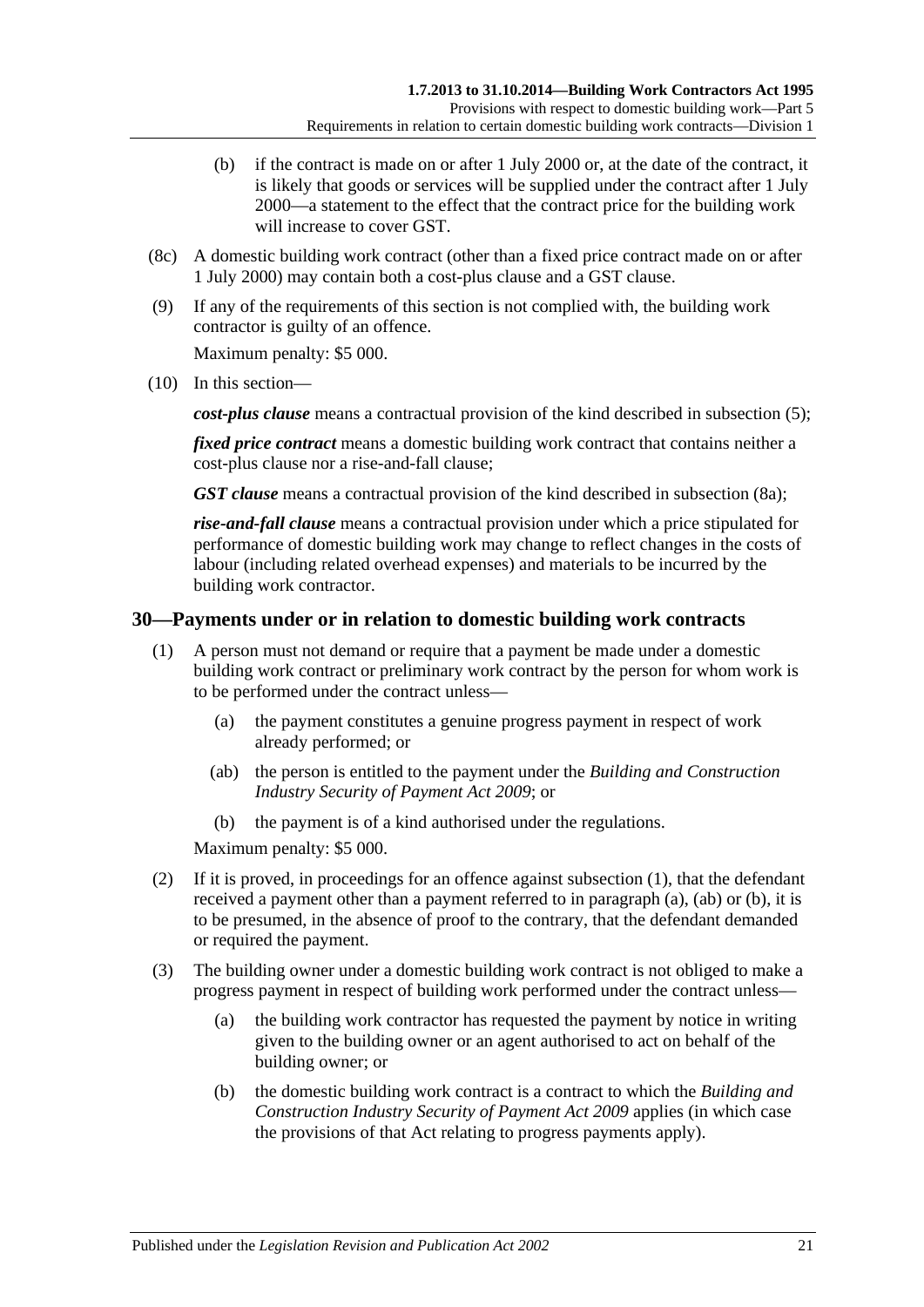(4) In this section—

*preliminary work contract* means a contract—

- (a) that is collateral to or otherwise related to an existing or contemplated domestic building work contract; and
- (b) that provides for the performance of work that is preliminary or ancillary to the domestic building work that is or would be required to be performed under such contract.

#### <span id="page-21-0"></span>**31—Exhibition houses**

- <span id="page-21-3"></span>(1) If a house is, or has been, made available for inspection by the public with a view to inducing persons to enter into contracts with a building work contractor for the construction of similar houses—
	- (a) the contractor must, on request by a person inspecting the house, make copies of the plans and specifications of the house available for inspection by the person; and
	- (b) a contract entered into with the contractor by a person who, to the knowledge of the contractor, inspected the house and sought the construction of a similar house is to be taken to contain a warranty that the house to be constructed by the contractor will be constructed according to the same plans and specifications and to the same standards of work and materials as those of the house inspected by the person (except to the extent that the contract specifically provides for any departure from those plans, specifications and standards).
- (2) A building work contractor who fails to comply with the requirements of [subsection](#page-21-3)  $(1)(a)$  is guilty of an offence.

Maximum penalty: \$5 000. Expiation fee: \$160.

## <span id="page-21-1"></span>**Division 2—Statutory warranties**

#### <span id="page-21-2"></span>**32—Statutory warranties**

- (1) This section applies to a contract entered into on or after 22 January 1987<sup>1</sup>.
- (2) The following warranties on the part of the building work contractor are implied in every domestic building work contract:
	- (a) a warranty that the building work will be performed in a proper manner to accepted trade standards and in accordance with the plans and specifications agreed to by the parties;
	- (b) a warranty that all materials to be supplied by the contractor for use in the building work will be good and proper;
	- (c) a warranty that the building work will be performed in accordance with all statutory requirements;
	- (d) if the contract does not stipulate a period within which the building work must be completed—a warranty that the building work will be performed with reasonable diligence;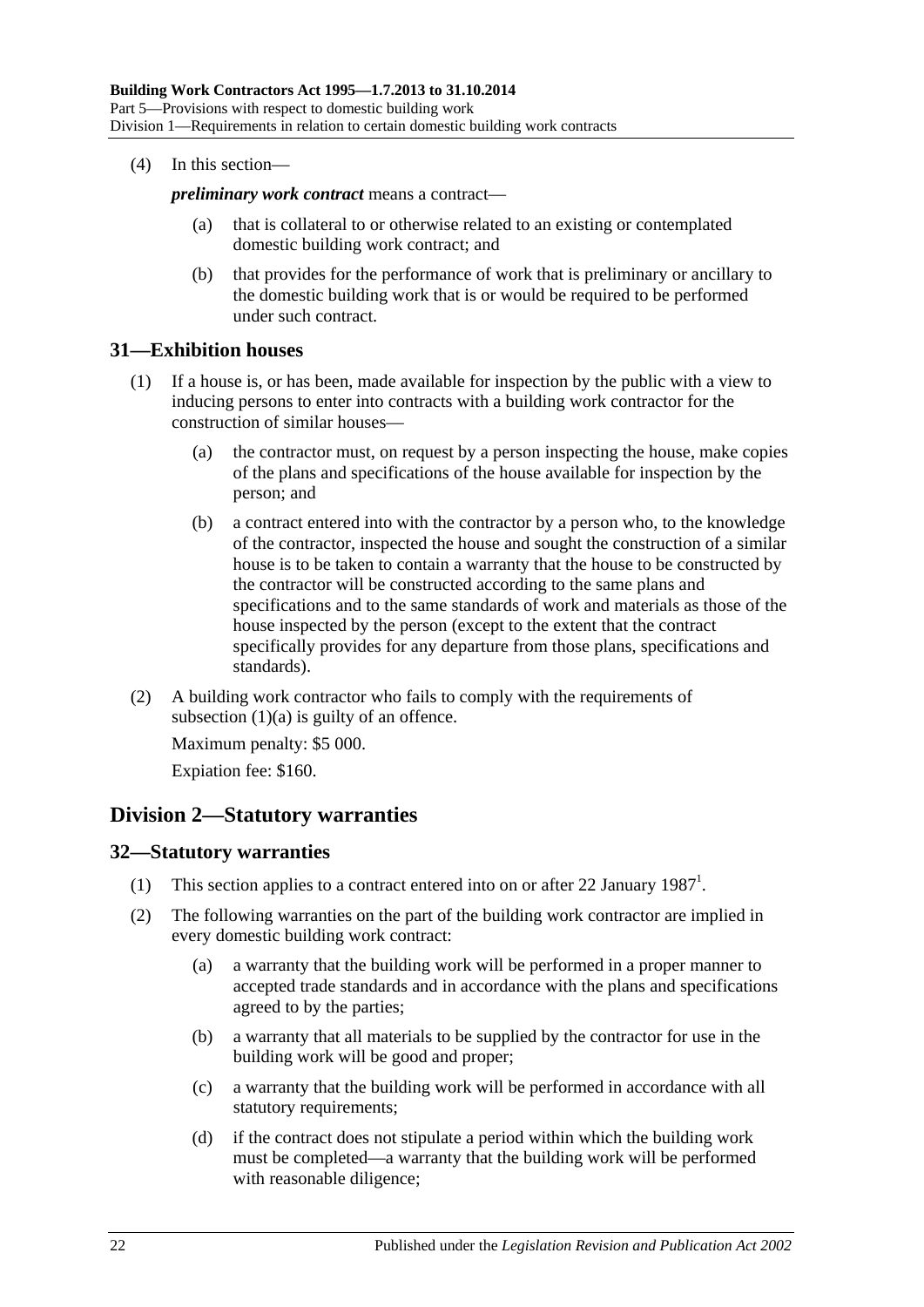- (e) if the building work consists of the construction of a house—a warranty that the house will be reasonably fit for human habitation;
- (f) if the building owner has expressly made known to the contractor, or an employee or agent of the contractor, the particular purpose for which the building work is required, or the result that the building owner desires the building work to achieve, so as to show that the building owner relies on the contractor's skill and judgment—a warranty that the building work and any materials used in performing the building work will be reasonably fit for that purpose or of such a nature and quality that they might reasonably be expected to achieve that result.
- (3) A person who has purchased or otherwise acquired a house succeeds to the rights of the person's predecessor in title in respect of statutory warranties.
- (4) If a person has purchased a house from a building work contractor who performed domestic building work in relation to the house, the purchaser has rights under statutory warranties as if the house had been purchased from a third party for whom the vendor had performed the building work under a contract subject to statutory warranties.
- <span id="page-22-2"></span>(5) Proceedings for breach of a statutory warranty must be commenced within five years after completion of the building work to which the proceedings relate.
- (6) The period of limitation prescribed by [subsection](#page-22-2) (5) may not be extended.
- (7) In proceedings for breach of a statutory warranty, it is a defence for the defendant to prove that the deficiencies of which the plaintiff complains arose from instructions insisted on by the building owner contrary to the advice in writing of the defendant.

**Note—**

1 22 January 1987 was the date of commencement of the corresponding section of the repealed *[Builders Licensing Act](http://www.legislation.sa.gov.au/index.aspx?action=legref&type=act&legtitle=Builders%20Licensing%20Act%201986) 1986*.

## <span id="page-22-0"></span>**Division 3—Building indemnity insurance**

#### <span id="page-22-1"></span>**33—Application of Division**

- (1) This Division applies to domestic building work commenced on or after 1 May  $1987<sup>1</sup>$ performed, or to be performed, by a building work contractor under a domestic building work contract or on the contractor's own behalf.
- (2) This Division does not apply to—
	- (a) domestic building work for which approval under the *[Development Act](http://www.legislation.sa.gov.au/index.aspx?action=legref&type=act&legtitle=Development%20Act%201993) 1993* or the repealed *[Building Act](http://www.legislation.sa.gov.au/index.aspx?action=legref&type=act&legtitle=Building%20Act%201971) 1971* is or was not required; or
	- (b) minor domestic building work.

**Note—**

1 1 May 1987 was the date of commencement of the corresponding Division of the repealed *[Builders Licensing Act](http://www.legislation.sa.gov.au/index.aspx?action=legref&type=act&legtitle=Builders%20Licensing%20Act%201986) 1986*.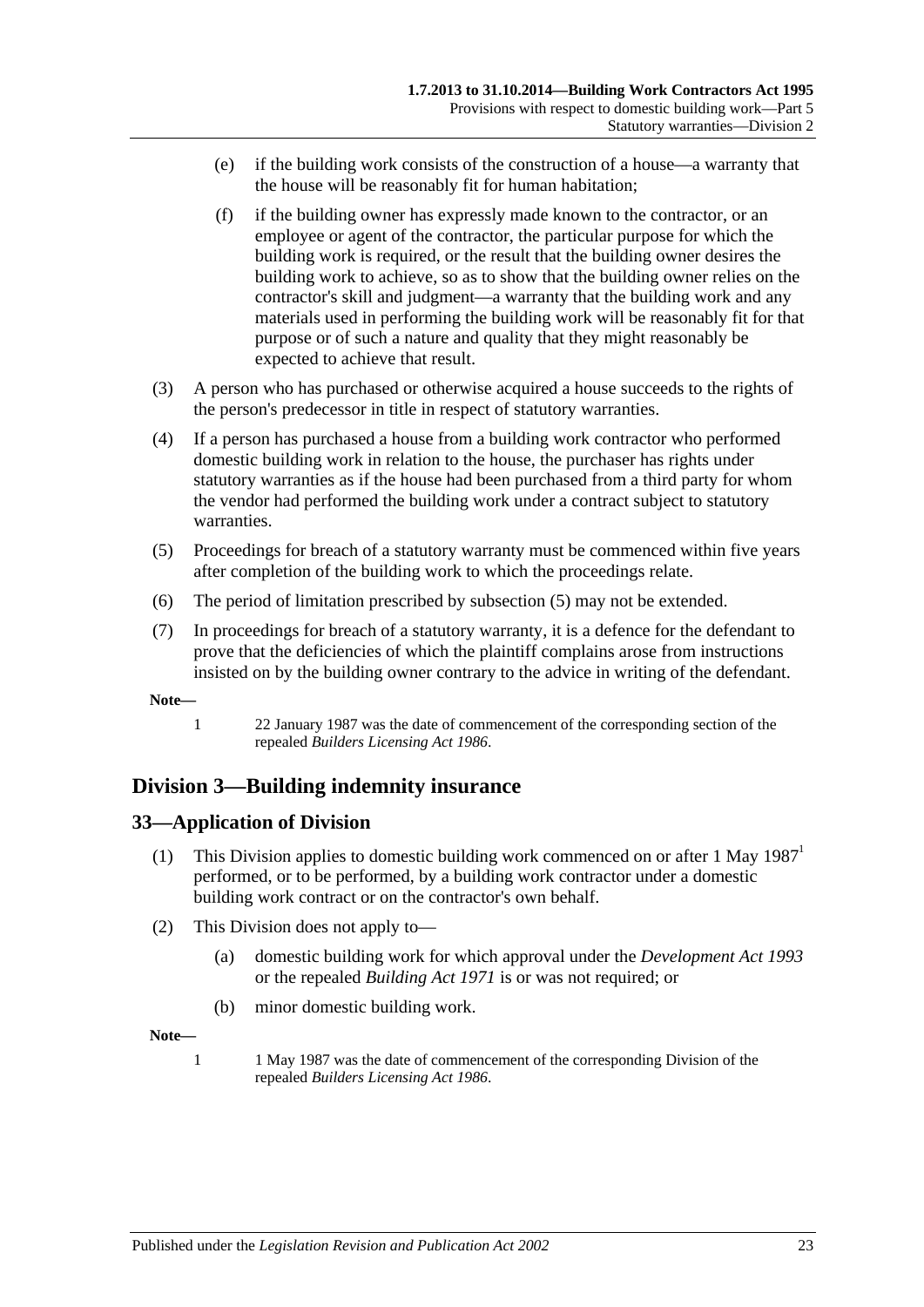#### <span id="page-23-0"></span>**34—Requirements of insurance**

A building work contractor must not perform building work to which this Division applies unless-

- (a) a policy of insurance that complies with this Division is in force in relation to that building work; and
- (b) in the case of building work to be performed by the contractor under a domestic building work contract—the building owner has been provided with a certificate that evidences the taking out of that policy of insurance and complies with the requirements of the regulations.

Maximum penalty: \$20 000.

#### <span id="page-23-1"></span>**35—Nature of the policy**

- (1) A policy of insurance in relation to building work complies with this Division if—
	- (a) it insures each person who is, or may become, entitled to the benefit of a statutory warranty in respect of the building work against the risk of being unable to enforce or recover under the statutory warranty by reason of the insolvency, death or disappearance of the building work contractor; and
	- (b) in the case of building work to be performed by the building work contractor on behalf of some other person—it insures that person against the risk of loss resulting from non-completion of the building work by reason of the insolvency, death or disappearance of the contractor; and
	- (c) any limitations on the liability of the insurer under the policy conform with the regulations; and
	- (d) it otherwise conforms with the requirements of the regulations.
- (2) A person who is entitled to the benefit of a statutory warranty in respect of building work in relation to which a policy of insurance has been taken out under this Division (or under Part 5 of the repealed Act) is entitled to sue on the policy in his or her own right.

#### <span id="page-23-2"></span>**Division 4—Right to terminate certain domestic building work contracts**

#### <span id="page-23-3"></span>**36—Right to terminate certain domestic building work contracts**

- (1) This section applies to a contract entered into on or after 1 May 1987.
- (2) This section does not apply to a contract for the performance of minor domestic building work.
- <span id="page-23-4"></span>(3) A building owner under a domestic building work contract may, by instrument in writing signed by the building owner and served personally on the building work contractor, or posted by certified mail addressed to the contractor, before the prescribed time, give notice to the contractor of the building owner's intention not to be bound by the contract and the contract is to be taken to have been terminated at the time the notice is served or posted in accordance with this subsection.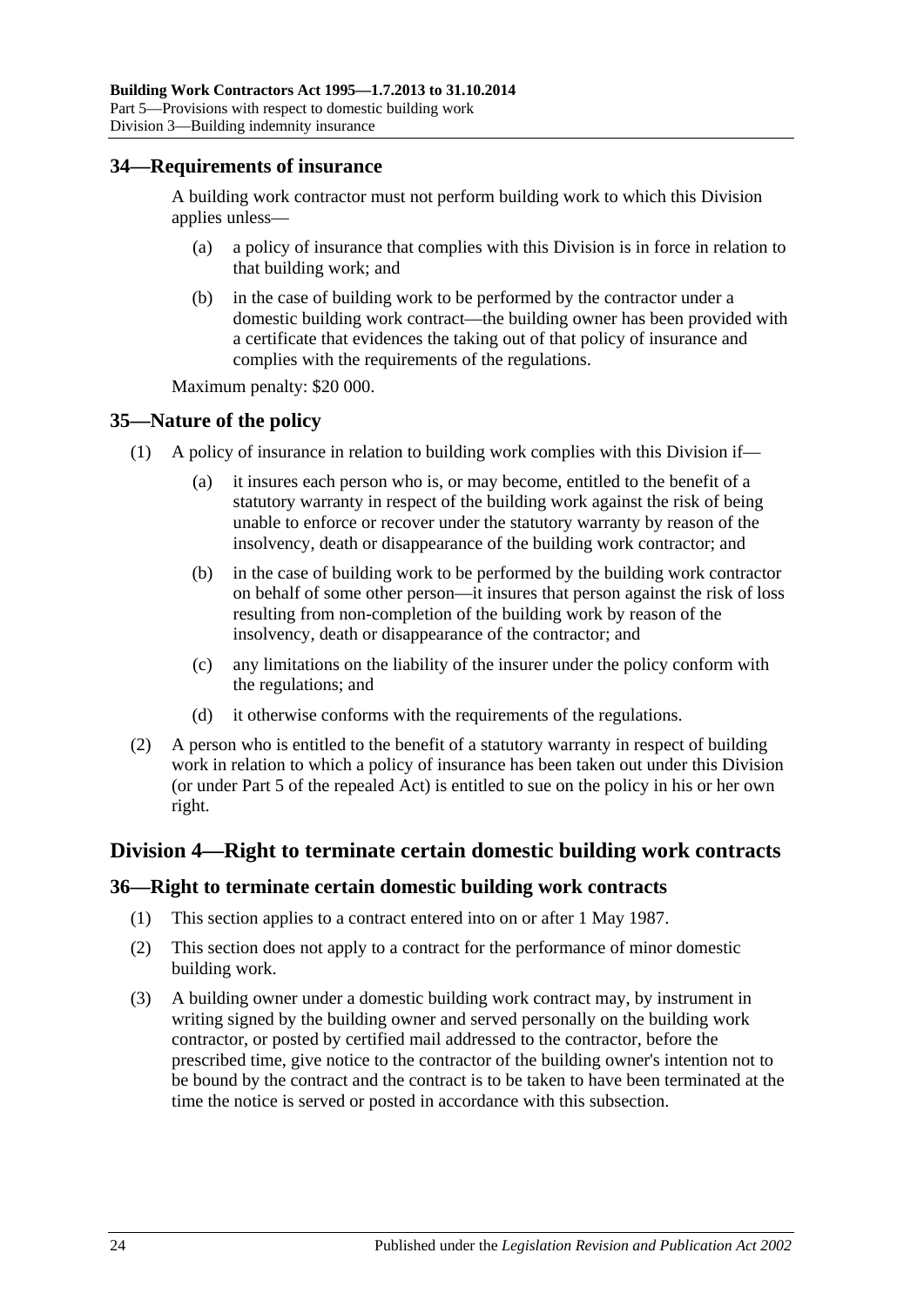- (4) If a contract has been terminated under [subsection](#page-23-4) (3) (or under Part 5 of the repealed Act), the Magistrates Court may, on application by the building owner or the building work contractor, make such orders as it thinks just—
	- (a) providing for the return or repayment of the whole or part of any consideration, or the value of any consideration, given by the building owner under or in relation to the contract; or
	- (b) providing for payment to the contractor in respect of any materials supplied, or any building work or other services performed, by the contractor under or in relation to the contract.
- (5) In this section—

*business day* means any day except a Saturday or a Sunday or other public holiday within the meaning of the *[Holidays Act](http://www.legislation.sa.gov.au/index.aspx?action=legref&type=act&legtitle=Holidays%20Act%201910) 1910*;

*prescribed time* means—

- (a) the end of five clear business days after the making of the domestic building work contract; or
- (b) if there has been a failure to comply with any of the requirements of [Division](#page-17-2) 1 or [3](#page-22-0) in relation to the domestic building work contract—the time of completion of the building work under the contract.

## <span id="page-24-0"></span>**Division 5—Powers of court in relation to domestic building work**

## <span id="page-24-1"></span>**37—Powers of court in relation to domestic building work**

- (1) This section applies to—
	- (a) a domestic building work contract or subcontract for the performance of domestic building work (whether entered into before or after the commencement of this section); and
	- (b) domestic building work (whether commenced before or after the commencement of this section).
- <span id="page-24-2"></span>(2) A party to a domestic building work contract or a person entitled to the benefit of a statutory warranty may apply to the Magistrates Court for the determination of a dispute arising out of the contract or the performance of the building work to which the warranty relates.
- (3) An application may not be made under [subsection](#page-24-2) (2) in respect of a dispute arising out of a domestic building work contract unless the dispute involves some question of whether building work has been performed in accordance with the contract.
- <span id="page-24-3"></span>(4) If an application is made under [subsection](#page-24-2) (2) in respect of a dispute arising out of a domestic building work contract, application may be made to the Magistrates Court for the determination of a dispute arising out of a subcontract for the performance of any of the building work, but only if it involves some question of whether building work has been performed in accordance with the subcontract.
- (5) If the Magistrates Court joins proceedings on an application under [subsection](#page-24-3) (4) with proceedings relating to the domestic building work contract, it must ensure that the hearing and determination of any question as to the performance of work under the domestic building work contract is not unduly delayed.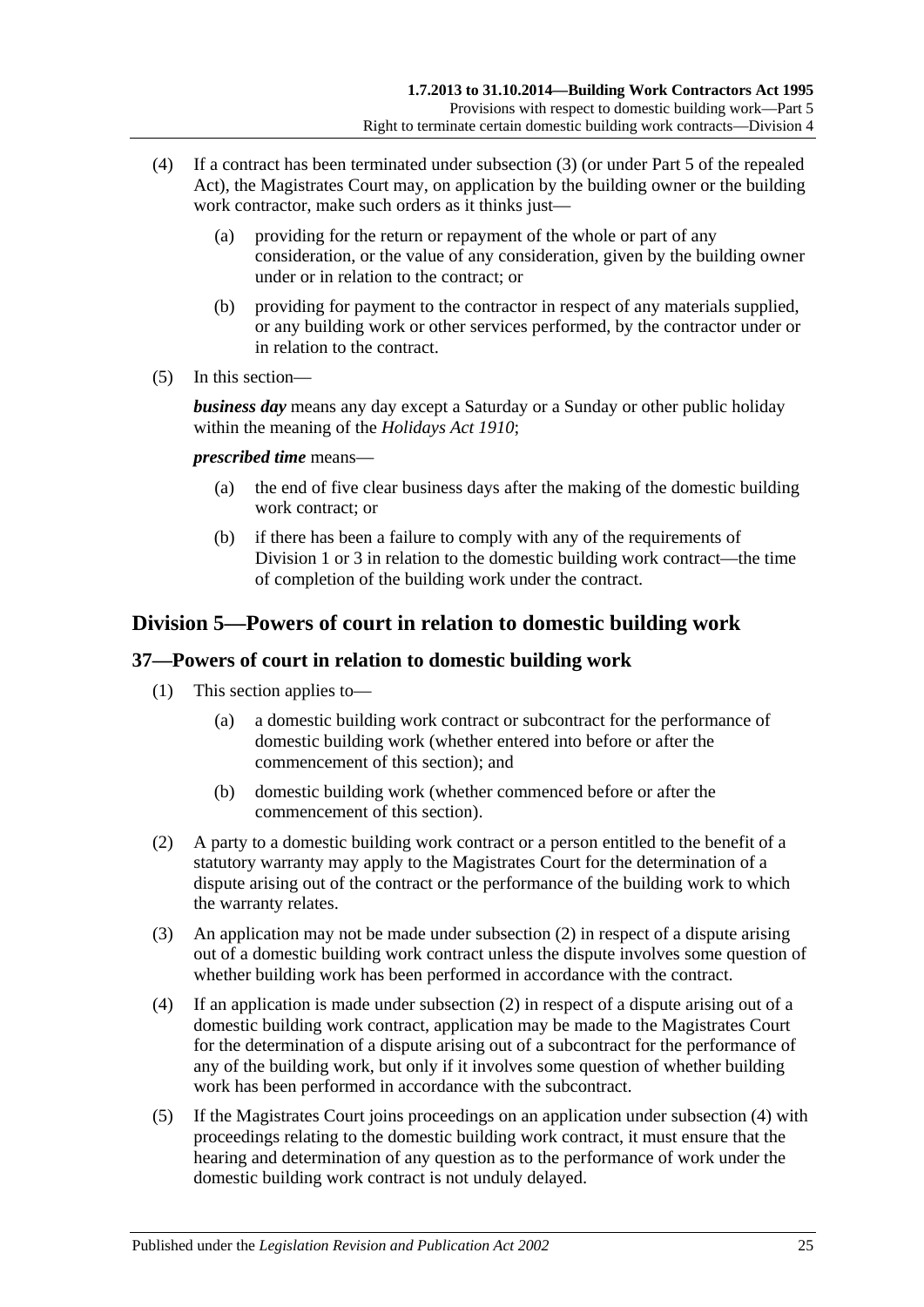- <span id="page-25-2"></span>(6) If, on an application under this section, the Magistrates Court is satisfied that there has been any breach of, or failure to perform or fulfil, a contract or warranty to which the proceedings relate, the Court may, subject to this section, make one or more of the following orders:
	- (a) to the extent to which it is satisfied that it is practicable for the breach or failure to be remedied by the performance of building work—an order requiring the performance of remedial work;
	- (b) an order requiring the payment of an amount due under the contract or an order requiring the payment of an amount by way of compensation for the breach.
- (7) An order made against a person under [subsection](#page-25-2) (6)(a) may—
	- (a) require the person to perform remedial work specified in the order within the time specified; or
	- (b) if the Magistrates Court is of the opinion that the person is not likely to perform the remedial work properly—require the person to employ at the person's own expense a licensed building work contractor to perform remedial work specified in the order within the time specified.
- (8) If the Magistrates Court orders a person to perform remedial work, or to cause remedial work to be performed, it may further order the person to provide to the Court, within a specified time after completion of the work, a certificate of a person holding qualifications specified in the order certifying that the remedial work has been performed properly in accordance with the order.
- (9) If a person fails to perform remedial work, or to cause remedial work to be performed, in accordance with an order of the Magistrates Court (or an order of the Commercial Tribunal under Part 5 of the repealed Act)—
	- (a) the person is guilty of an offence and liable to a penalty not exceeding a fine of \$10 000; and
	- (b) the Court may, on application, order the person to pay to the applicant such amount by way of compensation as the Court thinks just.
- (10) In this section—

*statutory warranty* means—

- (a) a warranty arising under this Act; or
- (b) a warranty arising under Part 3C of the repealed *[Builders Licensing Act](http://www.legislation.sa.gov.au/index.aspx?action=legref&type=act&legtitle=Builders%20Licensing%20Act%201967) 1967*.

## <span id="page-25-0"></span>**Division 6—Harsh and unconscionable terms**

#### <span id="page-25-1"></span>**38—Harsh and unconscionable terms**

- (1) This section applies to a contract entered into on or after 22 January  $1987<sup>1</sup>$ .
- <span id="page-25-3"></span>(2) If a term or condition of a domestic building work contract is harsh or unconscionable or such that a court of Equity would give relief, a party to the contract may apply to the Magistrates Court for relief under this section.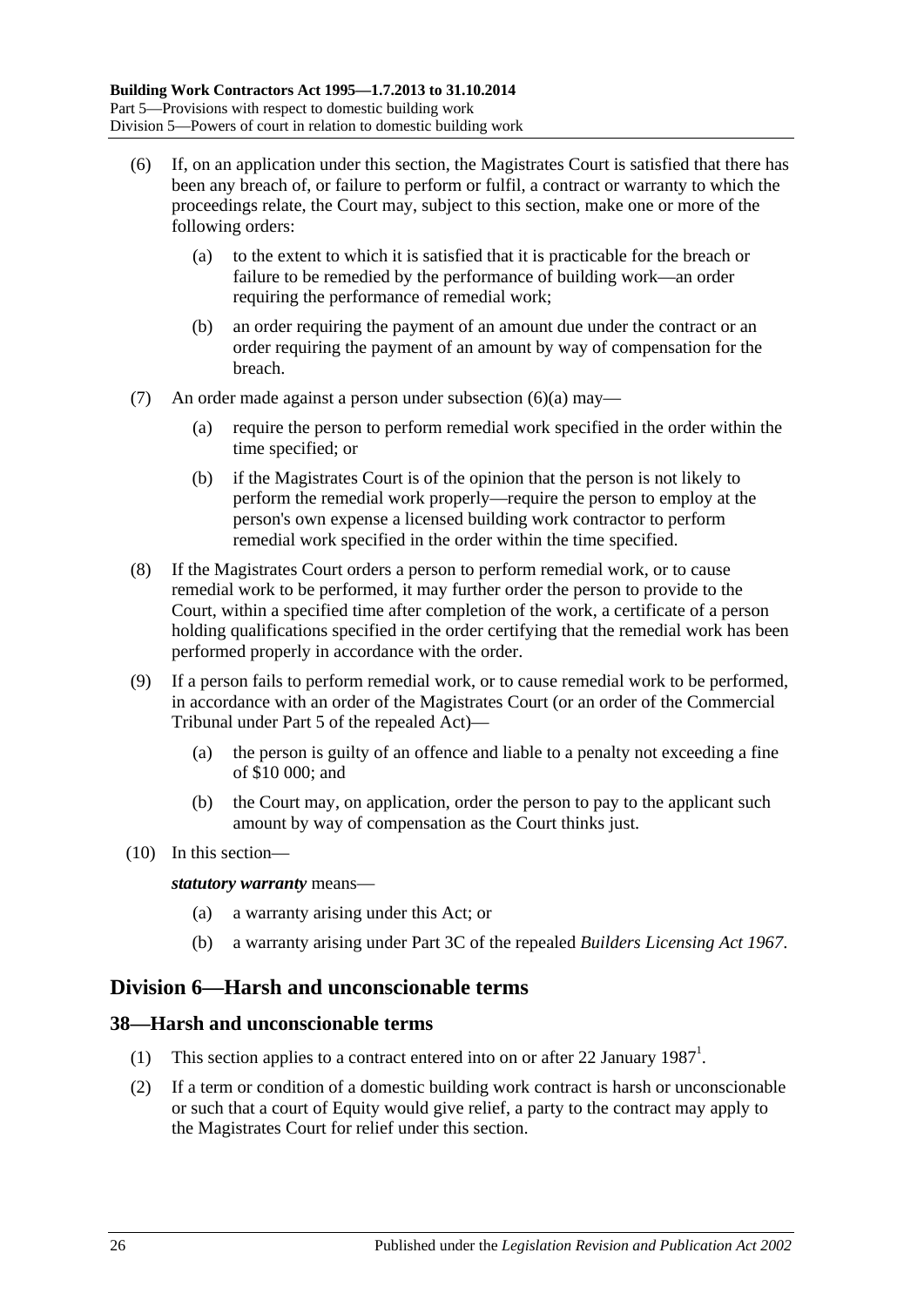- (3) Relief may be granted under this section by the Magistrates Court in proceedings under [subsection](#page-25-3) (2), or by any court in proceedings instituted before the court for the enforcement of a domestic building work contract or for the recovery of damages or other compensation for a breach of such a contract.
- (4) The court may, in granting relief—
	- (a) avoid *ab initio* a term or condition of the domestic building work contract against which relief is sought;
	- (b) modify the terms or conditions of the contract in such manner as it considers just;
	- (c) order the repayment to a building owner of an amount paid by the building owner under a term or condition that has been avoided or modified under this section.
- (5) The powers conferred by this section are exercisable in relation to a contract despite the discharge of the contract.
- (6) If it appears to the court that a person has, or may have, shared in the profits of, or has, or may have, a beneficial interest in, the transaction in question, the person may be joined as a party to the proceedings and the court may make such orders against, or in respect of, the person as it considers just.
- (7) The court may make any other orders and directions that it considers necessary or expedient for the purposes of effectually carrying out this section.

**Note—**

1 22 January 1987 was the date of commencement of the corresponding section under the repealed *[Builders Licensing Act](http://www.legislation.sa.gov.au/index.aspx?action=legref&type=act&legtitle=Builders%20Licensing%20Act%201986) 1986*.

## <span id="page-26-0"></span>**Division 7—Participation of assessors in proceedings**

#### <span id="page-26-1"></span>**39—Participation of assessors in proceedings**

In any proceedings under this Part, the Magistrates Court will, if a judicial officer of the Court so determines, sit with assessors selected in accordance with [Schedule 2.](#page-34-0)

## <span id="page-26-2"></span>**Division 8—Magistrates Court and substantial monetary claims**

#### <span id="page-26-3"></span>**40—Magistrates Court and substantial monetary claims**

- (1) If proceedings before the Magistrates Court involve—
	- (a) a monetary claim for an amount exceeding \$100 000; or
	- (b) a claim for relief in the nature of an order to carry out work where the value of the work exceeds \$100 000,

the Court must on the application of a party to the proceedings refer the proceedings into the Civil Division of the District Court.

(2) If proceedings are referred to the Civil Division of the District Court, this Part (including [Division 7\)](#page-26-0) applies in relation to the proceedings and parties to the proceedings as if a reference to the Magistrates Court were a reference to the Civil Division of the District Court.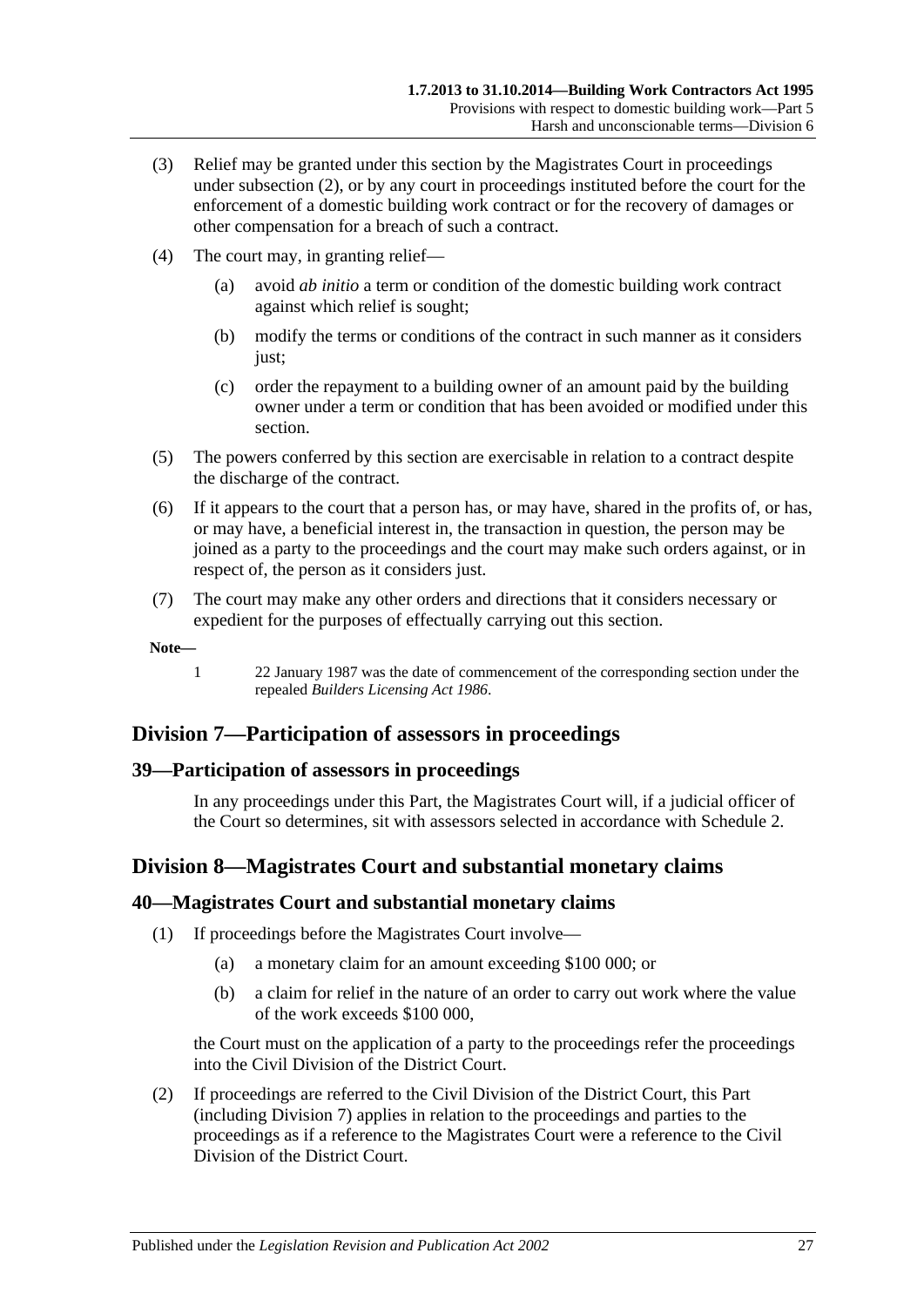## <span id="page-27-0"></span>**Part 7—Miscellaneous**

#### <span id="page-27-1"></span>**42—No exclusion etc of rights, conditions or warranties**

Any purported exclusion, limitation, modification or waiver of a right conferred, or contractual condition or warranty implied, by this Act is void.

### <span id="page-27-2"></span>**43—Delegations**

- (1) The Commissioner may delegate any of the Commissioner's functions or powers under this Act—
	- (a) to a person employed in the Public Service; or
	- (b) to the person for the time being holding a specified position in the Public Service; or
	- (c) to any other person under an agreement under this Act between the Commissioner and an organisation representing the interests of persons affected by this Act.
- (2) The Minister may delegate any of the Minister's functions or powers under this Act (except the power to direct the Commissioner).
- (3) A delegation under this section—
	- (a) must be in writing; and
	- (b) may be conditional or unconditional; and
	- (c) is revocable at will; and
	- (d) does not prevent the delegator from acting in any matter.

#### <span id="page-27-3"></span>**44—Agreement with professional organisation**

- (1) The Commissioner may, with the approval of the Minister, make an agreement with an organisation representing the interests of persons affected by this Act under which the organisation undertakes a specified role in the administration or enforcement of this Act.
- (2) The agreement—
	- (a) must be in writing and executed by the Commissioner and the organisation; and
	- (b) may contain delegations by the Commissioner of functions or powers under this Act or the *[Fair Trading Act](http://www.legislation.sa.gov.au/index.aspx?action=legref&type=act&legtitle=Fair%20Trading%20Act%201987) 1987*; and
	- (c) must set out any conditions governing the performance or exercise of functions or powers conferred on the organisation; and
	- (d) must make provision for the variation and termination of the agreement by the Commissioner with the approval of the Minister or the organisation.
- (3) The Commissioner may not delegate any of the following for the purposes of the agreement:
	- (a) functions or powers under [Part 2](#page-4-2) or [3;](#page-9-0)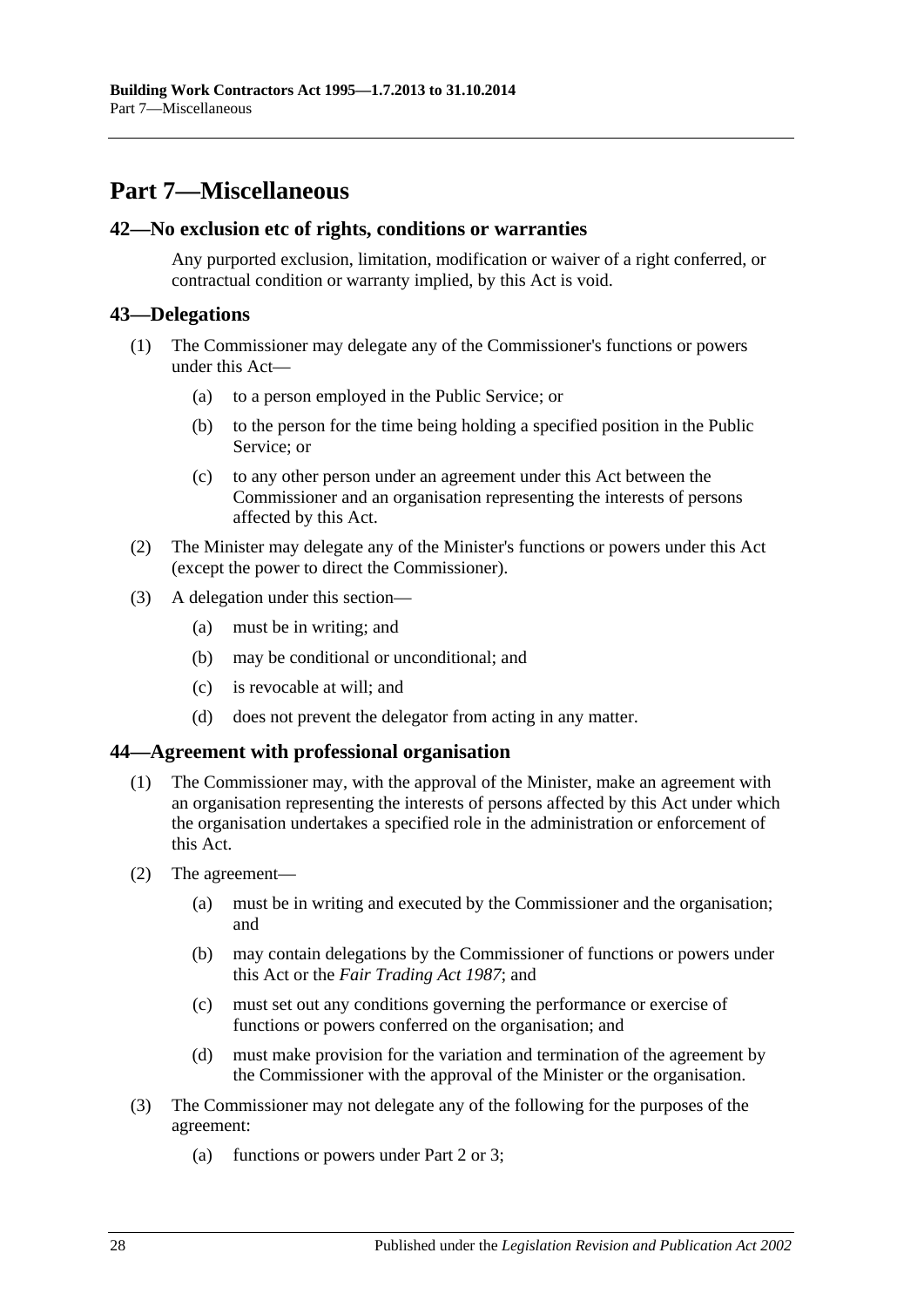- (b) power to request the Commissioner of Police to investigate and report on matters under this Part;
- (c) power to commence a prosecution for an offence against this Act.
- (4) A delegation by the Commissioner for the purposes of the agreement—
	- (a) has effect subject to the conditions specified in the agreement; and
	- (b) may be varied or revoked by the Commissioner in accordance with the terms of the agreement; and
	- (c) does not prevent the Commissioner from acting in any matter.
- (5) The Minister must, within six sitting days after the making of the agreement, cause a copy of the agreement to be laid before both Houses of Parliament.

#### <span id="page-28-0"></span>**45—Exemptions**

- (1) The Minister may, on application by a person, exempt the person from compliance with a specified provision of this Act (other than a provision in relation to which the Commissioner has a power of exemption specifically conferred by this Act).
- (2) An exemption under this section is subject to the conditions (if any) imposed by the Minister.
- (3) The Minister may, at his or her discretion, vary or revoke an exemption under this section.
- (4) The grant or a variation or revocation of an exemption under this section must be notified in the Gazette.

#### <span id="page-28-1"></span>**46—Registers**

- (1) The Commissioner must keep—
	- (a) a register of persons licensed as building work contractors; and
	- (b) a register of persons registered as building work supervisors.
- (2) The Commissioner must record on the register—
	- (a) disciplinary action taken against a person under this Act; and
	- (b) a note of any assurance accepted by the Commissioner under the *[Fair](http://www.legislation.sa.gov.au/index.aspx?action=legref&type=act&legtitle=Fair%20Trading%20Act%201987)  [Trading Act](http://www.legislation.sa.gov.au/index.aspx?action=legref&type=act&legtitle=Fair%20Trading%20Act%201987) 1987* in relation to a licensed building work contractor.
- (2a) If any of the following events occur in relation to a person who is licensed as a building work contractor, or is a director of a body corporate that is licensed as a building work contractor, the Commissioner may record a note of the event on the register:
	- (a) the person is suspended or disqualified from practising or carrying on an occupation, trade or business under a law of this State, the Commonwealth, another State or a Territory of the Commonwealth;
	- (b) the person becomes an insolvent under administration within the meaning of the *Corporations Act 2001* of the Commonwealth;
	- (c) a body corporate is wound up for the benefit of creditors and the person was a director of the body corporate—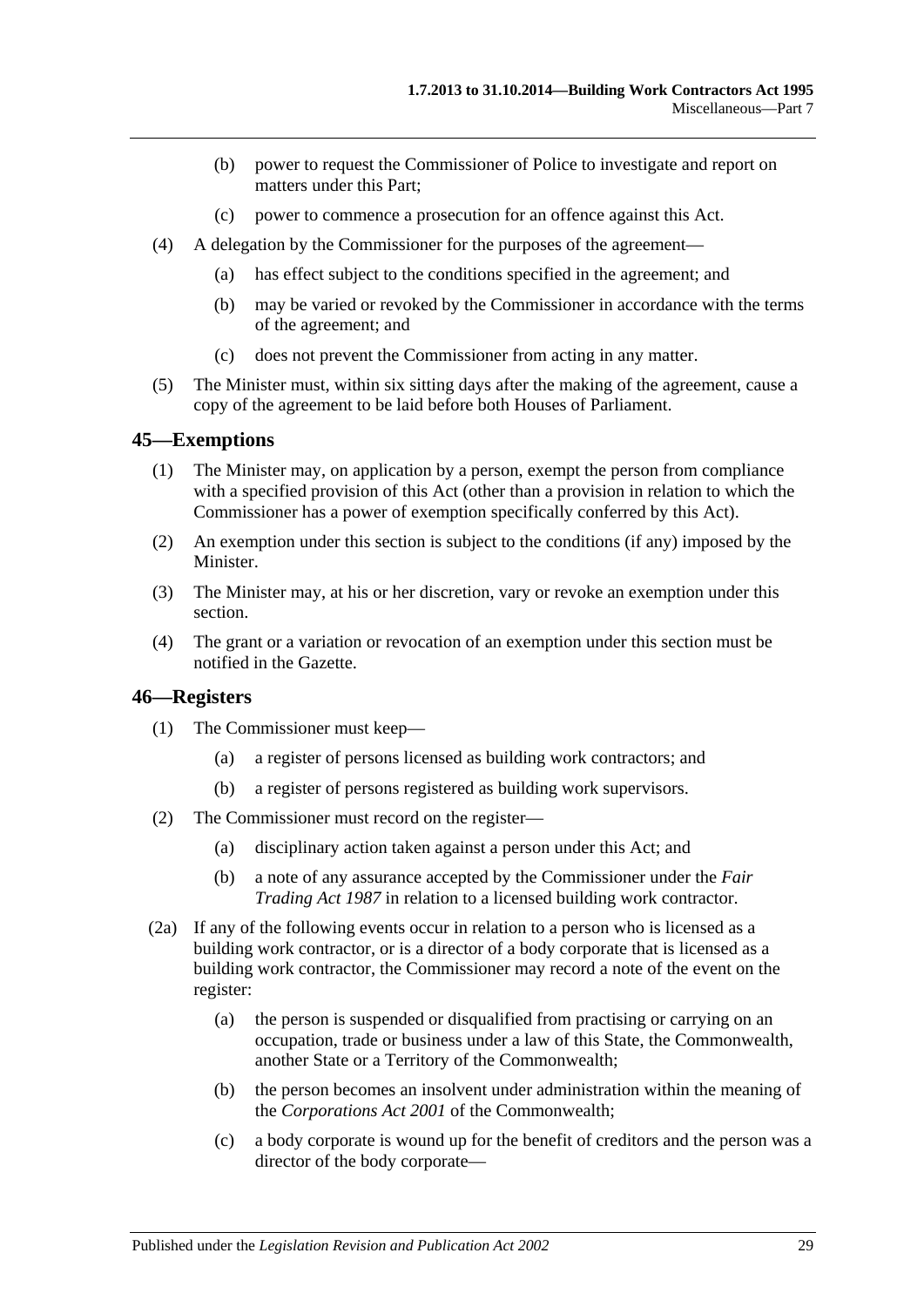- (i) when the body corporate was being so wound up; or
- (ii) within the period of 12 months preceding the commencement of the winding up;
- (d) the person, being a body corporate, is being wound up or is under official management or in receivership.
- (3) A person may inspect a register on payment of the fee fixed by regulation.

#### <span id="page-29-0"></span>**47—Commissioner and proceedings before District Court**

- (1) The Commissioner is entitled to be joined as a party to any proceedings of the District Court under [Part 2,](#page-4-2) [3](#page-9-0) or [4.](#page-14-0)
- (2) The Commissioner may appear personally in any such proceedings or may be represented at the proceedings by counsel or a person employed in the Public Service.

#### <span id="page-29-1"></span>**48—False or misleading information**

A person must not make a statement that is false or misleading in a material particular (whether by reason of the inclusion or omission of any particular) in any information provided, or record kept, under this Act.

Maximum penalty:

- (a) If the person made the statement knowing that it was false or misleading—\$10 000.
- (b) In any other case—\$2 500.

#### <span id="page-29-2"></span>**49—Name in which building work contractor may carry on business**

A licensed building work contractor must not carry on business as a building work contractor except in the name in which the contractor is licensed or in a business name registered by the contractor under the *Business Names Registration Act 2011* of the Commonwealth of which the Commissioner has been given prior notice in writing.

Maximum penalty: \$2 500.

Expiation fee: \$80.

#### <span id="page-29-4"></span><span id="page-29-3"></span>**50—Publication of advertisements**

- (1) A licensed building work contractor must not publish, or cause to be published, an advertisement relating to the business carried on under the authority of the licence unless the advertisement specifies—
	- (a) the contractor's name as it appears in the licence or any registered business name in which the contractor carries on business as a building work contractor and of which the Commissioner has been given prior notice in writing; and
	- (b) the contractor's licence number and, if the contractor carries on business as a building work contractor in partnership, the licence number of each partner.

Maximum penalty: \$2 500.

Expiation fee: \$80.

(2) [Subsection](#page-29-4) (1) does not apply in relation to an advertisement offering or seeking applications for employment or directed to other building work contractors.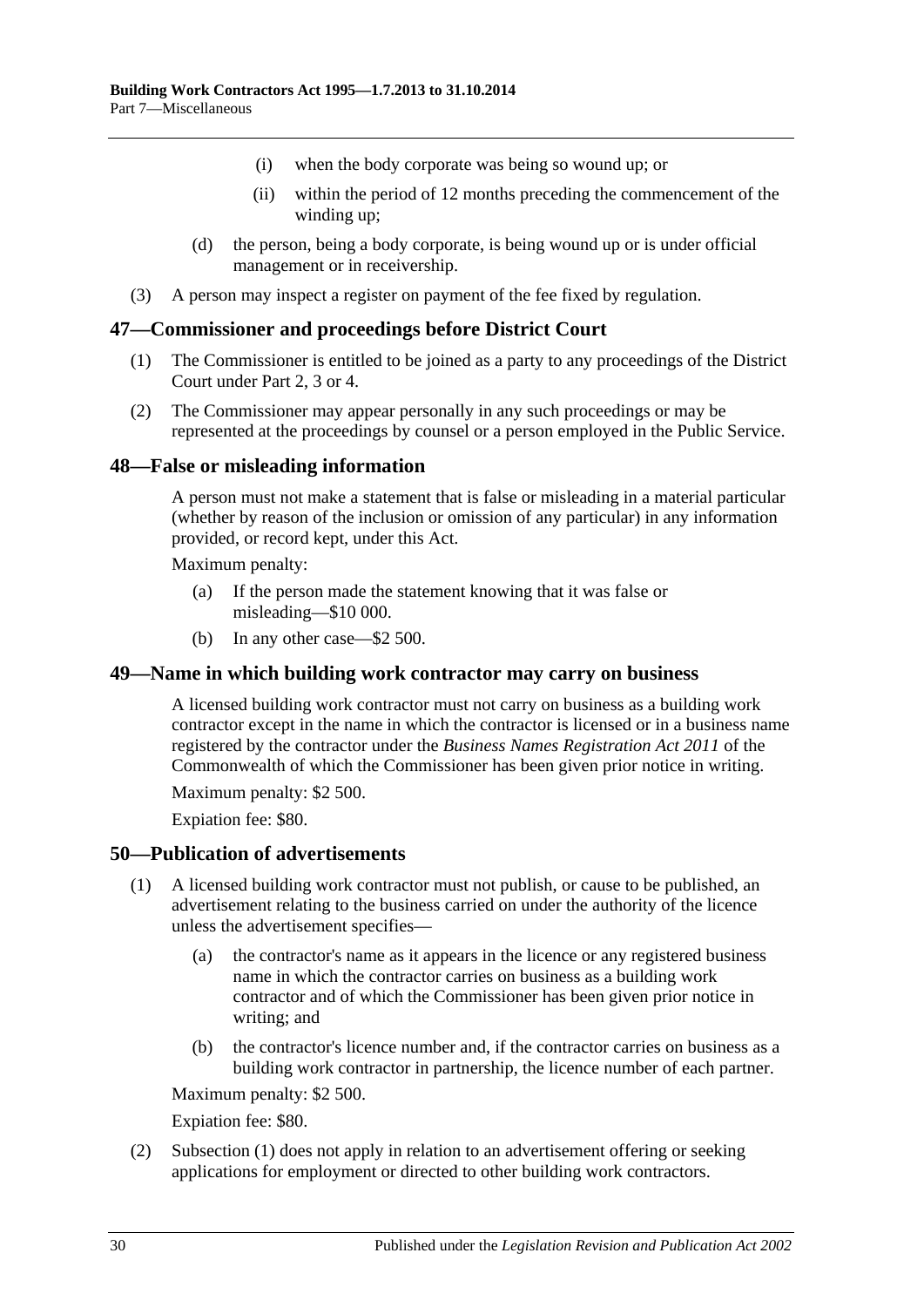### <span id="page-30-0"></span>**51—Licensed building work contractor to have sign showing name etc on each building site**

- <span id="page-30-5"></span>(1) A licensed building work contractor must install or erect in a prominent position on the site of any building work performed by the contractor or on the outside of the place where the building work is being performed a sign showing in clearly legible characters—
	- (a) the contractor's name as it appears in the licence or any registered business name in which the contractor carries on business as a building work contractor and of which the Commissioner has been given prior notice in writing; and
	- (b) the contractor's licence number and, where the contractor carries on business as a building work contractor in partnership, the licence number of each partner.

Maximum penalty: \$2 500.

Expiation fee: \$80.

(2) If a licensed building work contractor is performing building work on a site for some other licensed building work contractor performing work on that site, it is sufficient compliance with [subsection](#page-30-5) (1) if the provisions of that subsection are complied with only by that other contractor.

#### <span id="page-30-1"></span>**52—Statutory declaration**

If a person is required to provide information to the Commissioner, the Commissioner may require the information to be verified by statutory declaration and, in that event, the person will not be taken to have provided the information as required unless it has been verified in accordance with the requirements of the Commissioner.

#### <span id="page-30-2"></span>**53—Investigations**

The Commissioner of Police must, at the request of the Commissioner, investigate and report on any matter relevant to—

- (a) the determination of an application under this Act; or
- (b) a matter that might constitute proper cause for disciplinary action under this Act.

#### <span id="page-30-3"></span>**54—General defence**

It is a defence to a charge of an offence against this Act if the defendant proves that the offence was not committed intentionally and did not result from any failure on the part of the defendant to take reasonable care to avoid the commission of the offence.

#### <span id="page-30-4"></span>**55—Liability for act or default of officer, employee or agent**

For the purposes of this Act, an act or default of an officer, employee or agent of a person carrying on a business will be taken to be an act or default of that person unless it is proved that the officer, employee or agent acted outside the scope of his or her actual, usual and ostensible authority.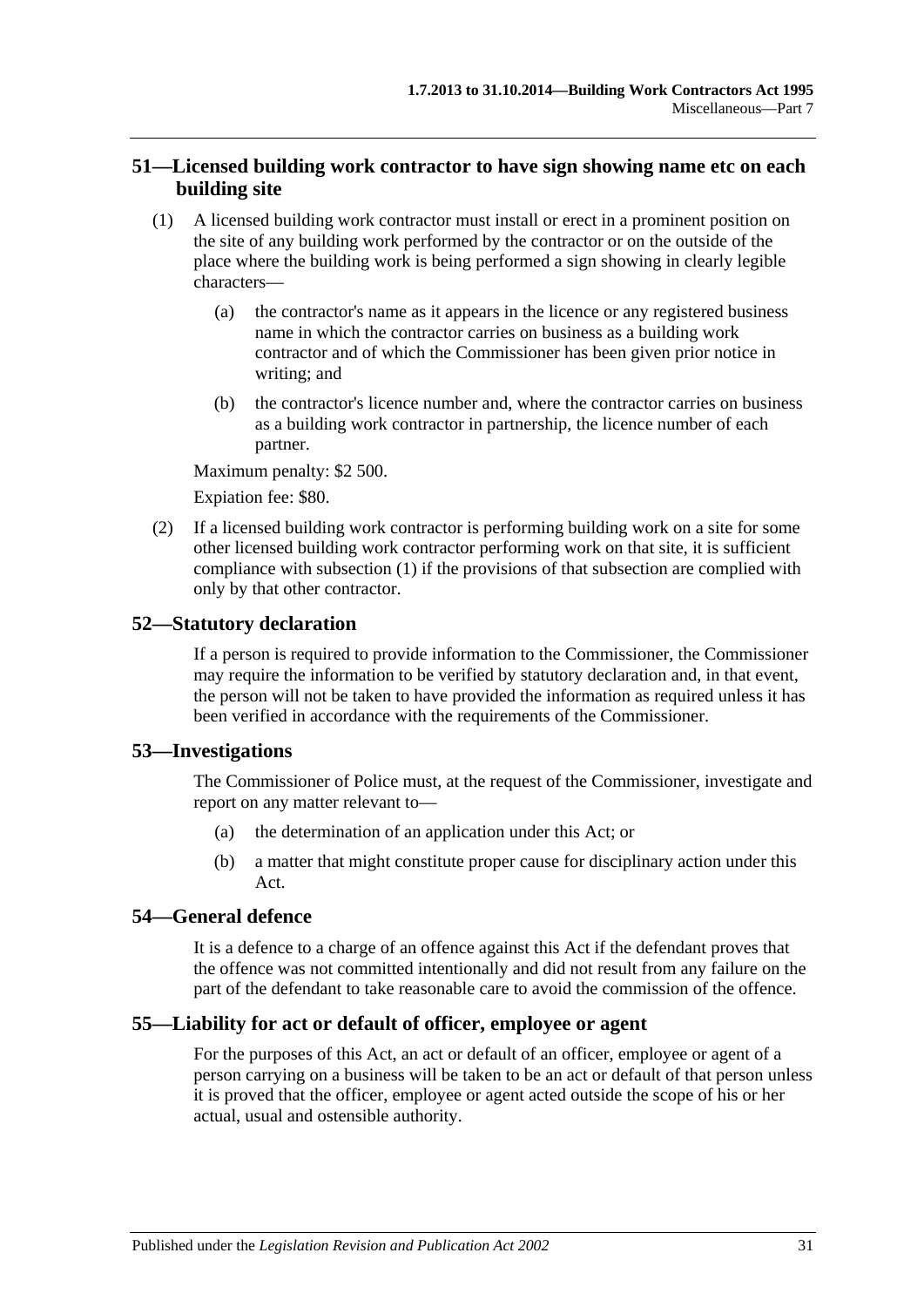### <span id="page-31-0"></span>**57—Continuing offence**

- (1) A person convicted of an offence against a provision of this Act in respect of a continuing act or omission—
	- (a) is liable, in addition to the penalty otherwise applicable to the offence, to a penalty for each day during which the act or omission continued of not more than one-tenth of the maximum penalty prescribed for that offence; and
	- (b) is, if the act or omission continues after the conviction, guilty of a further offence against the provision and liable, in addition to the penalty otherwise applicable to the further offence, to a penalty for each day during which the act or omission continued after the conviction of not more than one-tenth of the maximum penalty prescribed for the offence.
- (2) If an offence consists of an omission to do something that is required to be done, the omission will be taken to continue for as long as the thing required to be done remains undone after the end of the period for compliance with the requirement.

#### <span id="page-31-1"></span>**58—Prosecutions**

- (1) Proceedings for an offence against this Act must be commenced—
	- (a) in the case of an expiable offence—within the time limits prescribed for expiable offences by the *[Summary Procedure Act](http://www.legislation.sa.gov.au/index.aspx?action=legref&type=act&legtitle=Summary%20Procedure%20Act%201921) 1921*;
	- (b) in any other case—within 2 years of the date on which the offence is alleged to have been committed or, with the authorisation of the Minister, at a later time within 5 years of that date.
- (2) A prosecution for an offence against this Act cannot be commenced except by—
	- (a) the Commissioner; or
	- (b) an authorised officer under the *[Fair Trading Act](http://www.legislation.sa.gov.au/index.aspx?action=legref&type=act&legtitle=Fair%20Trading%20Act%201987) 1987*; or
	- (c) a person who has the consent of the Minister to commence the prosecution.
- (3) In any proceedings, an apparently genuine document purporting to be a certificate of the Minister certifying authorisation of, or consent to, a prosecution for an offence against this Act will be accepted, in the absence of proof to the contrary, as proof of the authorisation or consent.

#### <span id="page-31-2"></span>**59—Evidence**

- (1) In proceedings in respect of an offence against this Act, if it is proved that a person performed building work for another for fee or reward, the person is, unless the contrary is proved, to be taken to have been carrying on business as a building work contractor.
- (2) In proceedings in respect of an offence against this Act, if it is proved that a person has, during a period of five years, sold or let (whether by lease, licence or other agreement) two or more buildings each of which has been built or improved as a result of building work performed by that person during that period, the person is, unless the contrary is proved, to be taken to have been carrying on business as a building work contractor.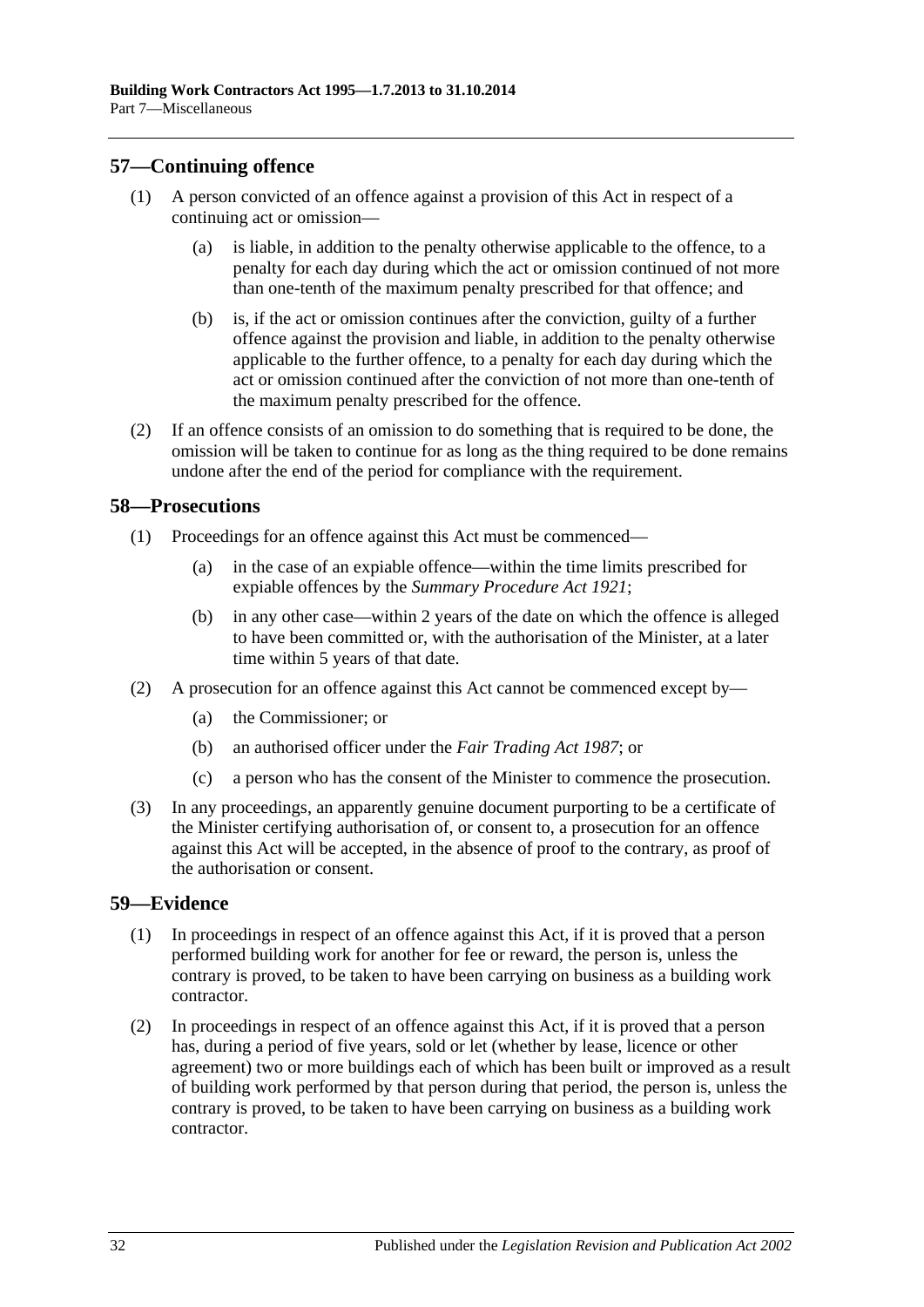- (3) In any proceedings, an apparently genuine document purporting to be a certificate of the Commissioner certifying—
	- (a) that a person was or was not licensed as a building work contractor on a specified date; or
	- (b) that a person was or was not registered as a building work supervisor on a specified date; or
	- (c) that a person was, or that no person was, approved as a building work supervisor in relation to a specified building work contractor's business on a specified date,

will be accepted, in the absence of proof to the contrary, as proof of the matters so certified.

#### <span id="page-32-0"></span>**60—Service of documents**

- (1) Subject to this Act, a notice or document required or authorised by this Act to be given to or served on a person may—
	- (a) be served on the person personally; or
	- (b) be posted in an envelope addressed to the person—
		- (i) at the person's last known address; or
		- (ii) if the person is a licensed building work contractor or registered building work supervisor—at the person's address for service; or
	- (c) if the person is a licensed building work contractor—be left for the person at the address for service with someone apparently over the age of 16 years; or
	- (d) be transmitted by facsimile transmission to a facsimile number provided by the person (in which case the notice or document will be taken to have been given or served at the time of transmission).
- (2) The address for service of a licensed building work contractor or registered building work supervisor is the address of which the Commissioner has been last notified in writing by the contractor or supervisor as the contractor's or supervisor's address for service.

#### <span id="page-32-1"></span>**61—Annual report**

- (1) The Commissioner must, on or before 31 October in each year, submit to the Minister a report on the administration of this Act during the period of 12 months ending on the preceding 30 June.
- (2) The Minister must, within six sitting days after receipt of the report, cause a copy of the report to be laid before each House of Parliament.

#### <span id="page-32-3"></span><span id="page-32-2"></span>**62—Regulations**

- (1) The Governor may make such regulations as are contemplated by, or necessary or expedient for the purposes of, this Act.
- (2) Without limiting the generality of [subsection](#page-32-3) (1), the regulations may—
	- (a) require licensed building work contractors or registered building work supervisors to comply with a code of conduct or practice;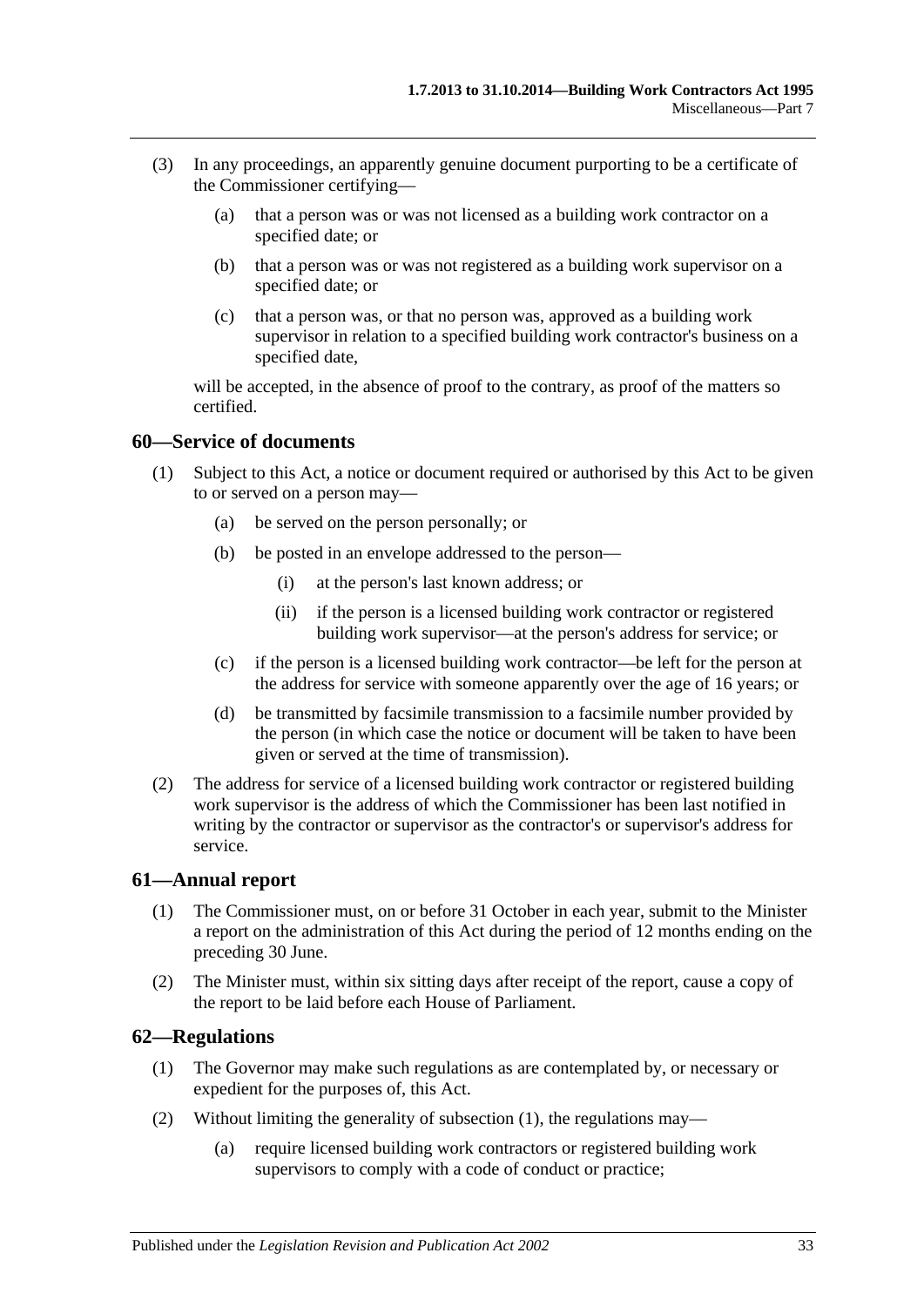- (b) fix fees to be paid in respect of any matter under this Act and provide for the recovery, refund, waiver or reduction of such fees;
- (c) require councils and other local government authorities to provide prescribed information to the Commissioner at prescribed intervals;
- (d) prescribe or prohibit any matter or thing relating to preliminary work contracts (as defined in [Part 5\)](#page-17-1);
- (e) exempt (conditionally or unconditionally) classes of persons or activities from the application of this Act or specified provisions of this Act;
- (f) impose a penalty (not exceeding a fine of \$2 500) for contravention of, or non-compliance with, a regulation.
- (3) Regulations under this Act—
	- (a) may be of general application or limited application;
	- (b) may make different provision according to the matters or circumstances to which they are expressed to apply;
	- (c) may provide that a matter or thing in respect of which regulations may be made is to be determined according to the discretion of the Commissioner or the Minister.
- (4) Regulations under this Act made for the purposes of [Part 5](#page-17-1) or provisions of that Part may be expressed to apply in relation to periods before or after the commencement of that Part.
- (5) The regulations may operate by reference to a specified code as in force at a specified time or as in force from time to time.
- (6) If a code is referred to in the regulations—
	- (a) a copy of the code must be kept available for inspection by members of the public, without charge and during normal office hours, at an office determined by the Minister; and
	- (b) evidence of the contents of the code may be given in any legal proceedings by production of a document apparently certified by the Minister to be a true copy of the code.

## <span id="page-33-0"></span>**Schedule 1—Appointment and selection of assessors for District Court proceedings under [Part](#page-14-0) 4**

- (1) The Minister must establish the following panels of persons who may sit with the District Court as assessors in proceedings under [Part 4:](#page-14-0)
	- (a) a panel consisting of persons representative of building work contractors;
	- (b) a panel consisting of persons representative of members of the public who deal with building work contractors.
- (2) A member of a panel is to be appointed by the Minister for a term of office not exceeding three years and on conditions determined by the Minister and specified in the instrument of appointment.
- (3) A member of a panel is, on the expiration of a term of office, eligible for reappointment.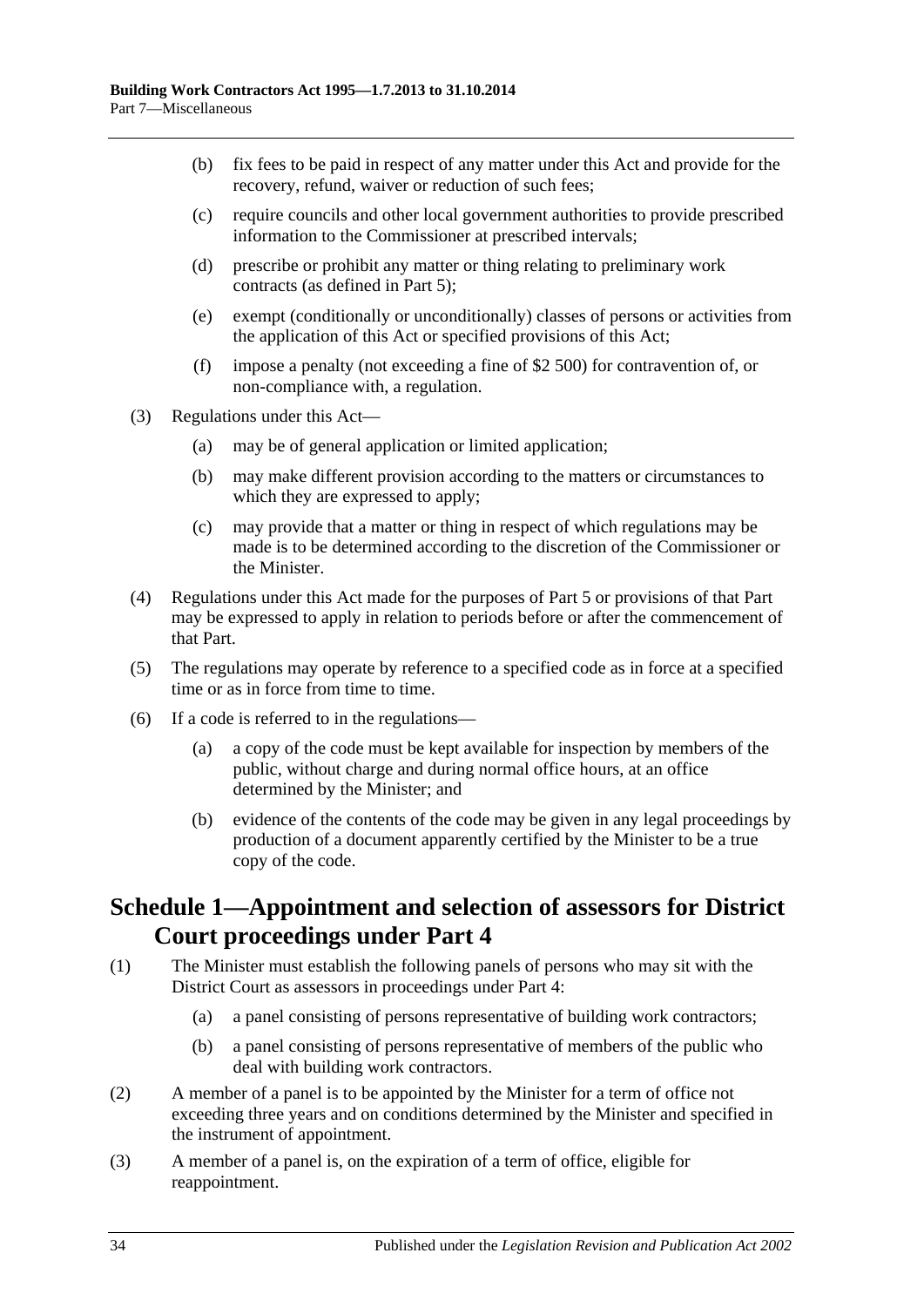- (4) Subject to [subclause](#page-34-3) (5), if assessors are to sit with the District Court in proceedings under [Part 4,](#page-14-0) a Judge of the Court must select one member from each of the panels to sit with the Court in the proceedings.
- <span id="page-34-3"></span>(5) A member of a panel who has a personal or a direct or indirect pecuniary interest in a matter before the District Court is disqualified from participating in the hearing of the matter.
- (6) If an assessor dies or is for any reason unable to continue with any proceedings, the District Court constituted of the judicial officer who is presiding at the proceedings and the other assessor may, if the judicial officer so determines, continue and complete the proceedings.

## <span id="page-34-0"></span>**Schedule 2—Appointment and selection of assessors for Magistrates Court or District Court proceedings under [Part](#page-17-1) 5**

- (1) The Minister must establish a panel of persons with expertise in building work who may sit with the Magistrates Court or District Court (Civil Division) as assessors in proceedings under [Part 5.](#page-17-1)
- (2) A member of the panel is to be appointed by the Minister for a term of office not exceeding three years and on conditions determined by the Minister and specified in the instrument of appointment.
- (3) A member of the panel is, on the expiration of a term of office, eligible for reappointment.
- (4) Subject to [subclause](#page-34-4) (5), if assessors are to sit with the Magistrates Court or District Court (Civil Division) in proceedings under [Part 5,](#page-17-1) a judicial officer of the Court must select two members from the panel to sit with the Court in the proceedings.
- <span id="page-34-4"></span>(5) A member of the panel who has a personal or a direct or indirect pecuniary interest in a matter before the Magistrates Court or District Court (Civil Division) is disqualified from participating in the hearing of the matter.
- (6) If an assessor dies or is for any reason unable to continue with any proceedings, the Magistrates Court or District Court (Civil Division) constituted of the judicial officer who is presiding at the proceedings and the other assessor may, if the judicial officer so determines, continue and complete the proceedings.

## <span id="page-34-1"></span>**Schedule 3—Transitional provisions**

## <span id="page-34-2"></span>**2—Transitional**

- (1) Subject to this Act, a licence in force under the repealed Act immediately before the commencement of this clause continues in force as a licence subject to the same licence conditions (if any).
- (2) Subject to this Act, registration in force under the repealed Act immediately before the commencement of this clause continues in force as registration subject to the same conditions of registration (if any).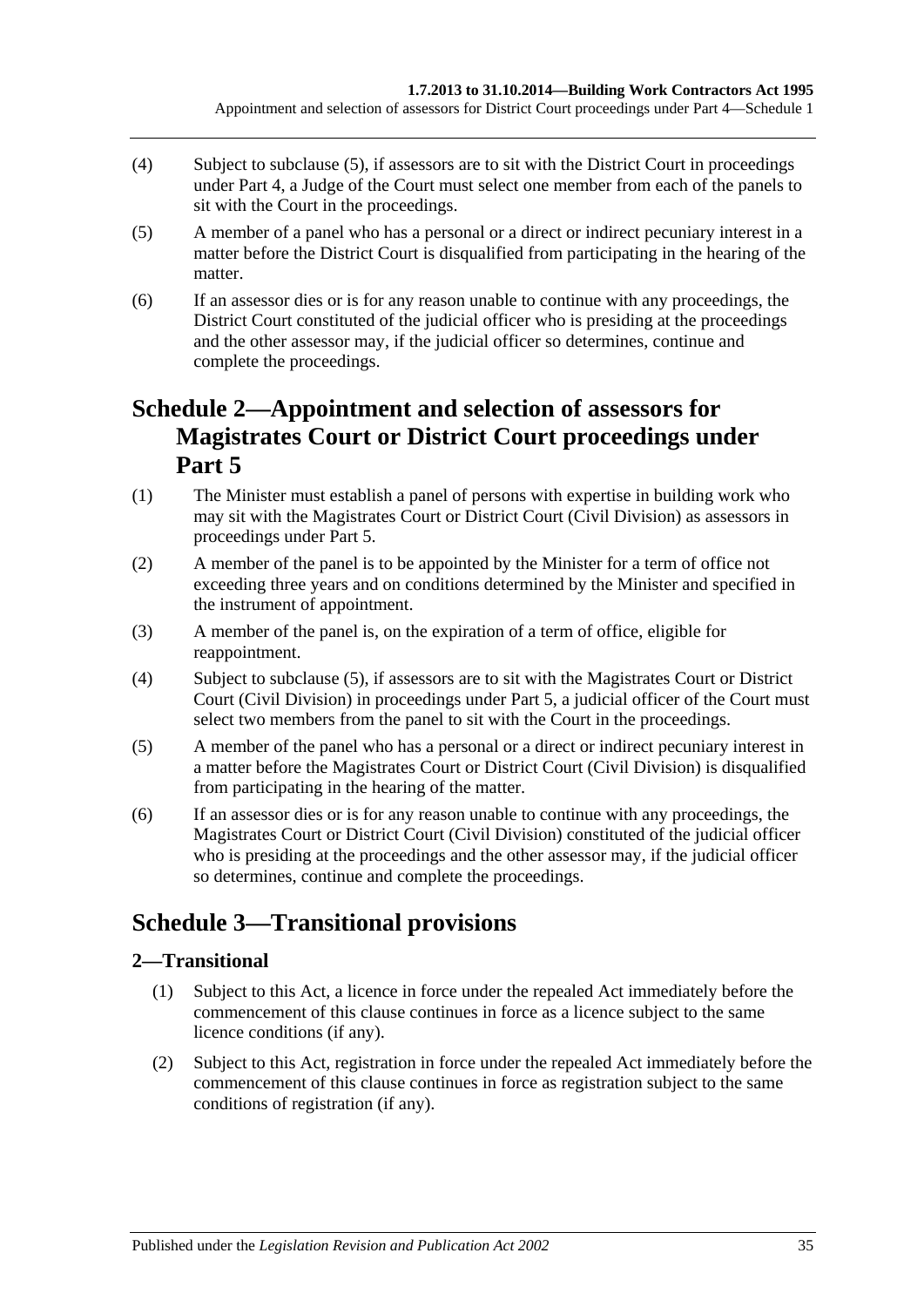- (3) If a licence or registration in force under the repealed Act immediately before the commencement of this clause authorises the performance or supervision of building work within a specified trade only, the licence or registration will, for the purposes of this Act, be taken to be subject to conditions limiting the work that may be performed or supervised under the authority of the licence or registration to work within that trade (subject to variation or revocation of those conditions by the Commissioner under this Act).
- (4) Subject to this Act, an exemption in force under section 14 of the repealed Act immediately before the commencement of this clause continues as a corresponding exemption by the Commissioner for the purposes of this Act subject to the same conditions of exemption (if any).
- (5) Subject to this Act, approval of a registered building work supervisor in relation to a licensed builder's business in force under section 18 of the repealed Act immediately before the commencement of this clause continues as a corresponding approval by the Commissioner for the purposes of this Act.
- (6) If an order or decision of the Commercial Tribunal is in force or continues to have effect under Part 4 of the repealed Act immediately before the commencement of this clause, the order or decision has effect as if it were an order of the District Court under [Part 4](#page-14-0) of this Act.
- <span id="page-35-0"></span>(6a) If a person—
	- (a) who was disqualified from being licensed or registered under the repealed Act immediately before the commencement of this Act; and
	- (b) who remains disqualified at the commencement of this subclause,

is employed or otherwise engaged in the business of a building work contractor during the period of that disqualification, both that person and the building work contractor are guilty of an offence.

Maximum penalty: \$5 000.

- (6b) [Subclause](#page-35-0) (6a) applies after its commencement, whether the contract of employment or other engagement was entered into before or after its commencement.
- (7) The *[Acts Interpretation Act](http://www.legislation.sa.gov.au/index.aspx?action=legref&type=act&legtitle=Acts%20Interpretation%20Act%201915) 1915* applies, except to the extent of any inconsistency with the provisions of this Schedule, to the repeal of the *[Builders Licensing Act](http://www.legislation.sa.gov.au/index.aspx?action=legref&type=act&legtitle=Builders%20Licensing%20Act%201986) 1986*.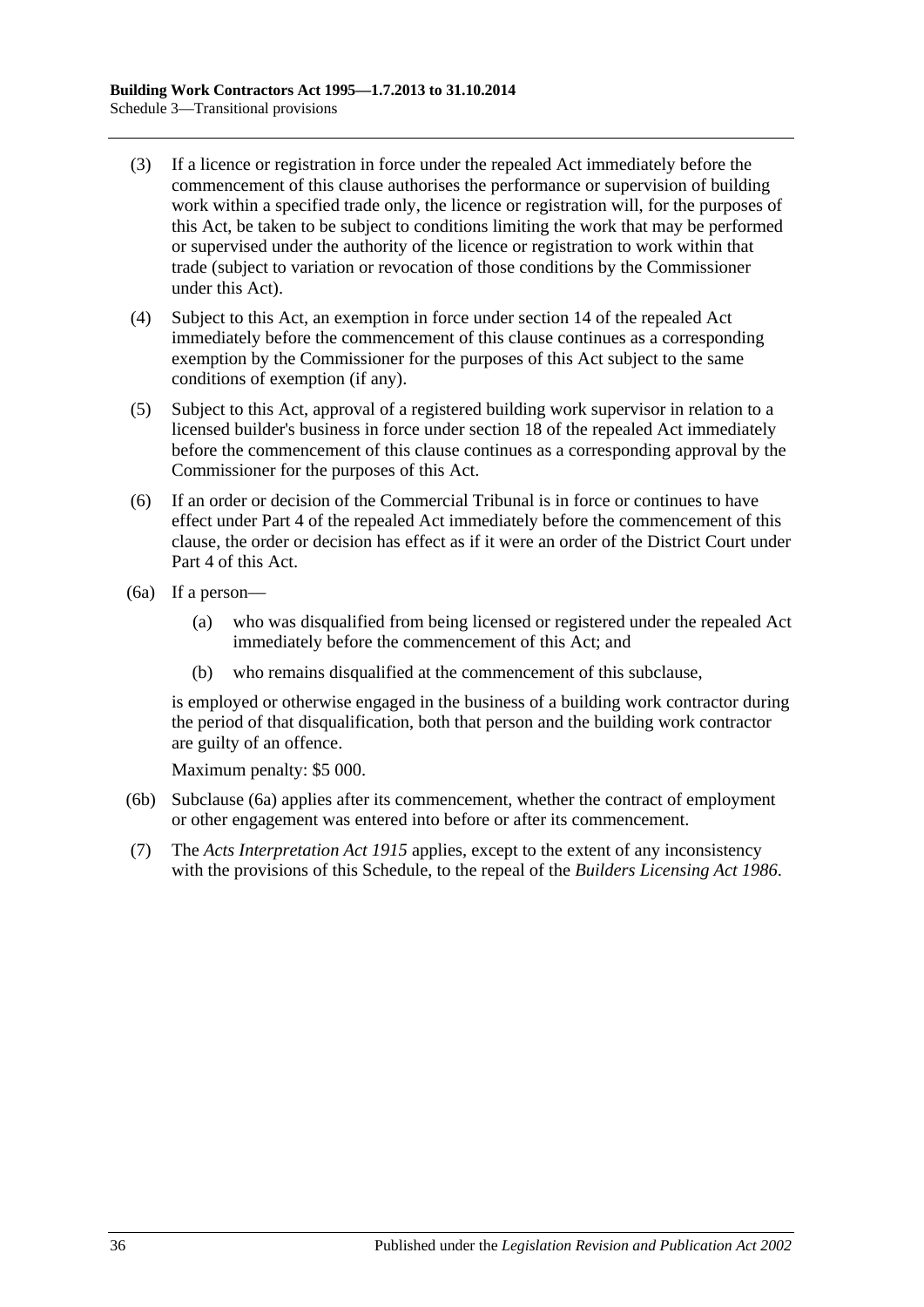## <span id="page-36-0"></span>**Legislative history**

### **Notes**

- Amendments of this version that are uncommenced are not incorporated into the text.
- Please note—References in the legislation to other legislation or instruments or to titles of bodies or offices are not automatically updated as part of the program for the revision and publication of legislation and therefore may be obsolete.
- Earlier versions of this Act (historical versions) are listed at the end of the legislative history.
- For further information relating to the Act and subordinate legislation made under the Act see the Index of South Australian Statutes or www.legislation.sa.gov.au.

## **Legislation repealed by principal Act**

The *Building Work Contractors Act 1995* repealed the following:

*Builders Licensing Act 1986*

## **Legislation amended by principal Act**

The *Building Work Contractors Act 1995* amended the following:

*District Court Act 1991 Magistrates Court Act 1991*

## **Principal Act and amendments**

| New entries appear in bold. |  |  |
|-----------------------------|--|--|

| Year   | N <sub>0</sub> | Title                                                                                            | Assent     | Commencement                                                       |
|--------|----------------|--------------------------------------------------------------------------------------------------|------------|--------------------------------------------------------------------|
| 1995   | 87             | Building Work Contractors Act 1995 7.12.1995                                                     |            | 1.6.1996 (Gazette 23.5.1996 p2536)                                 |
| 1996   | -34            | <b>Statutes Amendment and Repeal</b><br>(Common Expiation Scheme) Act 1996                       | 2.5.1996   | Sch (cl 7)—3.2.1997 ( <i>Gazette 19.12.1996</i><br>p1923)          |
| 1998   | 21             | <b>Statutes Amendment (Consumer</b><br><i>Affairs</i> ) <i>Act 1998</i> as amended by<br>22/1998 | 2.4.1998   | Pt 2 (ss $4-9$ ) and Sch $-28.5.1998$<br>(Gazette 28.5.1998 p2292) |
| 1998   | 22             | <b>Statutes Amendment (Consumer</b> )<br>Affairs) Amendment Act 1998                             | 2.4.1998   | 2.4.1998                                                           |
| 1999   | 78             | <b>Building Work Contractors (GST)</b><br>Amendment Act 1999                                     | 2.12.1999  | 2.12.1999                                                          |
| 2000 4 |                | District Court (Administrative and<br>Disciplinary Division) Amendment<br>Act 2000               | 20.4.2000  | Sch 1 (cl 4)—1.6.2000 ( <i>Gazette</i><br>18.5.2000 p2554)         |
| 2001   | 47             | <b>Statutes Amendment (Consumer)</b><br>Affairs) Act 2001                                        | 11.10.2001 | Pt 2 (ss $4-9$ )-1.11.2001 ( <i>Gazette</i><br>25.10.2001 p4686)   |
| 2001   | 69             | <b>Statutes Amendment (Courts and</b><br>Judicial Administration) Act 2001                       | 6.12.2001  | Pt 2 (ss $4 \& 5$ )—3.2.2002 ( <i>Gazette</i><br>24.1.2002 p346)   |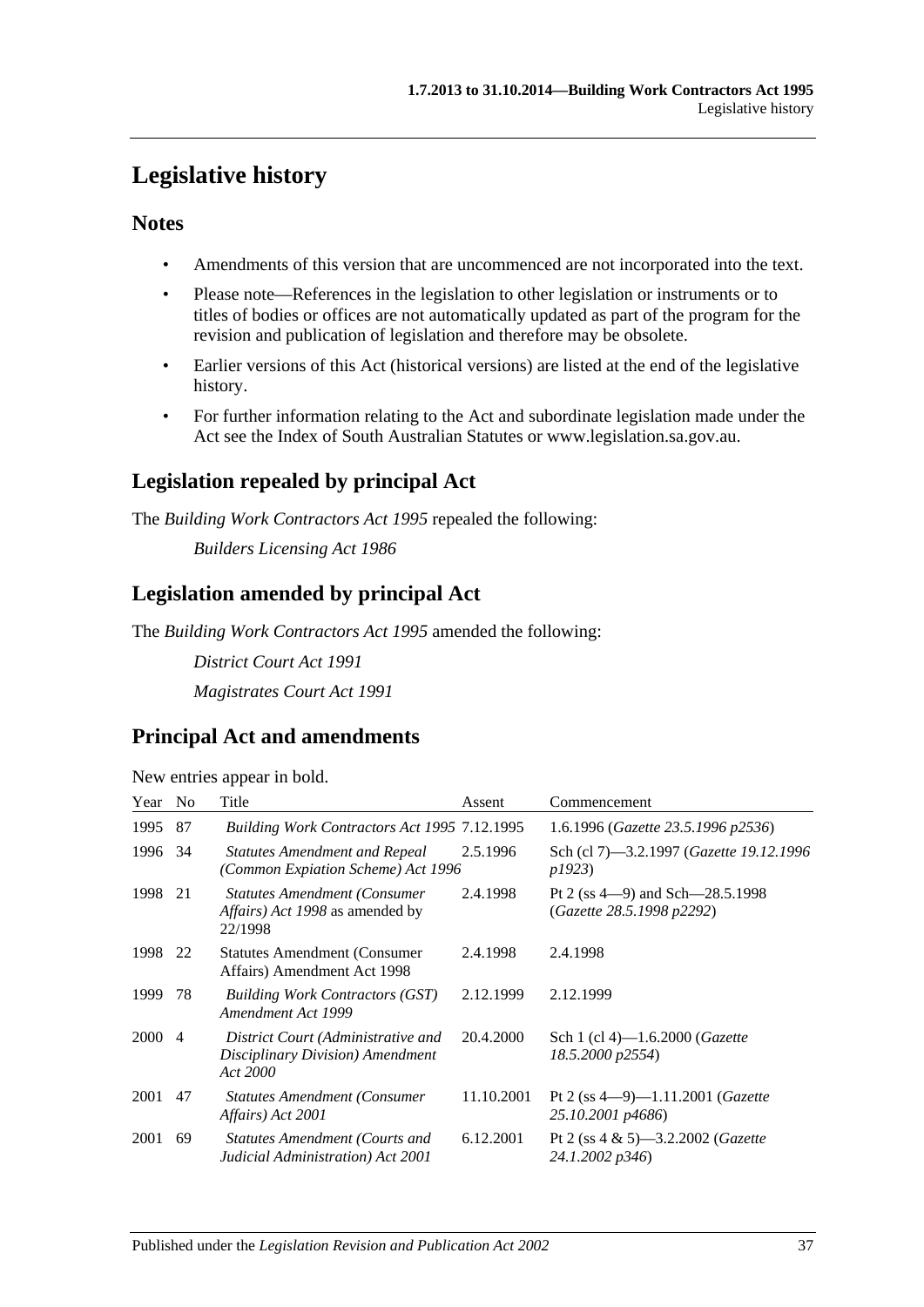#### **Building Work Contractors Act 1995—1.7.2013 to 31.10.2014** Legislative history

| 2008 5  |    | <b>Statutes Amendment (Advisory</b><br>Panels Repeal) Act 2008             | 13.3.2008  | Pt 2 (s $3$ )-13.3.2008                                                                     |
|---------|----|----------------------------------------------------------------------------|------------|---------------------------------------------------------------------------------------------|
| 2009    | 39 | <b>Statutes Amendment and Repeal</b><br>(Fair Trading) Act 2009            | 23.7.2009  | Pt 2 (ss $4-6$ )-3.9.2009 (Gazette<br>$3.9.2009$ $p4367$                                    |
| 2009    | 77 | <b>Building and Construction Industry</b><br>Security of Payment Act 2009  | 10.12.2009 | Sch 1 (cl 2)—10.12.2011 (s 7(5) Acts<br>Interpretation Act 1915)                            |
| 2012 3  |    | <b>Business Names Registration</b><br>(Transitional Arrangements) Act 2012 | 22.3.2012  | Sch 1 (cl 5)-28.5.2012 (Gazette<br>19.4.2012 p1467)                                         |
| 2012 43 |    | <b>Statutes Amendment (Courts)</b><br><b>Efficiency Reforms) Act 2012</b>  | 22.11.2012 | Pt 2 (ss 4 & 5)-1.7.2013 (Gazette<br>$16.5.2013$ p $1541$ )                                 |
| 2013    | 16 | <b>Statutes Amendment (Directors'</b><br>Liability) Act 2013               | 23.5.2013  | Pt 7 (s 11)-17.6.2013 ( <i>Gazette</i> 6.6.2013<br>p2498)                                   |
| 2013 71 |    | Statutes Amendment (Occupational<br>Licensing) Act 2013                    | 21.11.2013 | Pt 2 (ss 4, 5, 7, 10–12)–1.11.2014<br>(Gazette 9.10.2014 p6095); ss 6, 8 &<br>9—uncommenced |

## **Provisions amended**

New entries appear in bold.

Entries that relate to provisions that have been deleted appear in italics.

| Provision       | How varied                                                            | Commencement |
|-----------------|-----------------------------------------------------------------------|--------------|
| Long title      | amended under Legislation Revision and<br><b>Publication Act 2002</b> |              |
| Pt1             |                                                                       |              |
| s <sub>2</sub>  | omitted under Legislation Revision and<br><b>Publication Act 2002</b> |              |
| s 3             |                                                                       |              |
| $s \; 3(1)$     | s 3 redesignated as s $3(1)$ by $21/1998$ s 4                         | 28.5.1998    |
| <b>GST</b>      | inserted by 78/1999 s 2                                               | 2.12.1999    |
| GST law         | inserted by 78/1999 s 2                                               | 2.12.1999    |
| $s \; 3(2)$     | inserted by $21/1998$ s 4                                             | 28.5.1998    |
| Pt 2            |                                                                       |              |
| s <sub>8</sub>  |                                                                       |              |
| 8(2)            | amended by $47/2001$ s $4(a)$                                         | 1.11.2001    |
| $s(3)$ – (6)    | inserted by $47/2001$ s $4(b)$                                        | 1.11.2001    |
| s 9             |                                                                       |              |
| $s\,9(1)$       | amended by 39/2009 s 4(1)                                             | 3.9.2009     |
| $s \, 9(2)$     | amended by 39/2009 s 4(2)                                             | 3.9.2009     |
| $\sin 10$       |                                                                       |              |
| 10(2)           | amended by 4/2000 s 9(1) (Sch 1 cl 4(a))                              | 1.6.2000     |
| $s$ 10(5)       | deleted by $4/2000 s 9(1)$ (Sch 1 cl $4(b)$ )                         | 1.6.2000     |
| $s \, 10(6)$    | deleted by $4/2000 s 9(1)$ (Sch 1 cl $4(c)$ )                         | 1.6.2000     |
| s 10A           | inserted by 47/2001 s 5                                               | 1.11.2001    |
| s 11            |                                                                       |              |
| s 11(3)         | amended by 47/2001 s 6                                                | 1.11.2001    |
| Pt <sub>3</sub> |                                                                       |              |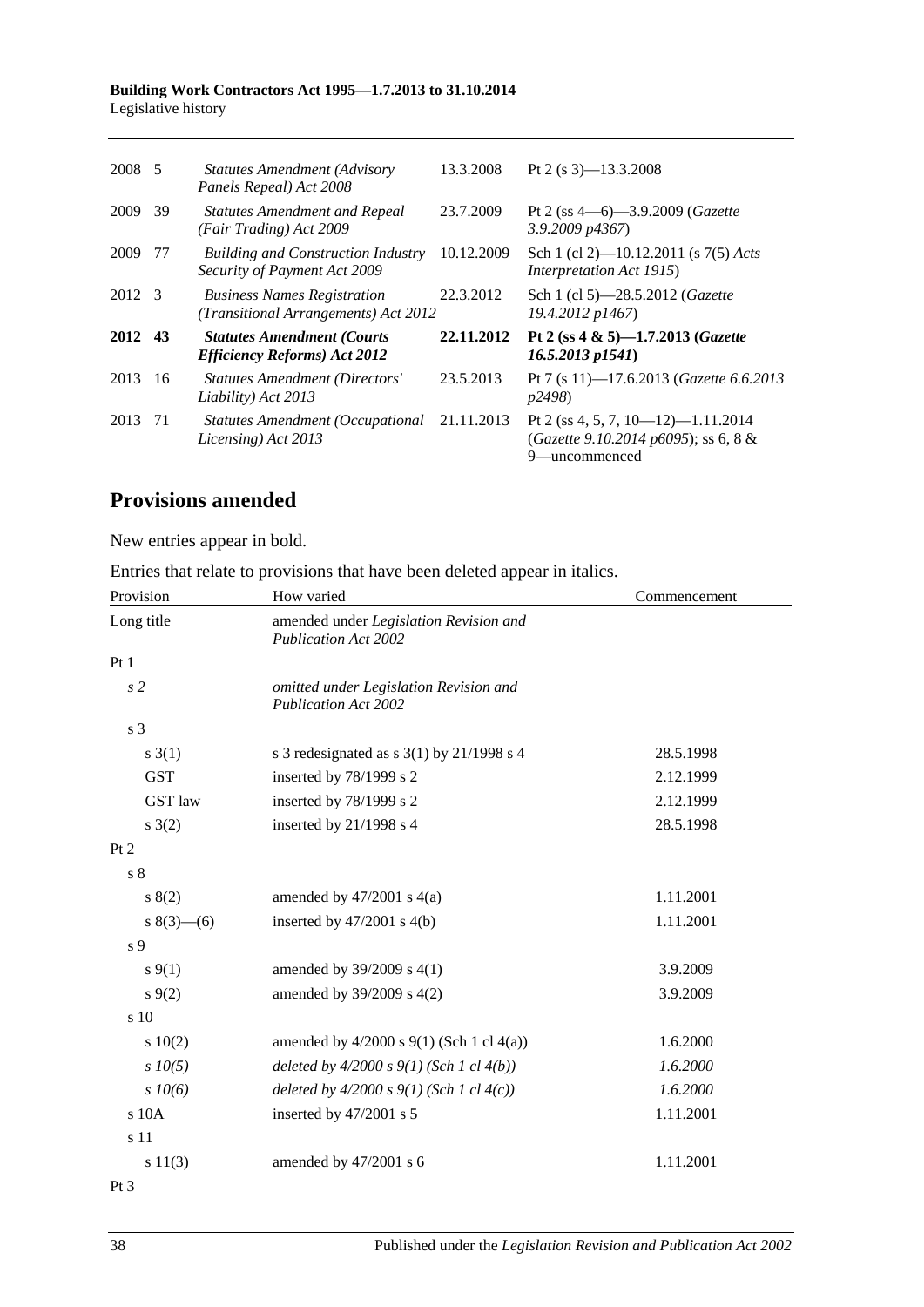| s 15              |                                                              |            |
|-------------------|--------------------------------------------------------------|------------|
| s 15(1)           | s 15 redesignated as s $15(1)$ by $47/2001$ s 7              | 1.11.2001  |
| $s 15(2)$ - (6)   | inserted by 47/2001 s 7                                      | 1.11.2001  |
| s 17              |                                                              |            |
| s 17(2)           | amended by $4/2000$ s $9(1)$ (Sch 1 cl $4(d)$ )              | 1.6.2000   |
| s 17(5)           | deleted by $4/2000 s 9(1)$ (Sch 1 cl $4(e)$ )                | 1.6.2000   |
| $s\,I7(6)$        | deleted by $4/2000 s 9(1)$ (Sch 1 cl $4(f)$ )                | 1.6.2000   |
| s 17A             | inserted by 47/2001 s 8                                      | 1.11.2001  |
| s 18              |                                                              |            |
| s 18(3)           | amended by 47/2001 s 9                                       | 1.11.2001  |
| s 19              |                                                              |            |
| s $19(6)$ — $(8)$ | amended by 34/1996 s 4 (Sch cl 7)                            | 3.2.1997   |
| Pt 3A             | inserted by 39/2009 s 5                                      | 3.9.2009   |
| Pt 4              |                                                              |            |
| s 24              | amended by 21/1998 s 5                                       | 28.5.1998  |
| s 25              |                                                              |            |
| s 25(1)           | amended by 21/1998 Sch cl 1 as substituted by<br>22/1998 s 3 | 28.5.1998  |
| Pt 5              |                                                              |            |
| s 29              |                                                              |            |
| s 29(8a)—(8c)     | inserted by $78/1999$ s $3(a)$                               | 2.12.1999  |
| $s\,29(10)$       |                                                              |            |
| cost-plus clause  | inserted by $78/1999$ s $3(b)$                               | 2.12.1999  |
|                   | fixed price contract inserted by 78/1999 s 3(b)              | 2.12.1999  |
| GST clause        | inserted by $78/1999$ s $3(b)$                               | 2.12.1999  |
| s 30              |                                                              |            |
| $s \ 30(1)$       | amended by 77/2009 Sch 1 cl 2(1)-(4)                         | 10.12.2011 |
| $s \ 30(2)$       | amended by 77/2009 Sch 1 cl 2(5)                             | 10.12.2011 |
| $s \ 30(3)$       | amended by 77/2009 Sch 1 cl 2(6)                             | 10.12.2011 |
| s 31              |                                                              |            |
| $s \, 31(2)$      | amended by 34/1996 s 4 (Sch cl 7)                            | 3.2.1997   |
| s 39              | amended by 21/1998 s 6                                       | 28.5.1998  |
| s 40              |                                                              |            |
| $s\ 40(1)$        | amended by 69/2001 s 4                                       | 3.2.2002   |
|                   | amended by 43/2012 s 4                                       | 1.7.2013   |
| $Pt\,6$           | deleted by 5/2008 s 3                                        | 13.3.2008  |
| Pt 7              |                                                              |            |
| s <sub>46</sub>   |                                                              |            |
| $s\,46(2a)$       | inserted by 39/2009 s 6                                      | 3.9.2009   |
| s 48              | amended by 21/1998 Sch cl 1 as substituted by<br>22/1998 s 3 | 28.5.1998  |
| s 49              | amended by 34/1996 s 4 (Sch cl 7)                            | 3.2.1997   |
|                   | amended by 3/2012 Sch 1 cl 5                                 | 28.5.2012  |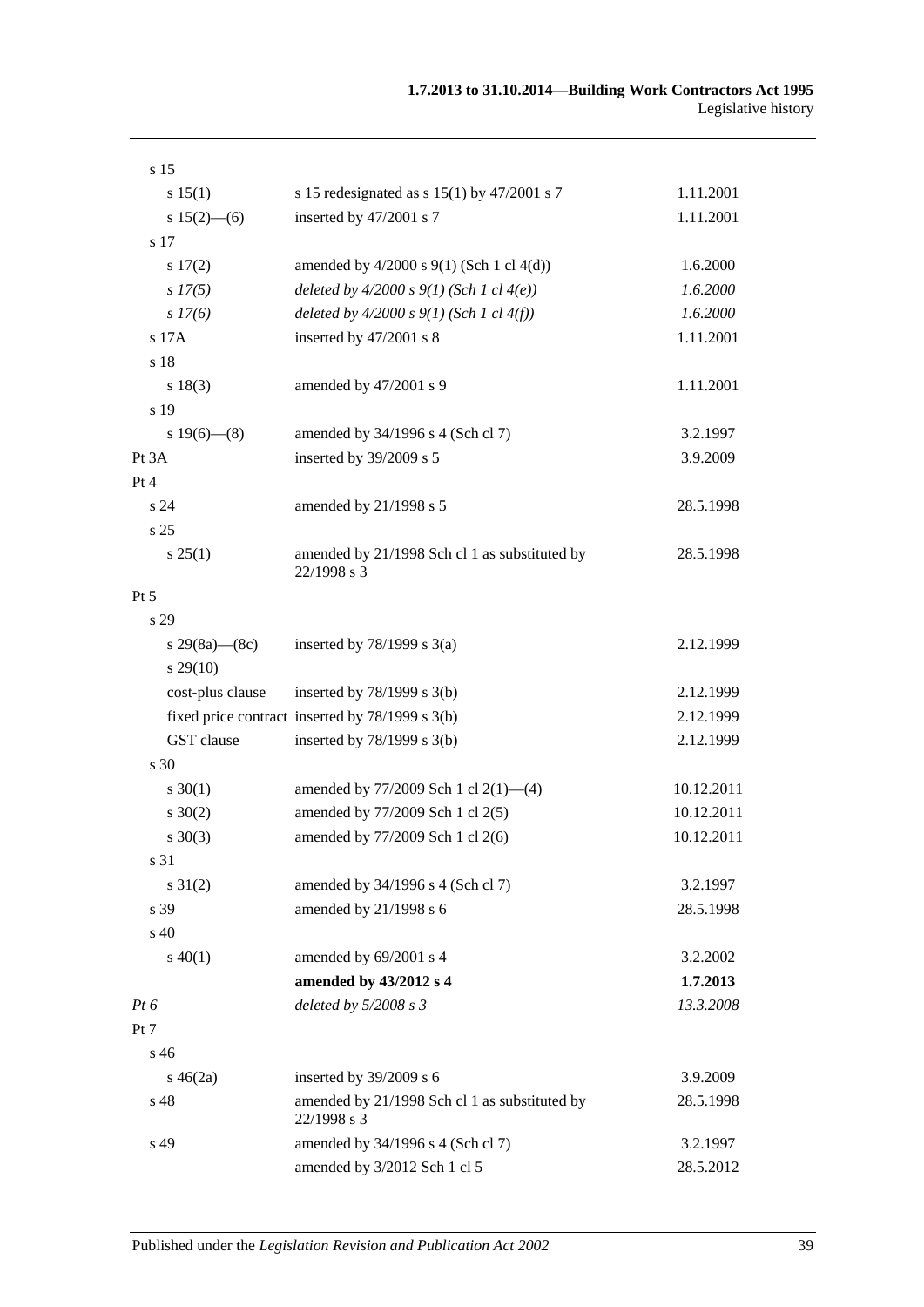| s <sub>50</sub>       |                                                                       |           |
|-----------------------|-----------------------------------------------------------------------|-----------|
| $s\,50(1)$            | amended by 34/1996 s 4 (Sch cl 7)                                     | 3.2.1997  |
| s 51                  |                                                                       |           |
| s 51(1)               | amended by $34/1996$ s 4 (Sch cl 7)                                   | 3.2.1997  |
| s 56                  | deleted by $16/2013 s 11$                                             | 17.6.2013 |
| s 58                  |                                                                       |           |
| s 58(1)               | substituted by 21/1998 Sch cl 1 as substituted by<br>22/1998 s 3      | 28.5.1998 |
| Sch 1                 |                                                                       |           |
| $\text{cl}(4)$        | amended by $21/1998$ s 7                                              | 28.5.1998 |
| Sch <sub>2</sub>      |                                                                       |           |
| $\text{cl}(4)$        | amended by $21/1998$ s 8                                              | 28.5.1998 |
| Sch <sub>3</sub>      |                                                                       |           |
| cl1                   | omitted under Legislation Revision and<br><b>Publication Act 2002</b> |           |
| cll $(6a)$ and $(6b)$ | inserted by $21/1998$ s 9                                             | 28.5.1998 |
| Sch 4                 | omitted under Legislation Revision and<br><b>Publication Act 2002</b> |           |

## **Transitional etc provisions associated with Act or amendments**

### *Statutes Amendment and Repeal (Common Expiation Scheme) Act 1996*

#### **5—Transitional provision**

An Act repealed or amended by this Act will continue to apply (as in force immediately prior to the repeal or amendment coming into operation) to an expiation notice issued under the repealed or amended Act.

#### *Statutes Amendment (Courts and Judicial Administration) Act 2001*

#### **5—Transitional provision**

The amendments made to the principal Act by this Part—

- (a) do not apply in respect of proceedings commenced before the commencement of this Part (and those proceedings may continue as if this Act had not been enacted); and
- (b) apply in respect of proceedings commenced after the commencement of this Part (including proceedings in respect of a claim arising before the commencement of this Part).

#### *Statutes Amendment (Courts Efficiency Reforms) Act 2012*

#### **5—Transitional provision**

The amendment made to the *[Building Work Contractors Act](http://www.legislation.sa.gov.au/index.aspx?action=legref&type=act&legtitle=Building%20Work%20Contractors%20Act%201995) 1995* by this Part—

(a) does not apply in respect of proceedings commenced before the commencement of this Part (and those proceedings may continue as if this Act had not been enacted); and